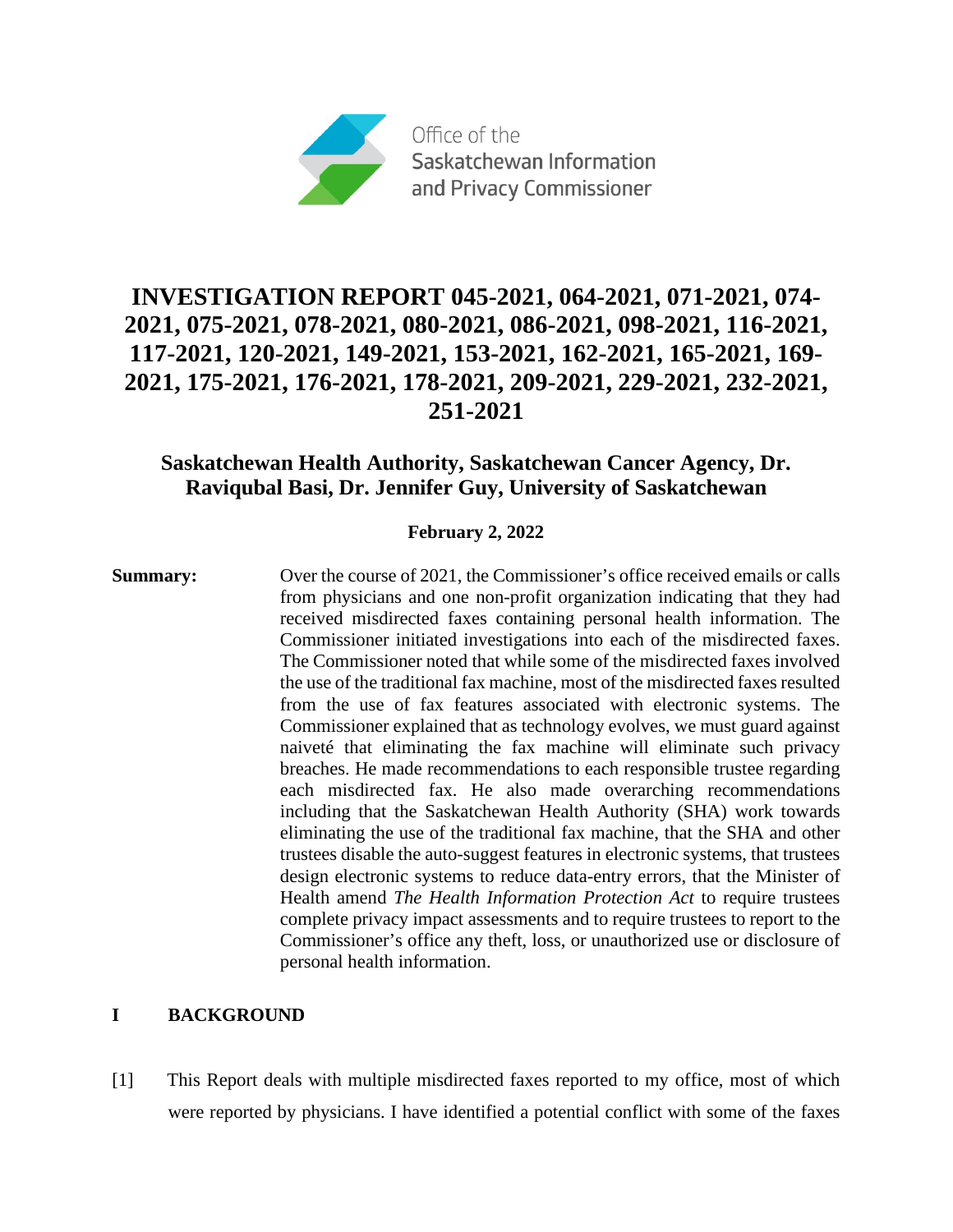discussed in this Investigation Report. Therefore, I have taken no part in the investigation. I have delegated the Executive Director of Compliance to make all decisions related to these matters.

- [2] In 2010, my office issued the *[Report on Systemic Issues with Faxing Personal Health](https://oipc.sk.ca/assets/report-on-misdirected-faxes-.pdf)  [Information](https://oipc.sk.ca/assets/report-on-misdirected-faxes-.pdf)* (2010 report) that involved 60 misdirected faxes from 31 trustees. The report was primarily focused on the use of fax machines. What happened was a medical clinic's ownership had dissolved. The medical clinic's fax number was reassigned to a private business 17 months later. The private business began to receive faxes intended for physicians who had worked at the medical clinic from pharmacies, other physicians, regional health authorities and other health care organizations across Saskatchewan. In the meantime, physicians who had practiced medicine together at the clinic had formed a new clinic and was assigned a new fax number. The physicians had made efforts to advertise the change in the new fax number at the new clinic, including informing the Canadian Medical Association, College of Physicians and Surgeons of Saskatchewan (CPSS), and the Saskatchewan Medical Association of the new fax number. My office made a number of recommendations regarding the faxing of personal health information in that report.
- [3] In 2014, my office issued [Investigation Report H-2014-001](https://oipc.sk.ca/assets/hipa-investigation-h-2014-001.pdf) (2014 report) that involved 10 trustees, 20 separate files and approximately 1000 affected patients. With a couple of exceptions, this particular investigation report was focused not on fax machines, but faxing features associated with electronic systems such as the electronic medical records (EMRs) at medical clinics and the provincial electronic health record (eHR) as developed by eHealth Saskatchewan. Misdirected faxes were resulting from a number of different reasons including unverified fax numbers loaded on the Radiology Information System (RIS) and automated features of EMRs, including the 'auto-suggest' feature for searching physicians' names.
- [4] Then, I issued [Investigation Report 223-2017](https://oipc.sk.ca/assets/hipa-investigation-223-2017.pdf) on October 2017, [Investigation Report 005-](https://oipc.sk.ca/assets/hipa-investigation-005-2018.pdf) [2018](https://oipc.sk.ca/assets/hipa-investigation-005-2018.pdf) on September 4, 2018 and [Investigation Report 043-2018](https://oipc.sk.ca/assets/hipa-investigation-043-2018.pdf) on November 20, 2018 involving the Saskatchewan Health Authority (SHA). These investigations involved privacy breaches resulting from the use of fax machines. A private business, Kelly's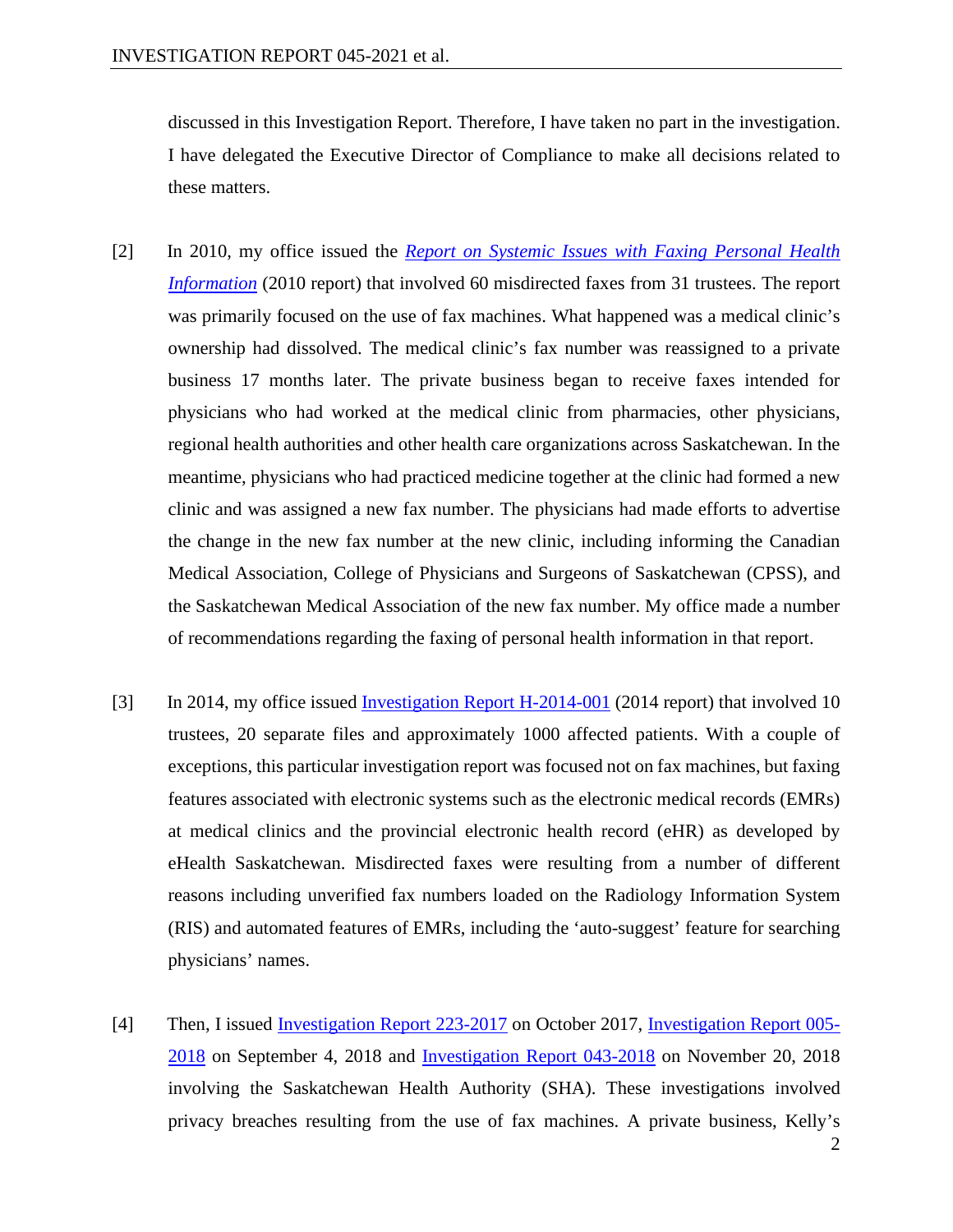Computer Works, was receiving faxes containing personal health information from the SHA intended for Dr. N.A. Rodriguez (Dr. Rodriguez). Kelly's Computer Works estimated it had been receiving one fax intended for Dr. Rodriguez once every two weeks to a month for a period of 18 months to two years. Dr. Rodriguez's fax number was identical to that of the fax number of Kelly's Computer Works except for one digit. Therefore, these faxing errors were a result of manually inputting the incorrect fax number into a fax machine. In the course of these three investigations, the SHA had informed my office that it was working towards eliminating the faxing of personal health information. In my Investigation Report 043-2018, I had recommended that the SHA establish project timelines to eliminate the faxing of personal health information and to provide those timelines to my office within six months of the issuance of that report. Although the SHA indicated it would comply with my recommendation, the SHA never did provide my office with such timelines. The issue of faxing personal health information continues to this day.

- [5] In the meantime, between November 2017 and April 2020, my office issued eight investigation reports where medical reports (such as consult reports or lab reports) were misdirected as a result of Dr. Suzanne Meiers being confused for Dr. Pamela Meiers or vice-versa. In addition, there was a case where Dr. Suzanne Meiers was confused for Dr. Courtney Meier. These misdirected faxes were a result of dictation and transcription errors or selecting of the incorrect physician within electronic systems such as the Laboratory Information System (LIS). In other words, these were misdirected faxes as a result of the use of electronic systems and not fax machines. The similarity in names, and not fax numbers, contributed to these privacy breaches.
- [6] As of late 2017, custodians subject to Ontario's *Personal Health Information Protection Act*, 2004 (ON PHIPA) have been required to report health privacy breaches to Ontario's Office of the Information and Privacy Commissioner (ON IPC). According to [ON IPC's](https://www.ipc.on.ca/wp-content/uploads/2017/06/ar-2018-stats-e.pdf)  [2018 Statistical Report,](https://www.ipc.on.ca/wp-content/uploads/2017/06/ar-2018-stats-e.pdf) there were 10,253 unauthorized disclosures reported. Of that, 6,381 (or 62.24%) of the unauthorized disclosures were due to misdirected faxes. In 2019, ON IPC indicated in its [2019 Statistical Report](https://www.ipc.on.ca/wp-content/uploads/2021/06/ar-2019-stats-e.pdf) that 7,158 of the 11,197 reported unauthorized disclosures (or 63.9%) were a result of misdirected faxes. In 2020, ON IPC indicated in its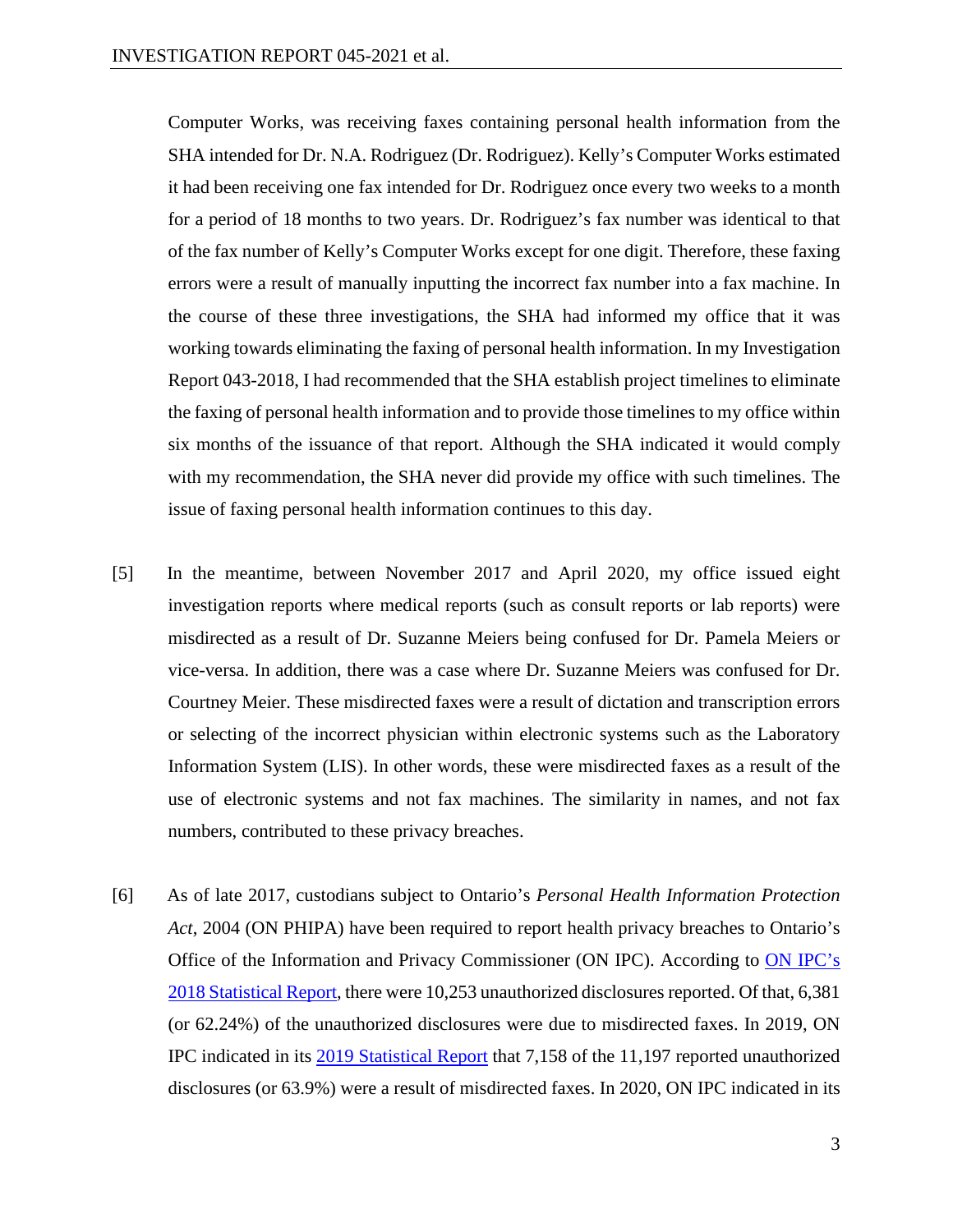[2020 Statistical Report](https://www.ipc.on.ca/wp-content/uploads/2021/06/ar-2020-stats-e.pdf) that 7,117 of the 12,170 reported unauthorized disclosures (or 58.5%) were a result of misdirected faxes.

[7] Saskatchewan's *The Health Information Protection Act* (HIPA) does not have the same privacy breach reporting requirements as ON PHIPA. Therefore, it is impossible to know precisely how many privacy breaches occur in Saskatchewan's health care system as a result of misdirected faxes. However, based on the history of my office's dealing with misdirected faxes, I imagine that the situation here in Saskatchewan would be similar to that of Ontario relative to our population. Health care providers need to interact and communicate with each other regarding patients. We have seen privacy breaches resulting from the use of the traditional fax machines and from the use of fax features associated with electronic systems. Therefore, the mode in which personal health information is transmitted is irrelevant. What is relevant is that we pay special care in how we are transmitting personal health information to ensure the information is sent securely to the intended recipient. In 2016, the former Information and Privacy Commissioner of Nova Scotia predicted that misdirected faxes would not be going away as we move towards more electronic systems:

> Errors in the faxing of personal health information have vexed health care systems for many years. Information and privacy commissioners across Canada have attempted to reduce these errors by conducting investigations into mis-sent faxes, making recommendations and issuing guidelines. But the errors continue. This investigation reveals that Nova Scotia is not immune to this problem. In fact, the majority of breaches reported to the Office of the Information and Privacy Commissioner by health custodians are either mis-sent faxes that are received at another custodian's office, or they are wrong names selected from a pick-list in an electronic communications tool. ...

> The results of this investigation are straightforward. Faxing requires careful attention to detail. The more sensitive the information, the more care is required. In this case it was momentary inattention – essentially human error by three different individuals that resulted in exactly the same error occurring. …

> The problem of mis-sent faxes will not go away. Whenever information is sent via email, by using a provider pick-list in a database or by faxing, the sender must take the time to ensure that the correct recipient has been selected. My expectation is that this report will prompt health custodians across Nova Scotia to revisit their faxing practices and ensure that the four best faxing practices outlined in this report become part of their everyday practice.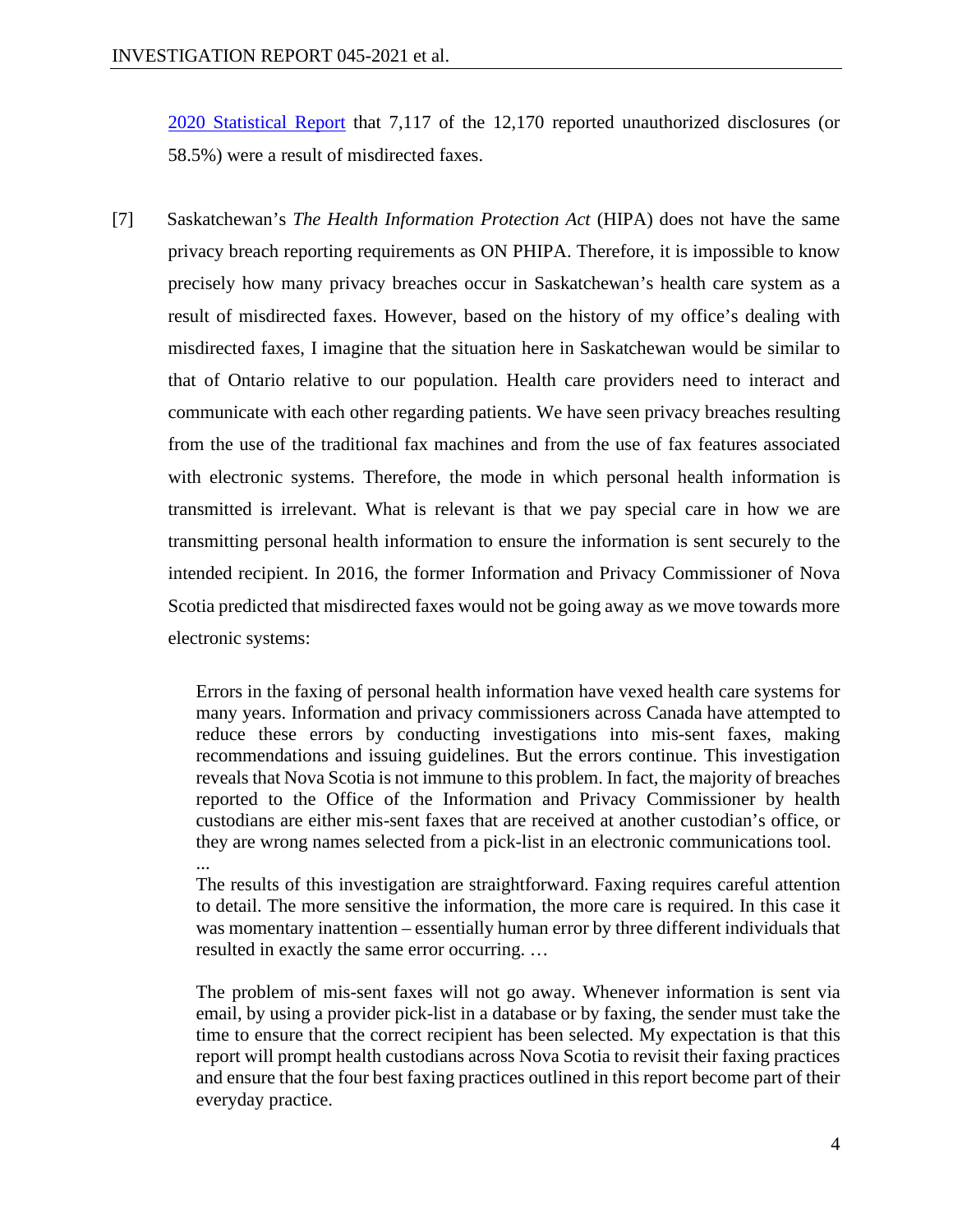[\(Investigation Report IR16-02](https://canlii.ca/t/hxsg7) at p. 1)

[8] Similar to the former Commissioner of Nova Scotia, I anticipate that the issue of misdirected faxes will not be going away. At paragraph [254] of my office's [Investigation](https://oipc.sk.ca/assets/hipa-investigation-h-2014-001.pdf)  [Report H-2014-001,](https://oipc.sk.ca/assets/hipa-investigation-h-2014-001.pdf) my office noted that faxing errors will not cease once traditional fax machines are replaced with electronic systems. In fact, more sophisticated technology may multiply the number of faxes going astray:

> Our observation is that quite apart from any particular technology, privacy risks will continue to exist. Faxing may be a particularly vulnerable and high-risk-to-privacy technology but as this Investigation Report documents, more sophisticated computer technology may well eliminate or at least minimize certain risks but may also create or expand new and other risks. Auto-dialing and stored memory of contact information may mean that instead of one misdirected fax there may be hundreds all sent to the incorrect address because there was a lack of care in inputting data. Many of the misdirected faxes discussed in this Investigation Report reflect inadequacies in policy, procedure, and training. It would be a serious error to expect that inappropriate use or disclosure of personal health information will cease to be a problem for public confidence in our health care system once fax machines are displaced by more sophisticated computer equipment.

[9] The need for healthcare providers to communicate with each other regarding patients will continue. Therefore, privacy risks will continue. Section 16 of HIPA requires that trustees safeguard against reasonably anticipated privacy breaches:

> **16** Subject to the regulations, a trustee that has custody or control of personal health information must establish policies and procedures to maintain administrative, technical and physical safeguards that will:

(a) protect the integrity, accuracy and confidentiality of the information;

# **(b) protect against any reasonably anticipated:**

- (i) threat or hazard to the security or integrity of the information;
- (ii) loss of the information; or

# **(iii) unauthorized access to or use, disclosure or modification of the information**; and

(c) otherwise ensure compliance with this Act by its employees.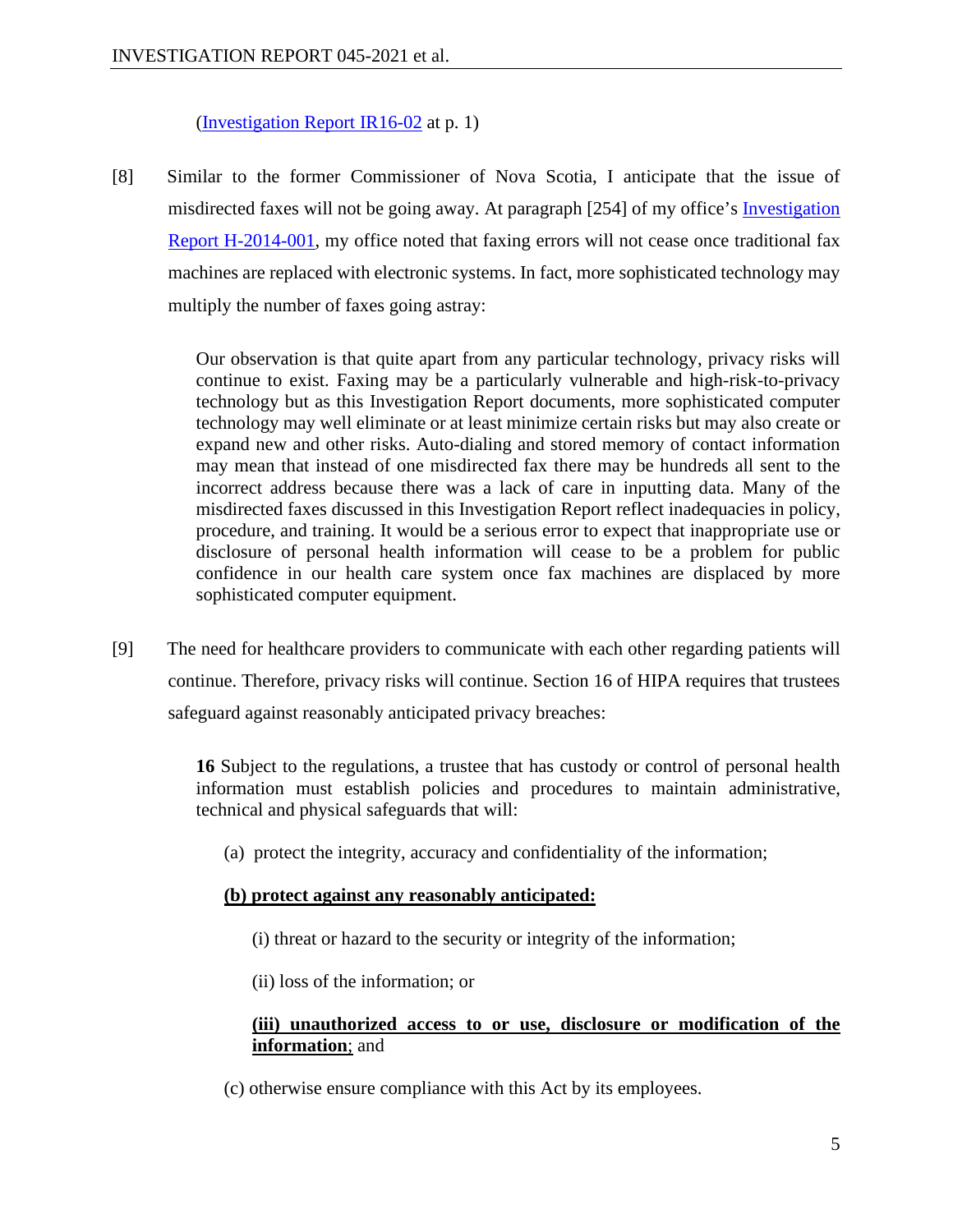[Emphasis added]

[10] However, we must continue to work towards solutions that will curb the number of misdirected faxes to not only protect the privacy of patients, but to also ensure timely and effective patient care.

# **Current Cases**

[11] At the beginning of 2021, my office began to receive emails or calls from physicians (and one non-profit organization) indicating they had received misdirected reports (such as lab reports) containing personal health information. Overall, 23 misdirected documents were reported to my office. In 19 of the 23 incidents, it appears as though documents were sent through electronic systems as opposed to the traditional fax machine. I have categorized these 23 cases into the following categories:

> **Category 1: Pick-list error (7 cases).** These are cases where an employee used a drop-down menu in a software program to select the intended recipient. The incorrect recipient is selected from the pick-list.

> **Category 2: Dictation or transcription errors (5 cases).** These are cases where reports were sent to the incorrect physician due to a physician committing a dictating or transcription error (such as the dictating physician not identifying the first name of an intended recipient).

> **Category 3: Reliance on a Google search for a physician's contact information (3 cases).** These are cases where employees conducted a search of physicians' names on Google. The Google search led the employees to my office's website where they erroneously mistook my office's fax number for that of the intended physicians.

> **Category 4: Miscommunication (3 cases).** These are cases where a miscommunication occurred between a patient and provider and the miscommunication contributed to the privacy breach. In one case, a language barrier existed between the provider and patient.

> **Category 5: Misdialing (1 case).** There was one case where a report containing personal health information was sent to a non-profit organization. The non-profit organization's telephone number was identical to the intended recipient's fax number except for one digit.

> **Category 6: Patient-driven (3 cases).** These are cases where reports (such as lab reports) were sent to a physician because the patient identified a particular physician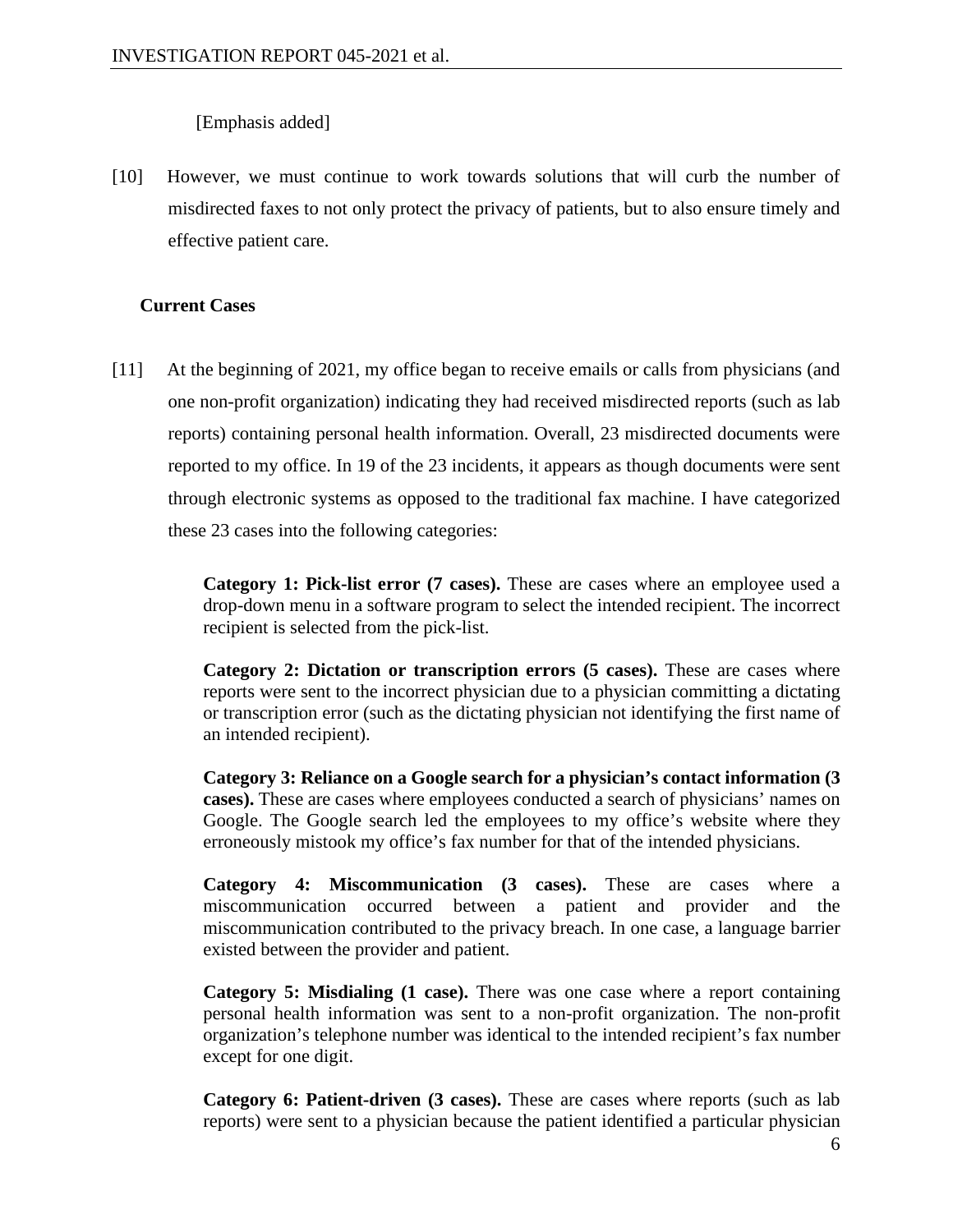to be their family physician; however, the physician indicated that the patient is not their patient.

**Category 7: Staff not following procedure (1 case).** There was one case in which the family physician on a patient's standing requisition order had retired. Instead of having the Ordering Physician update the family physician field on the requisition as instructed by written procedure, the staff member had crossed out the retired family physician's name on the requisition and handwrote "Dr. J.S. McMillan's" name after consulting with the patient. The result was a lab report sent to Dr. J.S. McMillan even though Dr. J.S. McMillan did not recognize this patient as his patient.

- [12] Although I outline root causes of each individual investigation below, overwhelmingly, the root cause of these privacy breaches has been identified as human error. Similarly, the former Information and Privacy Commissioner of Nova Scotia characterized the root cause as "momentary inattention" in Investigation Report IR16-02. Prior to the coronavirus disease of 2019 (COVID-19) pandemic, healthcare workers already contended with high volumes of work which inevitably leads to human error. The pandemic has only increased the challenges faced by healthcare workers. Human error will always exist. However, as we have witnessed, technology continues to evolve. All but four cases discussed in this Report involve fax features associated with an electronic system instead of the traditional stand-alone fax machine. Although eliminating the use of the traditional fax machine may help in reducing certain errors, we must guard against the naiveté that eliminating the fax machine will eliminate all errors. Most of the cases discussed in this Report are related to fax features associated with electronic systems. We must leverage technology as a solution to minimizing errors. Systems that rely on its users to be on their best and most alert behaviour at all times will fail. We must design systems to help its users to minimize errors and achieve the intended outcomes. In the context of this Investigation Report, the intended outcome is for faxes to be sent to the intended recipients.
- [13] While I provide recommendations for the responsible trustee in each individual investigation my office undertook below, the following are overarching recommendations:

#### **(1) The SHA should work towards eliminating the use of the traditional fax machine**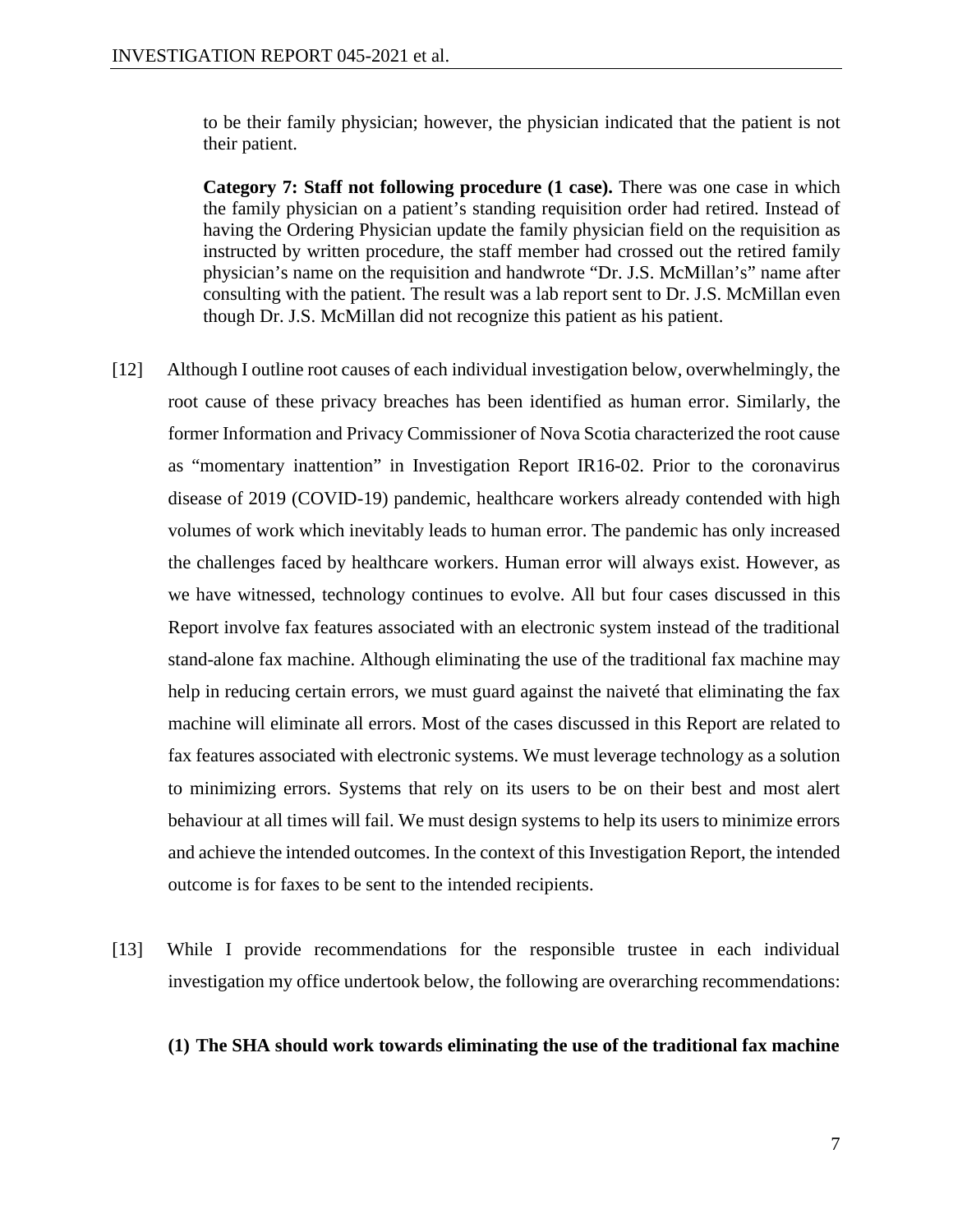My office's 2010 report outlines the disadvantages of relying on the use of the traditional fax machine, so I will not repeat the disadvantages here. However, the traditional fax machine seems to be on its way out the door in some jurisdictions. In 2018, the National Health Service (NHS) in the United Kingdom announced [its plans](https://www.gov.uk/government/news/health-and-social-care-secretary-bans-fax-machines-in-nhs) to phase-out the use of fax machines by April 2020. Similarly, the City of Toronto announced [its plan](https://www.toronto.ca/legdocs/mmis/2021/gl/bgrd/backgroundfile-173360.pdf) to phase out traditional telephone fax lines by the end of 2021. It is time for our province's largest trustee organization, the SHA, to put together a plan to eliminate the use of the traditional fax machine.

#### **(2) Auto-suggest features should be disabled**

In the 2014 report, my office recommended that all auto-suggest features in electronic systems be disabled. The auto-suggest feature had resulted in users selecting the incorrect physician, thus leading to personal health information being sent to the incorrect physician. This recommendation was not heeded.

The issue persists. As discussed in cases in "Category 1" in this Report, privacy breaches are resulting from users selecting physicians with the same or similar name as the intended physician.

#### **(3) Trustees must design electronic systems that reduce data entry errors**

Designing software and electronic systems to prompt healthcare workers to enter the required information can help minimize errors. For example, dictation software prompting physicians to spell the full names of intended recipients will ensure transcriptionists have complete information when transcribing physicians' reports. Further, transcription software requiring transcriptionists to enter not only the names of physicians, but their location can assist in differentiating physicians with the same or similar names.

#### **(4) Mandatory privacy impact assessments**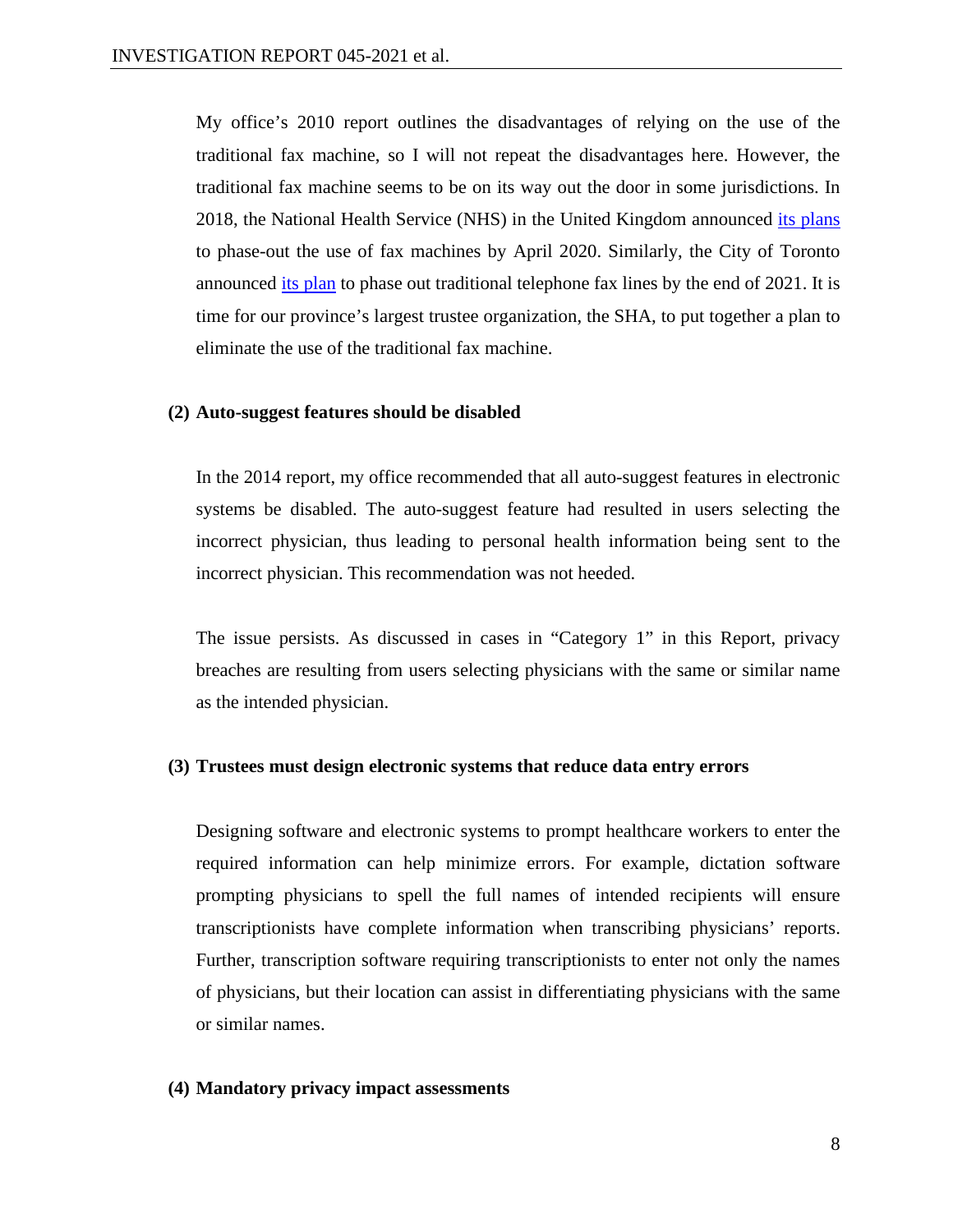As technology evolves, trustees should be conducting privacy impact assessments to identify privacy risks so that trustees can design and implement solutions to mitigate such risks. I recommend that the Minister of Health amend HIPA to require that trustees undertake privacy impact assessments with respect to proposed systems, projects, programs or activities.

# **(5) Mandatory privacy breach reporting**

Requiring trustees to report privacy breaches to my office under HIPA will not only facilitate greater transparency and accountability of how trustees manage patients' personal health information, it will enable my office to provide greater and more comprehensive oversight of trustees. I recommend that the Minister of Health amend HIPA to require trustees to notify my office of a theft, loss, or unauthorized use or disclosure of personal health information.

# **II DISCUSSION OF THE ISSUES**

[14] Given the large number of misdirected faxes, I will analyze the common issues that my office customarily analyzes in each investigation it undertakes, including whether my office has jurisdiction to investigate.

# **1. Do I have jurisdiction?**

# **a. HIPA**

[15] HIPA is engaged when three elements are present: (1) personal health information, (2) a trustee, and (3) the personal health information is in the custody or control of the trustee.

# **(1) Personal health information**

[16] First, personal health information is defined by section 2(m) of HIPA, which provides:

**2** In this Act: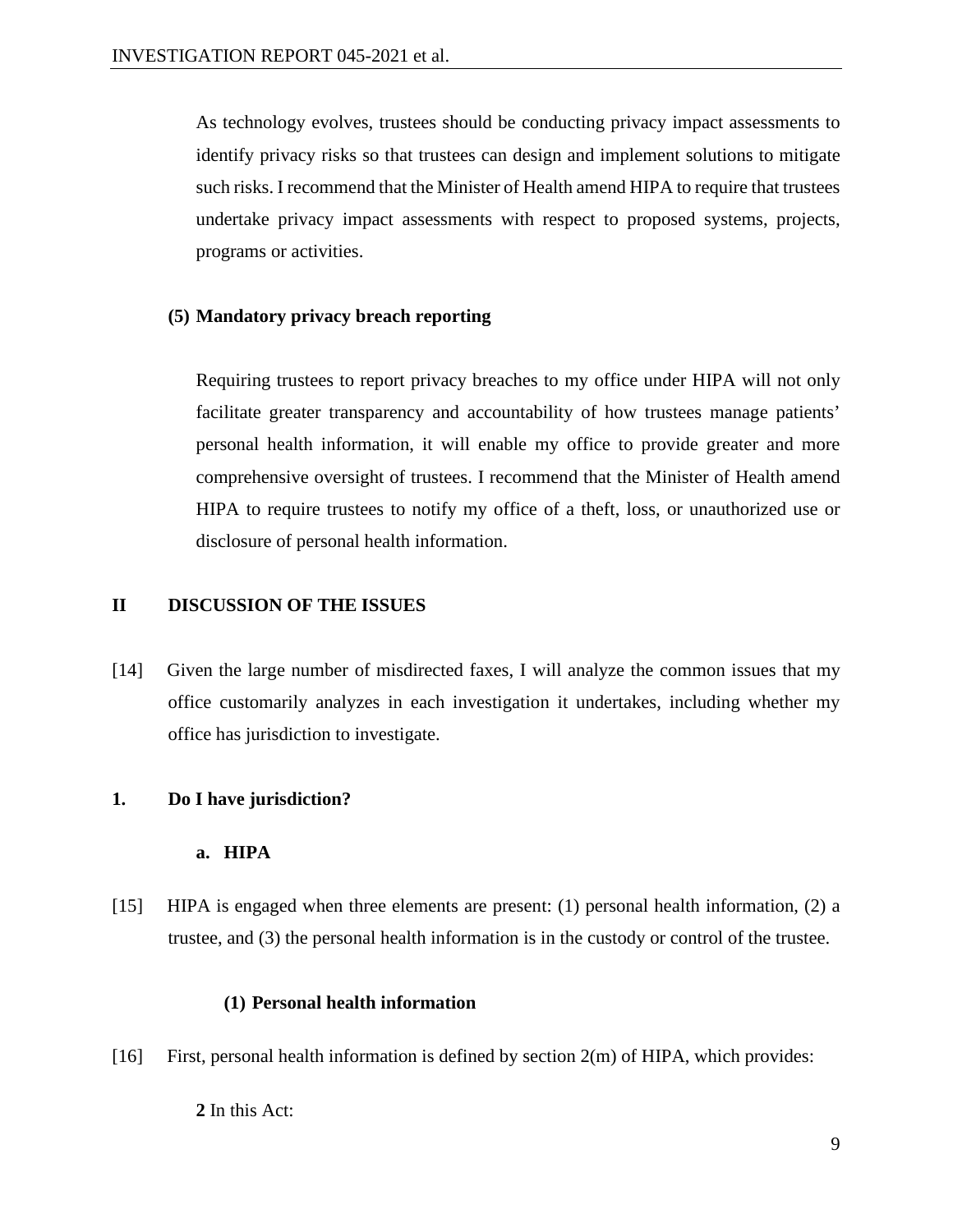...

(m) **"personal health information"** means, with respect to an individual, whether living or deceased:

(i) information with respect to the physical or mental health of the individual;

(ii) information with respect to any health service provided to the individual;

(iii) information with respect to the donation by the individual of any body part or any bodily substance of the individual or information derived from the testing or examination of a body part or bodily substance of the individual;

(iv) information that is collected:

(A) in the course of providing health services to the individual; or

(B) incidentally to the provision of health services to the individual; or

(v) registration information;

[17] In each of the misdirected faxes, I found that there was personal health information as defined by section 2(m) of HIPA.

# **(2) Trustee**

[18] Misdirected faxes originated from the SHA, Saskatchewan Cancer Agency (SCA), the "Saskatoon Medical Group" (Dr. Raviqubal Basi), FYidoctors (Dr. Jennifer Guy). I find that these entities each qualify as trustees pursuant to section  $2(t)$  of HIPA as follows:

**2** In this Act:

...

... (t) **"trustee"** means any of the following that have custody or control of personal health information:

- (ii) the provincial health authority or a health care organization;
- ... (xi) the Saskatchewan Cancer Foundation;
- (xii) a person, other than an employee of a trustee, who is: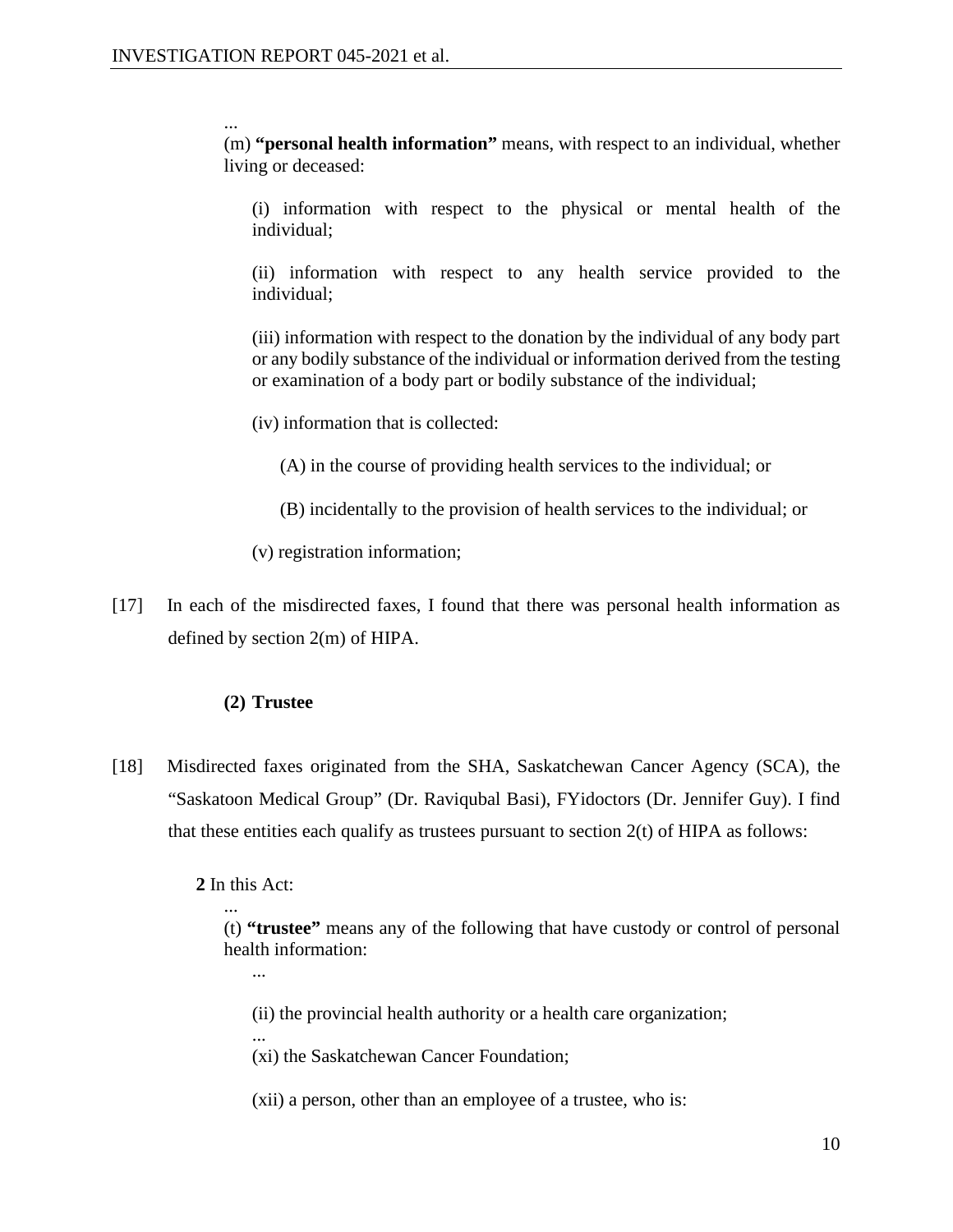(A) a health professional licensed or registered pursuant to an Act for which the minister is responsible;

[19] Regarding section 2(t)(xi) of HIPA, I note that section 3 of *The Cancer Agency Act* provides:

> **3** The Saskatchewan Cancer Foundation established pursuant to *The Cancer Foundation Act*, as that Act existed before the coming into force of this Act, is continued as a corporation under the name of the Saskatchewan Cancer Agency.

[20] Therefore, the SCA qualifies as a trustee pursuant to section  $2(t)(xi)$  of HIPA.

# **(3) Custody or control of the personal health information**

- [21] Since the faxes originated from the trustees, then I find that these trustees have custody or control over the personal health information in question.
- [22] Since all three elements are present, I find that HIPA is engaged and that I have jurisdiction to investigate.
- [23] I note that in some cases, LifeLabs LP (Lifelabs) and 3sHealth were involved in the misdirected faxes where the SHA was the trustee. An agreement between Lifelabs and the SHA was signed in December of 2017, provides that Lifelabs is an information management service provider (IMSP) for the SHA. An agreement was signed between 3sHealth, the former regional health authorities and Saskatchewan Cancer Agency in 2016 for 3sHEalth to provide a provincial transcription service. Lifelabs and 3sHealth qualify as an IMSPs as defined by section 2(j) of HIPA [\(Investigation Report 398-2019, 399-2019,](https://oipc.sk.ca/assets/hipa-investigation-398-2019-399-2019-417-2019-005-2020-019-2020-021-2020.pdf)  [417-2019, 005-2020, 019-2020, 021-2020](https://oipc.sk.ca/assets/hipa-investigation-398-2019-399-2019-417-2019-005-2020-019-2020-021-2020.pdf) at paragraph [39]; [Investigation Report 137-](https://oipc.sk.ca/assets/hipa-investigation-137-2018.pdf) [2018](https://oipc.sk.ca/assets/hipa-investigation-137-2018.pdf) at paragraph [9]; [Investigation Report 291-2018](https://oipc.sk.ca/assets/hipa-investigation-291-2018.pdf) at paragraph [9]; [Investigation](https://oipc.sk.ca/assets/hipa-investigation-152-2017-and-219-2017.pdf)  [Report 152-2017, 219-2017](https://oipc.sk.ca/assets/hipa-investigation-152-2017-and-219-2017.pdf) at paragraphs [10] to [12]; [Investigation Report 151-2017,](https://oipc.sk.ca/assets/hipa-investigation-151-2017-208-2017-233-2017-and-235-2017.pdf)  [208-2017, 233-2017, 235-2017](https://oipc.sk.ca/assets/hipa-investigation-151-2017-208-2017-233-2017-and-235-2017.pdf) at paragraphs [12] to [14]).
	- **b.** *The Local Authority Freedom of Information and Protection of Privacy Act* **(LA FOIP)**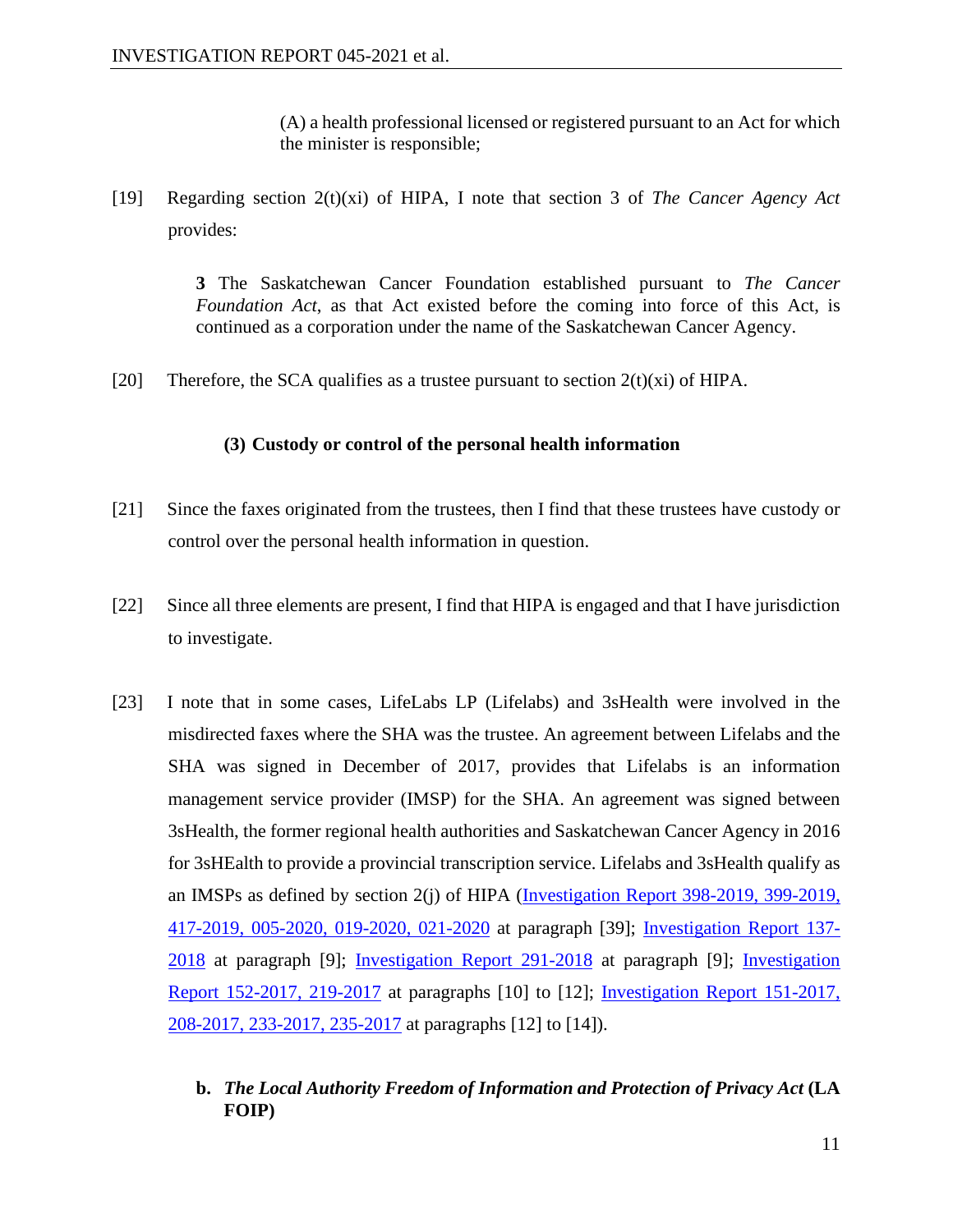- [24] In one case (071-2021, 074-2021), a misdirected fax originated from the Department of Pediatrics at the College of Medicine at the University of Saskatchewan (U of S). The U of S is not a trustee under HIPA. However, it is a local authority as defined by section  $2(f)(xi)$  of LA FOIP [\(Investigation Report 308-2017, 309-2017, 310-2017](https://oipc.sk.ca/assets/hipa-investigation-308-2017_309-2017_310-2017.pdf) at paragraph [16])
- [25] Further, I note that section 23(1) of LA FOIP defines "personal information" as follows:

**23**(1) Subject to subsections (1.1) and (2), **"personal information"** means personal information about an identifiable individual that is recorded in any form, and includes:

... (c) information that relates to health care that has been received by the individual or to the health history of the individual;

[26] I note that section  $23(1.1)$  of LA FOIP provides that where a local authority is also a trustee under HIPA, "personal information" does not include information that constitutes personal health information under HIPA. Section 23(1.1) provides:

> **23**(1.1) On and after the coming into force of subsections 4(3) and (6) of *The Health Information Protection Act*, with respect to a local authority that is a trustee as defined in that Act, **"personal information"** does not include information that constitutes personal health information as defined in that Act.

[27] Since the U of S is a local authority, but not a trustee under HIPA, then the information that qualifies as "personal information" pursuant to section  $23(1)(c)$  of LA FOIP remains as personal information. I find that LA FOIP is engaged and that I have jurisdiction to investigate.

# **2. If a privacy breach occurred, did the responsible trustee respond to the privacy breach appropriately?**

[28] A privacy breach occurs when personal information or personal health information is collected, used and/or disclosed in a way that is not authorized by LA FOIP or HIPA.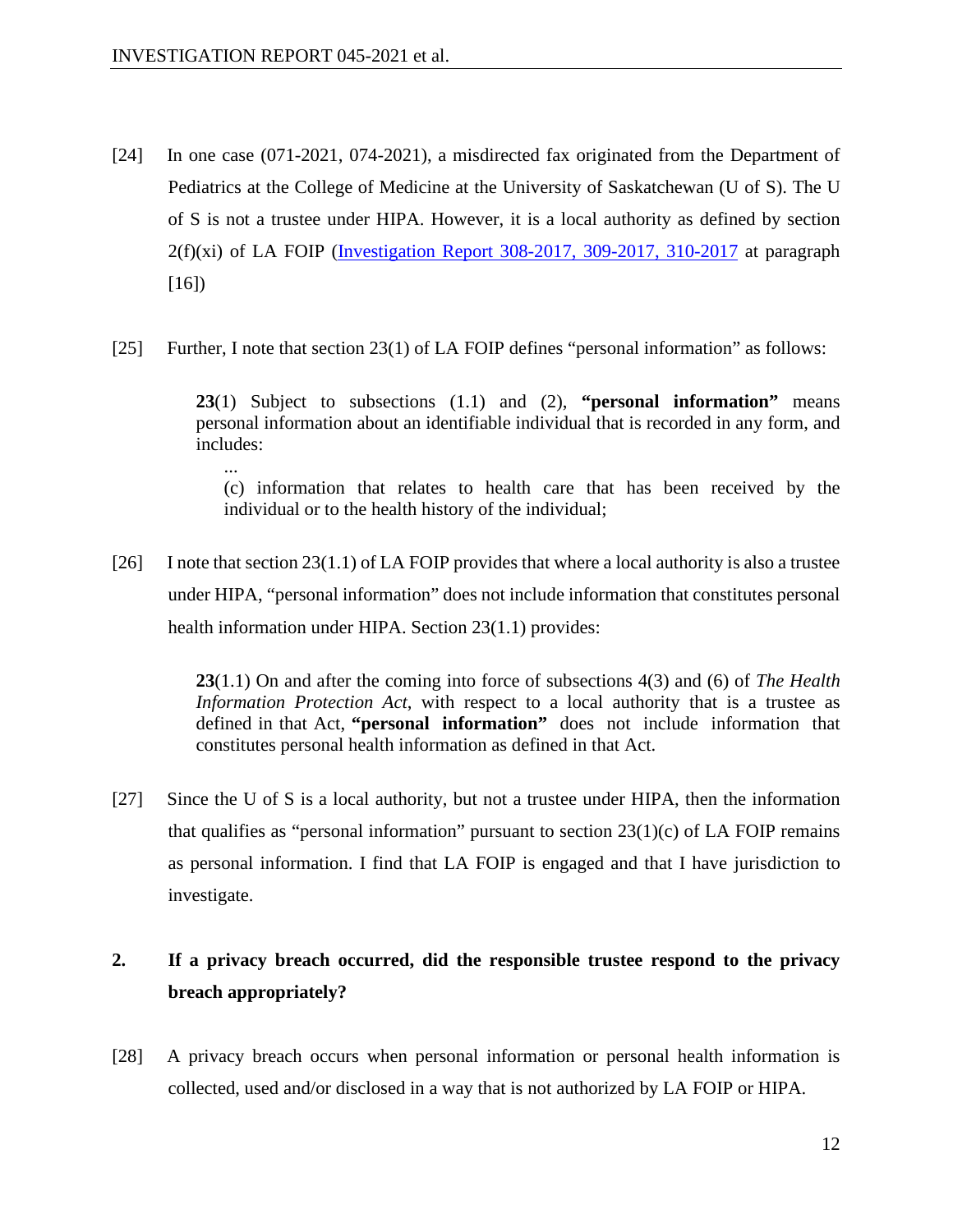- [29] The term "disclosure" means the sharing of personal information or personal health information with a separate entity that is not a division or a branch of the local authority or trustee organization. Before disclosing personal information or personal health information, a local authority or trustee should ensure it has authority to do so under LA FOIP or HIPA.
- [30] Since the circumstances surrounding each misdirected fax case is unique, in Part III of this Investigation Report, I will outline my finding in each case as to whether a privacy breach occurred or not. Of the 23 cases, I found that a privacy breach occurred in 20 of them.
- [31] When I find that a privacy breach has occurred, I will determine if the responsible trustee has responded to the privacy breach appropriately. My office's resources, *Privacy Breach Guidelines for Health Trustees* (updated September 2021) and *Privacy Breach Guidelines for Government Institutions and Local Authorities* (updated September 2021) outlines four steps to be taken when a privacy breach has been discovered:
	- 1. Contain the breach
	- 2. Notification
	- 3. Investigate the breach
	- 4. Prevent future breaches
- [32] Here, I will comment on the containment and the notification steps of responding to a privacy breach. In Part III of this Investigation Report, I will summarize the investigation and prevention steps of responding to a privacy breach of each misdirected fax case.

# **a. Containment**

- [33] To contain a breach is to ensure that personal information or personal health information is no longer at risk. This may involve:
	- stopping the unauthorized practice
	- recovering the records
	- shutting down the system that was breached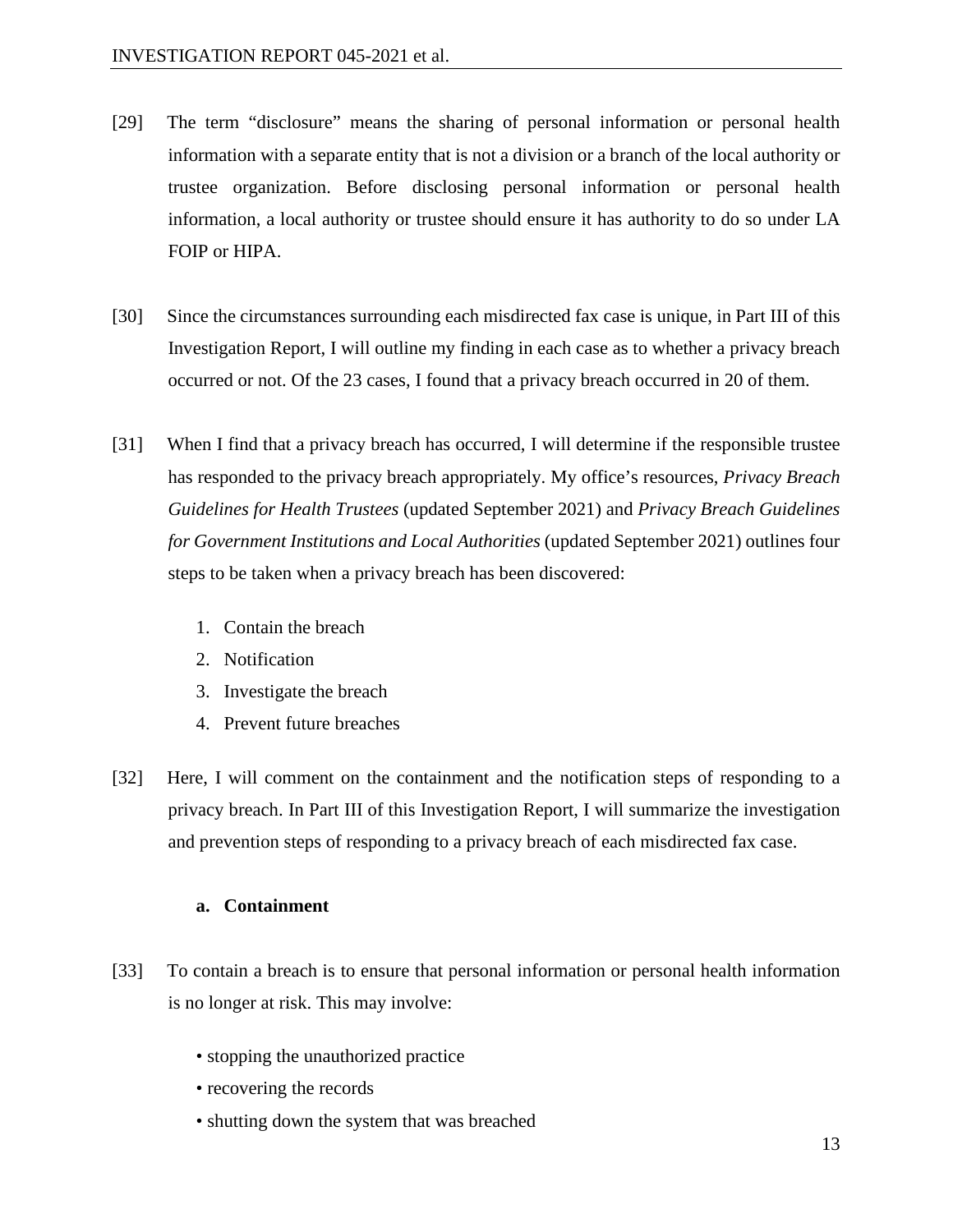• revoking access to personal information

• correcting weaknesses in physical security

(*Privacy Breach Guidelines for Health Trustees*, p. 3; *Privacy Breach Guidelines for Government Institutions and Local Authorities*, p. 4)

- [34] The parties who have reported to my office that they have received misdirected faxes, including physicians who have received misdirected faxes, have confirmed with my office that they had returned, deleted or destroyed the misdirected reports.
- [35] There were cases in which my office itself was the recipient of the misdirected fax (discussed in Category 3 below). In those cases, my office notified the responsible trustee of the fax.

### **b. Notification**

- [36] Notifying individuals affected by the breach should occur as soon as possible after key facts about the breach have been established. It is best to contact affected individuals directly, such as by telephone, letter or in person. However, there may be circumstances where it is not possible and an indirect method is necessary or more practical. Such situations would include where contact information is unknown or where there are a large number of affected individuals. An indirect method of notification could include a notice on a website, posted notices, media advisories, and advertisements. It is important to ensure the breach is not compounded when using indirect notification. An effective notification should include the following:
	- a description of the breach (a general description of what happened)
	- a detailed description of the personal information or personal health information involved (e.g. name, credit card numbers, medical records, financial information, etc.)
	- a description of possible types of harm that may come to them as a result of the privacy breach
	- steps taken and planned to mitigate the harm and to prevent future breaches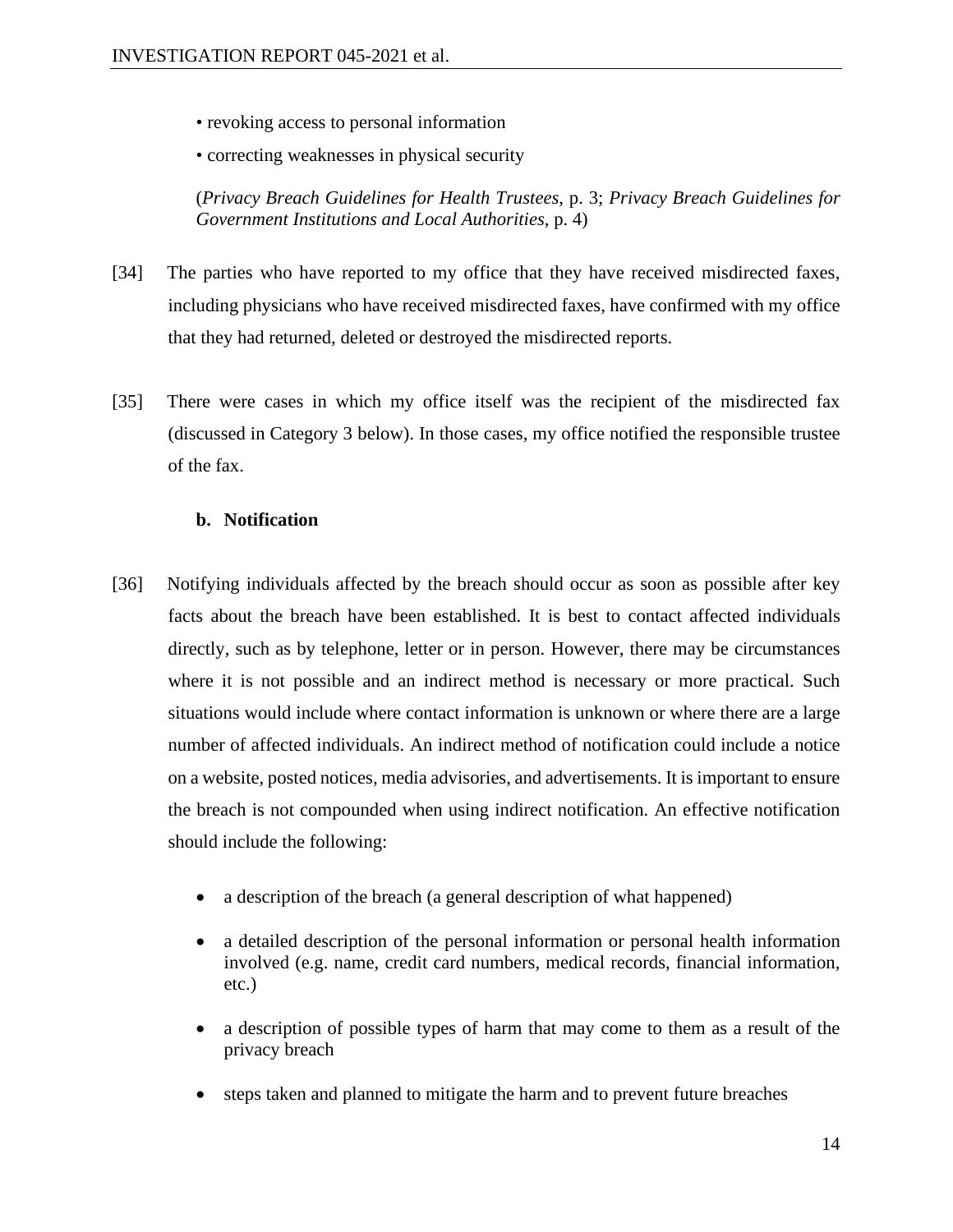- if necessary, advice on actions the individual can take to further mitigate the risk of harm and protect themselves (e.g. how to contact credit reporting agencies, how to change a health services number or driver's license number, etc.)
- contact information of an individual within your organization who can answer questions and provide further information
- a notice that individuals have a right to complain to the my office (provide contact information)
- recognition of the impacts of the breach on affected individuals and, an apology

(*Privacy Breach Guidelines for Health Trustees*, p. 4; *Privacy Breach Guidelines for Government Institutions and Local Authorities*, pp. 5-6)

- [37] In Part III of this Investigation Report, I will describe whether the responsible trustee notified the affected individual(s) in each case.
- [38] I should note that the SHA was the responsible trustee of many of these misdirected faxes. In these investigations, I observed that it did not have a consistent practice of notifying affected individuals. In some cases, the SHA did send an effective notification directly to the affected individual. However, in other cases, it did not. My office's position has always been for trustees to provide notification to individual(s) affected by a privacy breach, unless there is a compelling reason not to do so. An example of a compelling reason not to notify affected individuals is if the notification would jeopardize a law enforcement investigation. I recommend that the SHA amend its procedures so that it notifies affected individuals of privacy breaches by default unless there is a compelling reason not to.

# **c. Investigate the breach**

- [39] Investigating the privacy breach to identify the root cause(s) is key to understanding what happened to prevent similar privacy breaches in the future. Below are some key questions to ask during a privacy breach investigation:
	- When and how did your organization learn of the privacy breach?
	- What occurred?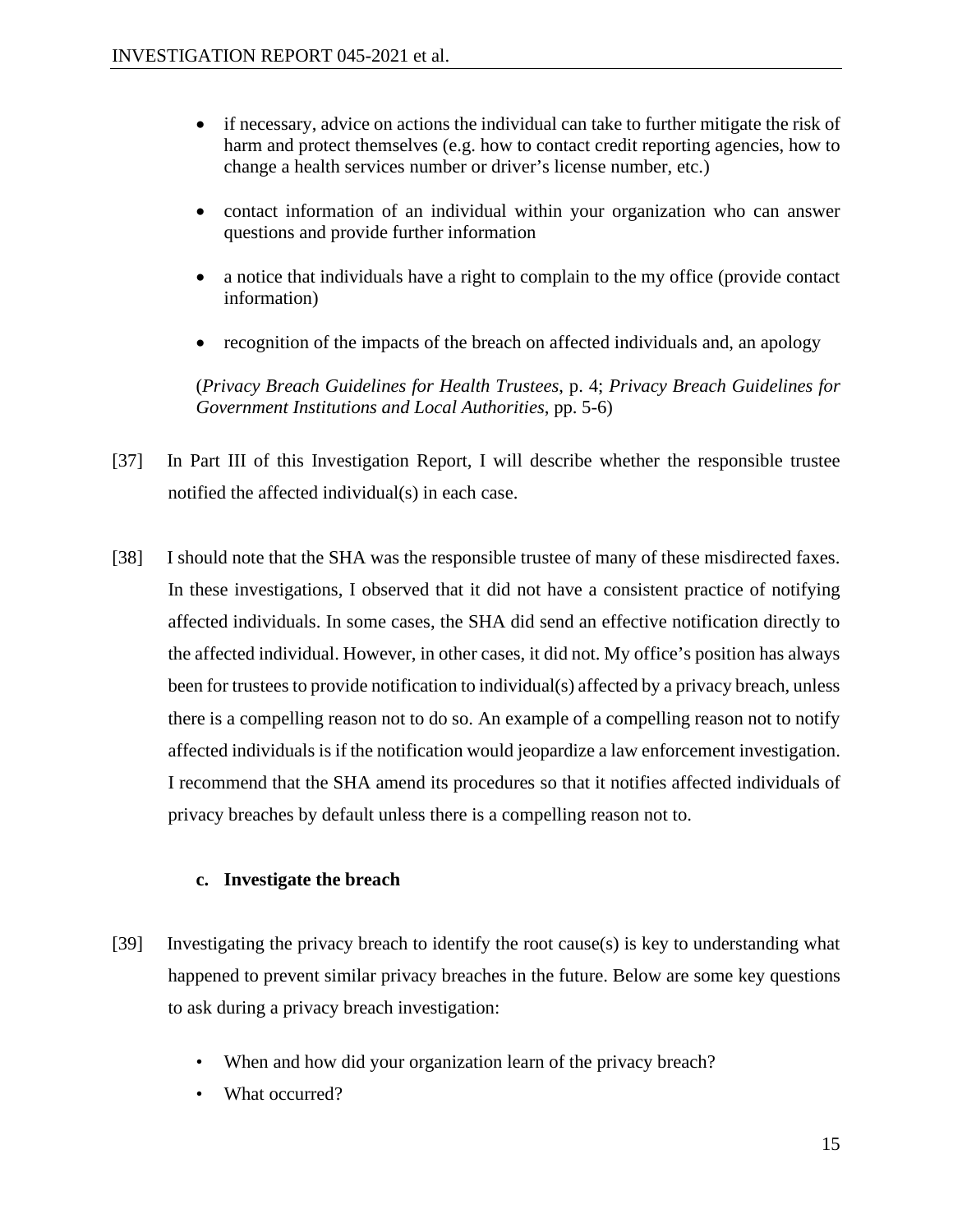- How did the privacy breach occur?
- What is the applicable legislation and what specific sections are engaged?
- What safeguards, policies, and procedures were in place at the time of the privacy breach?
- Was the duty to protect met?
- Who are the affected individuals?

(*Privacy Breach Guidelines for Health Trustees*, p. 5; *Privacy Breach Guidelines for Government Institutions and Local Authorities*, pp. 6-7)

[40] In Part III of this Investigation Report, I will provide a summary of the investigation and the root causes identified that led to each misdirected fax.

# **d. Prevent future breaches**

- [41] Prevention is the most important part of responding to a privacy breach. A privacy breach cannot be undone, but a local authority or trustee can learn from one and improve its practices. To avoid future breaches, a local authority or trustee should formulate a prevention plan. Some changes that are needed may have revealed themselves during the investigation phase. For example, deficient policies or procedures, a weakness in the system, a lack of accountability measures or a lack of training.
- [42] In Part III of this Investigation Report, I will provide a summary of the prevention plans the responsible trustees have undertaken to prevent similar privacy breaches.

# **III DISCUSSION OF EACH MISDIRECTED FAX**

# **Category 1 – Pick-List Error (7 cases)**

[43] These are cases where an employee, used a drop-down menu (or a pick-list) in a software program to select the intended recipient. The incorrect recipient was selected from the picklist.

#### **Category 1, Case #1: 080-2021 (SHA)**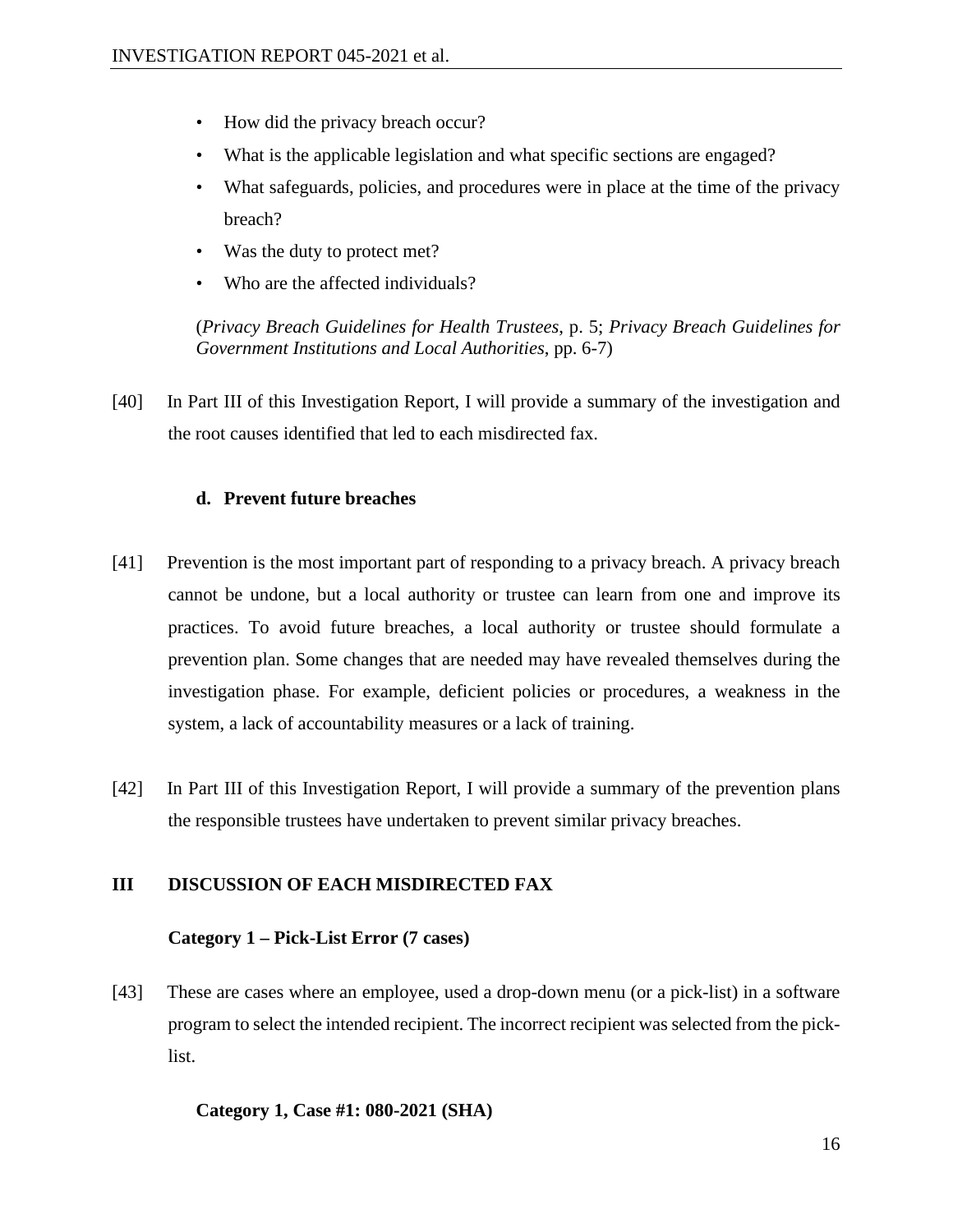**Summary:** A patient was referred to Orthopedic Surgery with the Department of Surgery at the Royal University Hospital on April 9, 2021, by Dr. James MacMillan. Included in the referral were x-rays. The Physician Access Line and bed flow coordination service across the province were consolidated by the SHA into a single Saskatchewan System Flow Coordination Centre (SFCC) to reflect the single provincial system. The SFCC is responsible for coordinating all patient admissions and transfers. From a "pick list", SFCC selected Dr. J.S. McMillan (instead of Dr. James MacMillan) and attached Dr. J.S. McMillan's name to the patient's x-rays. As a result, a dictated and transcribed result was sent to Dr. J.S. McMillan instead of Dr. James MacMillan.

**Notification of privacy breach to affected individual:** Since the patient is a minor, the SHA notified the patient's parent of the privacy breach by way of a letter dated April 22, 2021.

**Investigation of the root cause(s):** The root cause was that the SFCC mistakenly selected Dr. J.S. McMillan in the "pick list" instead of Dr. James MacMillan.

**Prevention:** The SHA indicated that it is working with the SFCC to identify lookalike and sound-alike physician names. It indicated that it created a Work Standard to prevent misdirected faxes in the future. However, when my office sought a copy of the Work Standard, the SHA did not provide a copy of it.

**IPC Findings:** I find that (1) a privacy breach has occurred, and (2) that the SHA has taken the appropriate steps to respond to this privacy breach.

# **IPC Recommendations:**

| That the SHA provide my office with the Work Standard it created to prevent        |
|------------------------------------------------------------------------------------|
| misdirected faxes within 30 days of the issuance of this Investigation Report.     |
| That the SHA continue its efforts to identify look-alike and sound-alike physician |
| names so staff are prompted to double-check that they have selected the correct    |
| physician name.                                                                    |

# **Category 1, Case #2: 149-2021 – SCA**

**Summary:** A physician at the SCA unintentionally and unknowingly clicked on a data field and changed the general practitioner's (GP) name on a patient's file in SCA's electronic medical system, ARIA. The GP's name was changed from the patient's actual GP to Dr. J.S. McMillan. Therefore, the patient's lab test results were sent to Dr. J.S. McMillan instead of the patient's actual GP.

**Notification to the affected individual:** The patient's physician at the SCA contacted the patient by telephone to notify them of what occurred and apologized for what happened.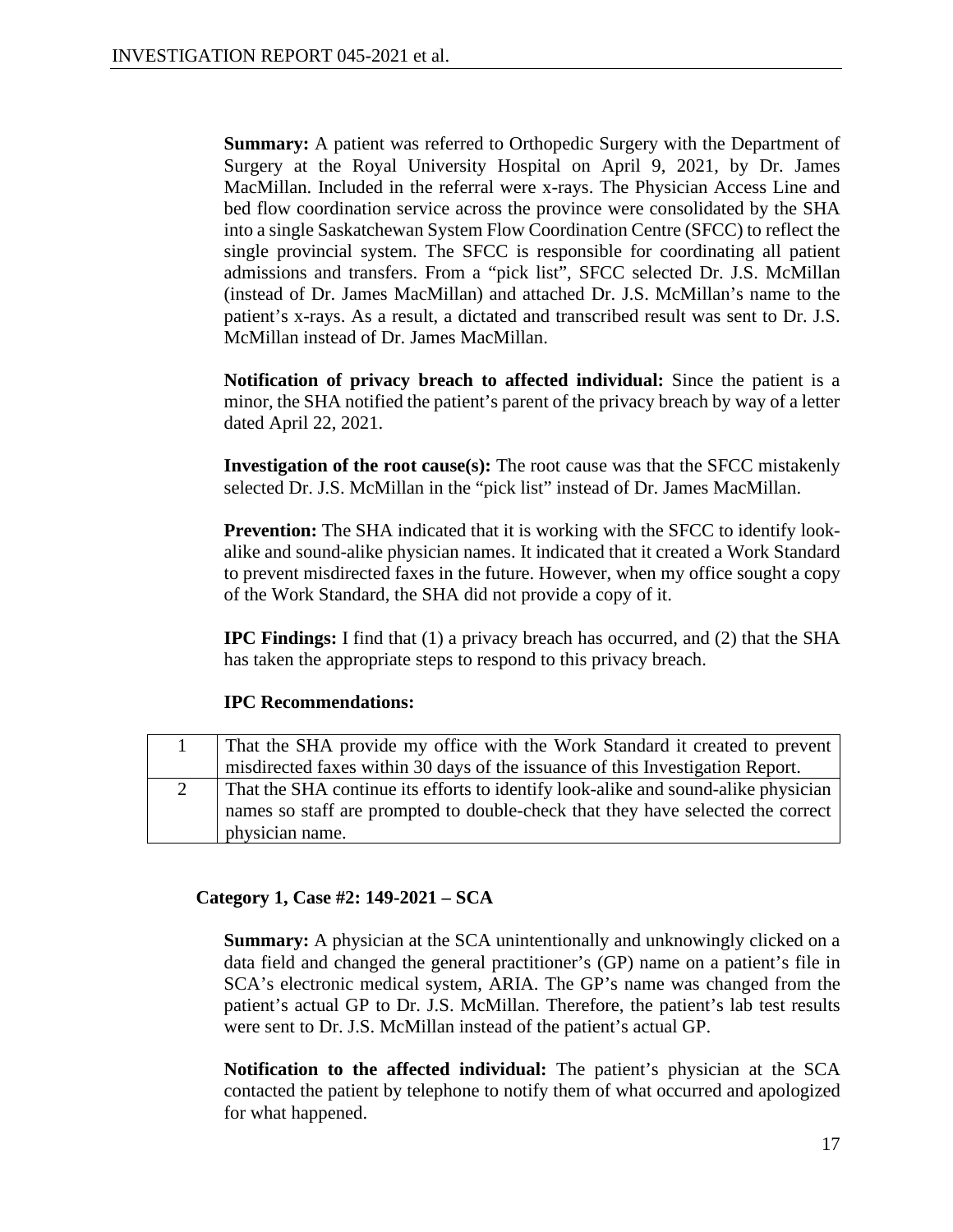**Investigation of the root cause(s):** The SCA noted that the patient's actual GP has a last name that starts with the same letter as Dr. J.S. McMillan's name. So, when the GP unintentionally and unknowingly clicked on a data field, the data field changed to Dr. J.S. McMillan's name.

**Prevention:** The SCA followed up with the physician and reminded them that they need to take more care when navigating electronic patient charts. SCA noted that this incident was an isolated incident so it has not made any changes to its policies.

**IPC Findings:** I find that (1) a privacy breach has occurred, and (2) that the SCA has taken the appropriate steps to respond to this privacy breach.

# **IPC Recommendation:**

3 Since misdirected faxes are a reasonably anticipated risk, that the SCA determine if it can make changes to its ARIA system so that if a user makes changes to a patient's electronic chart, a prompt will force the user to confirm the changes. I recommend that the SCA provide quarterly updates to my office until the implementation of solutions is complete.

# **Category 1, Case #3: 116-2021 – SHA**

**Summary:** A patient registered for and received a test for COVID-19 at the SHA's Saskatoon Thatcher COVID-19 Test Centre. At registration, the patient identified Dr. James MacMillan as their family physician. However, staff at the SHA mistakenly selected Dr. J.S. McMillan as the patient's family physician when filling out the requisition for lab work. As a result, the lab report was sent to Dr. J.S. McMillan instead of Dr. James MacMillan.

**Notification to the affected individual:** The SHA did not notify the affected individual.

**Investigation of the root cause(s):** The SHA identified the root cause of this privacy breach to be human error as it is an "easy mistake to accidentally choose the wrong doctor from the drop down list".

**Prevention:** The SHA indicated that the director of the department from which the error originated have continued to reinforce accurate information entry and process to their staff and they frequently remind staff to pay attention to detail. This is in accordance with its Work Standards for entering data to electronic lab requisitions, which provides that data entered by administrative staff should be reviewed by a "tester".

**IPC Findings:** I find that (1) a privacy breach has occurred, and (2) that the SHA has taken some steps to respond to this privacy breach. However, additional steps are needed as noted in the recommendations below.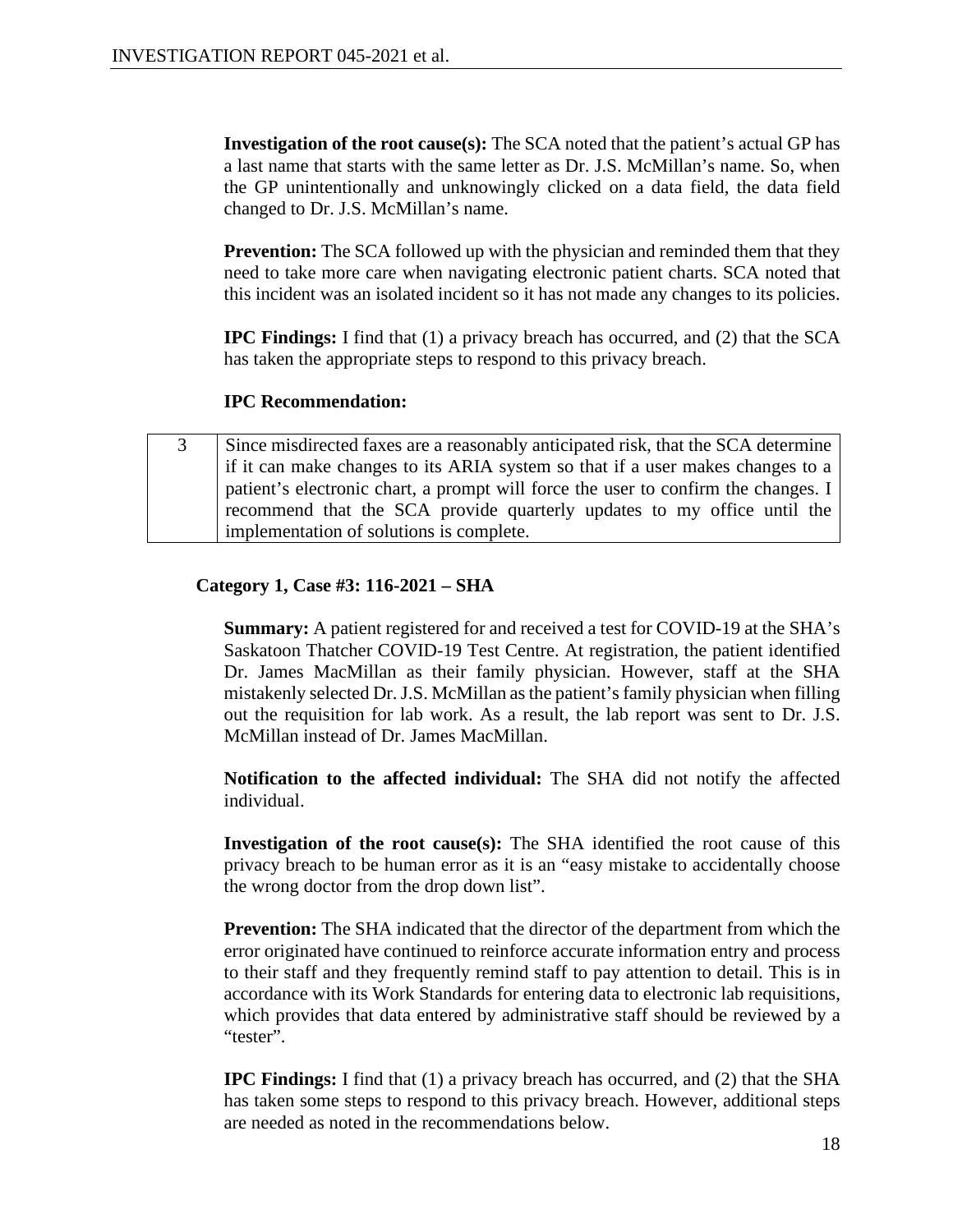### **IPC Recommendations:**

| 4 | That the SHA notify the affected individual within 30 days of the issuance of this |
|---|------------------------------------------------------------------------------------|
|   | <b>Investigation Report.</b>                                                       |
|   | That the SHA design and implement a solution (or solutions) that reduces data      |
|   | entry errors. This may include signs in their systems that prompt staff to double- |
|   | check the information if a physician is known to have a similar name to another    |
|   | physician, or a prompt that requires staff to double-check the information that is |
|   | entered if the patient's location does not match that of the selected physician. I |
|   | recommend that the SHA provide quarterly updates to my office until the            |
|   | implementation of solutions is complete.                                           |

# **Category 1, Case #4: 153-2021 – SHA**

**Summary:** A patient presented at a Lifelabs located in Regina and provided the staff with a requisition that listed the patient's family physician, Dr. J.D. McHattie. The lab requisition also contained the family physician's Laboratory Information System (LIS) code. When entering data into LIS for the lab report, a Lifelabs employee used a physician drop-down name listing instead of using the LIS code to identify the physician. The Lifelabs employee mistakenly selected Dr. J.S. McMillan instead of Dr. J.D. McHattie. Therefore, the lab report was sent to Dr. J.S. McMillan.

**Notification to the affected individual:** The SHA notified the patient of this privacy breach by way of a letter dated June 7, 2021.

**Investigation of the root causes:** The SHA noted that the Lifelabs employee relied on using the physician drop-down name listing instead of using the LIS Code. This led the employee to mistakenly select Dr. J.S. McMillan instead of Dr. J.D. McHattie. The SHA also found that the employee did not verify the physician information before issuing the lab report.

**Prevention:** The SHA identified a relevant Job Aid entitled, "Choose the Correct Healthcare Provider". This Job Aid provided that an employee is to check on the LIS code on the requisition and ensure that it matches the physician and location before accessioning the requisition. The SHA reviewed this matter with the employee and reminded them to double-check the data entry for accuracy.

**IPC Findings:** I find that (1) a privacy breach has occurred, and (2) that the SHA has taken appropriate steps to respond to this privacy breach.

#### **IPC Recommendation:**

| That the SHA explore the possibility of implementing a prompt in LIS that would |
|---------------------------------------------------------------------------------|
| require employees to double-check the accuracy of the data they have entered. I |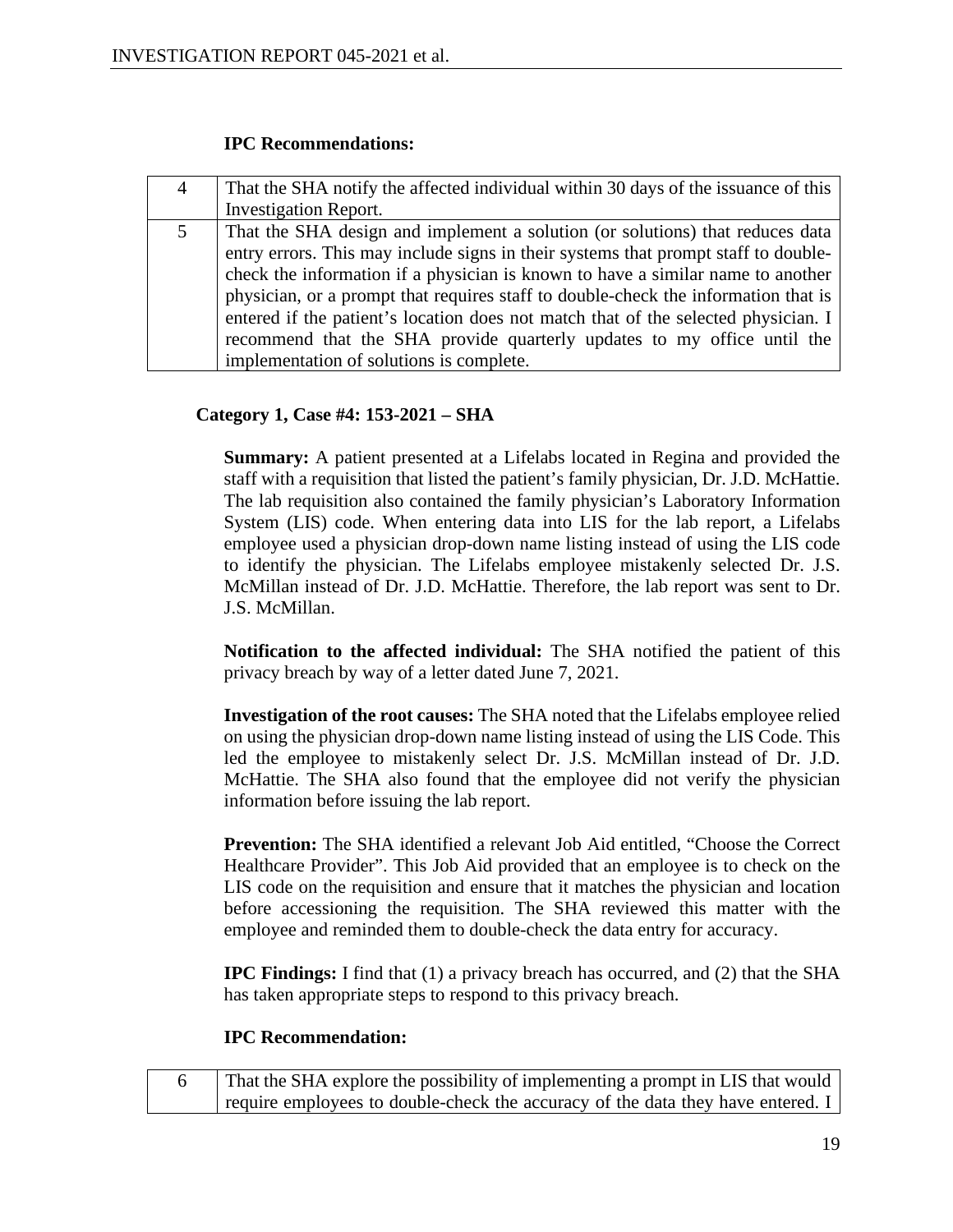recommend that the SHA provide quarterly updates to my office until the implementation of a prompt is complete.

# **Category 1, Case #5: 165-2021 – SHA**

**Summary:** A patient was admitted to the Saskatoon City Hospital, a facility of the SHA. A medical imaging requisition form was filled out that listed Dr. James MacMillan as the Ordering Physician. On that same day, Dr. J.S. McMillan of Regina received a medical imaging report from the Saskatoon City Hospital. The medical imaging report listed Dr. J.S. McMillan as the Ordering Physician and Dr. James MacMillan as the Family Physician.

**Notification to the affected individual:** The SHA did not notify the affected individual.

**Investigation into the root cause(s):** The SHA identified human error as the reason for the privacy breach.

**Prevention:** The SHA indicated that management will remind employees of the importance of accuracy and ensuring employees are paying attention to the details.

**IPC Findings:** I find that (1) a privacy breach has occurred, and (2) that the SHA has taken some steps to respond to this privacy breach. However, some additional steps are needed as outlined in the recommendations below.

#### **IPC Recommendations:**

| $\tau$ | That the SHA notify the patient of this privacy breach within 30 days of the      |
|--------|-----------------------------------------------------------------------------------|
|        | issuance of this Investigation Report.                                            |
| 8      | That the SHA amend its procedure, "Ordering a Medical Imaging Procedure in        |
|        | RIS" so that it requires employees to double-check for accuracy within 30 days of |
|        | the issuance of this Investigation Report.                                        |
| 9      | That the SHA explore the possibility of implementing prompts into the Radiology   |
|        | Information System (RIS) that requires employees to double-check their data       |
|        | entry before proceeding. I recommend that the SHA provide quarterly updates to    |
|        | my office until the implementation of a prompt is complete.                       |
| 10     | That the SHA develop a plan on how to effectively remind employees to make a      |
|        | practice of ensuring accuracy. This may include regular email reminders, signage  |
|        | where employees are reminded to double-check their data entry, and discussing     |
|        | the topic regularly during staff meetings, etc. I recommend that this plan is     |
|        | developed within 30 days of the issuance of this Investigation Report.            |

### **Category 1, Case #6: 175-2021 – SHA**

**Summary:** Dr. Rania Ibrahim of Melville Medical Associates filled out a medical consultation request by hand. Staff at the Yorkton Regional Health Centre, a facility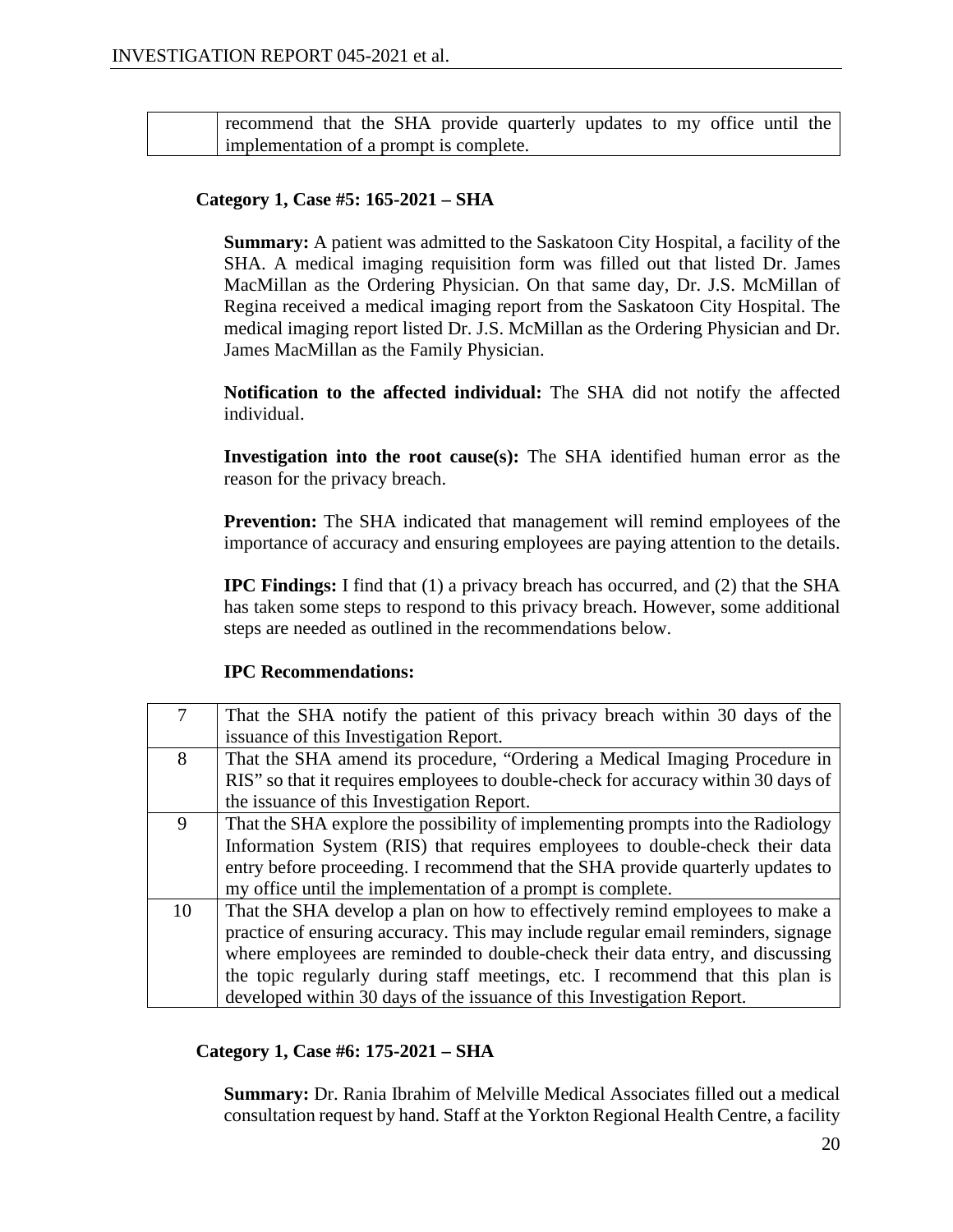of the SHA, received the medical consultation request and entered the patient's data into the RIS and mistakenly selected Dr. Rizqi Ibrahim of Southwest Medi-Centre located in Swift Current as the Ordering Provider. Once the examination was completed, the medical imaging report was faxed to Dr. Rizqi Ibrahim instead of Dr. Rania Ibrahim.

**Notification:** The SHA did not notify the affected individual.

**Investigation into the root cause(s):** The SHA identified the following factors that contributed to the privacy breach: (1) the printed name and signature of the Ordering Provider on the medical consultation request was unclear; (2) similarities between the two physicians' names, (3) the lack of a pop-up flag in RIS to prompt staff to double-check the correct physician name is selected, (4) staff did not confirm the physician's name and location with the patient, neither at registration nor at the completion of the examination, and (5) physicians and locums constantly move between locations within the province.

**Prevention:** The SHA indicated that its Medical Imaging Team have had preliminary discussions regarding the following: (1) creating a pop-up flag in RIS reminding clerks to confirm the provider's location, (2) crafting a document entitled *Ordering Provider Best Practice Sheet*, (3) modifying the booking form so it reasons as "Ordering Provider (please print legibly): First Name \_\_\_\_\_ Last Name  $\cdot$ , (4) implementing office requisitions with an electronic signature, (5) creating pre-printed requisition forms, and (6) requesting that written names be replaced with stamps or labels.

**IPC Findings:** I find that (1) a privacy breach has occurred, and (2) that the SHA has taken some steps to respond to this privacy breach. However, some additional steps are needed as outlined in the recommendations below.

# **IPC Recommendations:**

| 11 | That the SHA notify the patient of this privacy breach within 30 days of issuance |
|----|-----------------------------------------------------------------------------------|
|    | of this Investigation Report.                                                     |
| 12 | That the SHA follow through with the suggested actions discussed by its Medical   |
|    | Imaging Team. I recommend that the SHA provide quarterly updates to my office     |
|    | until the suggested actions are completed.                                        |

# **Category 1, Case #7: 176-2021 – SHA**

**Summary:** Multiple lab reports were sent erroneously to Dr. Rizqi Ibrahim of Southwest Medi-Centre in Swift Current by the Yorkton Hospital Regional Health Centre, a facility of the SHA. The lab reports were meant to be sent to Dr. Rania Ibrahim of Melville Medical Associates.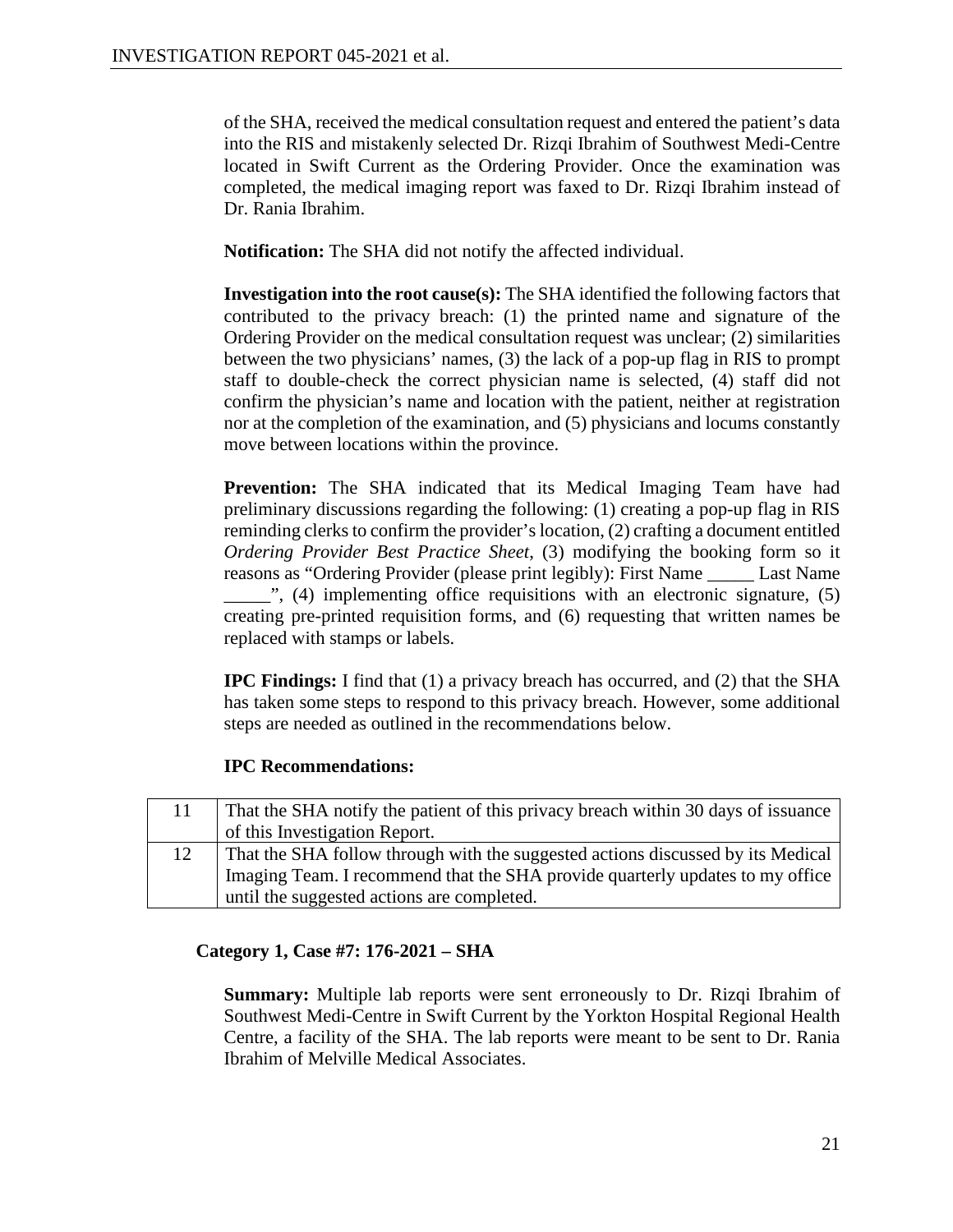**Notification to the affected individuals:** The SHA notified the affected individuals by letter.

**Investigation into the root cause(s):** The SHA determined that the lab requisitions were legible and contained the correct physician address and fax number. However, the SHA noticed that Dr. Rizqi Ibrahim's LIS code was very similar to that of Dr. Rania Ibrahim's LIS code. Dr. Rizqi Ibrahim's LIS code is IBRR1 while Dr. Rania Ibrahim's LIS code is IBRR2. What occurred was that multiple staff members erroneously entered Dr. Rizqi Ibrahim's LIS code into LIS instead of Dr. Rania Ibrahim's LIS code. As a result, the lab reports were mistakenly sent to Dr. Rizqi Ibrahim.

**Prevention:** The SHA identified the Work Standard, "Choosing the Correct Physician", which explicitly instructs staff to look for the physician's LIS code. The SHA said that the LIS Management team reminded its staff to slow down and verify when choosing the correct LIS codes. Also, the SHA indicated that it would work to remind, "order entry health care providers to practice [two-part] verification beyond same surnames for all persons listed on the requisition." Finally, the SHA said it will work with the Quality Safety and LIS Teams to determine if changes can be made within forms so that the provider can be better identified.

**IPC Findings:** I find that (1) a privacy breach has occurred, and (2) that the SHA has taken appropriate steps to respond to this privacy breach.

# **IPC Recommendation:**

13 That the SHA follow through with its prevention plans. I recommend that the SHA provide an update to my office if it has completed its prevention plans. If it has not completed the prevention plans, I recommend that the SHA provide quarterly updates to my office until the prevention plans are complete.

# **Category 2 – Dictation/Transcription Error (5 cases)**

[44] These are cases where reports were sent to the incorrect physician due to a physician committing a dictating or transcription error (such as the dictating physician not identifying the first name of an intended recipient).

# **Category 2, Case #1: 045-2021 - SHA**

**Summary:** A patient presented at the Emergency Department at the Regina General Hospital, a facility of the SHA and was seen by an attending physician. The patient was referred for surgery under Dr. Sarah Miller. A resident physician dictated an Operative/Procedure Report, including dictating the name of the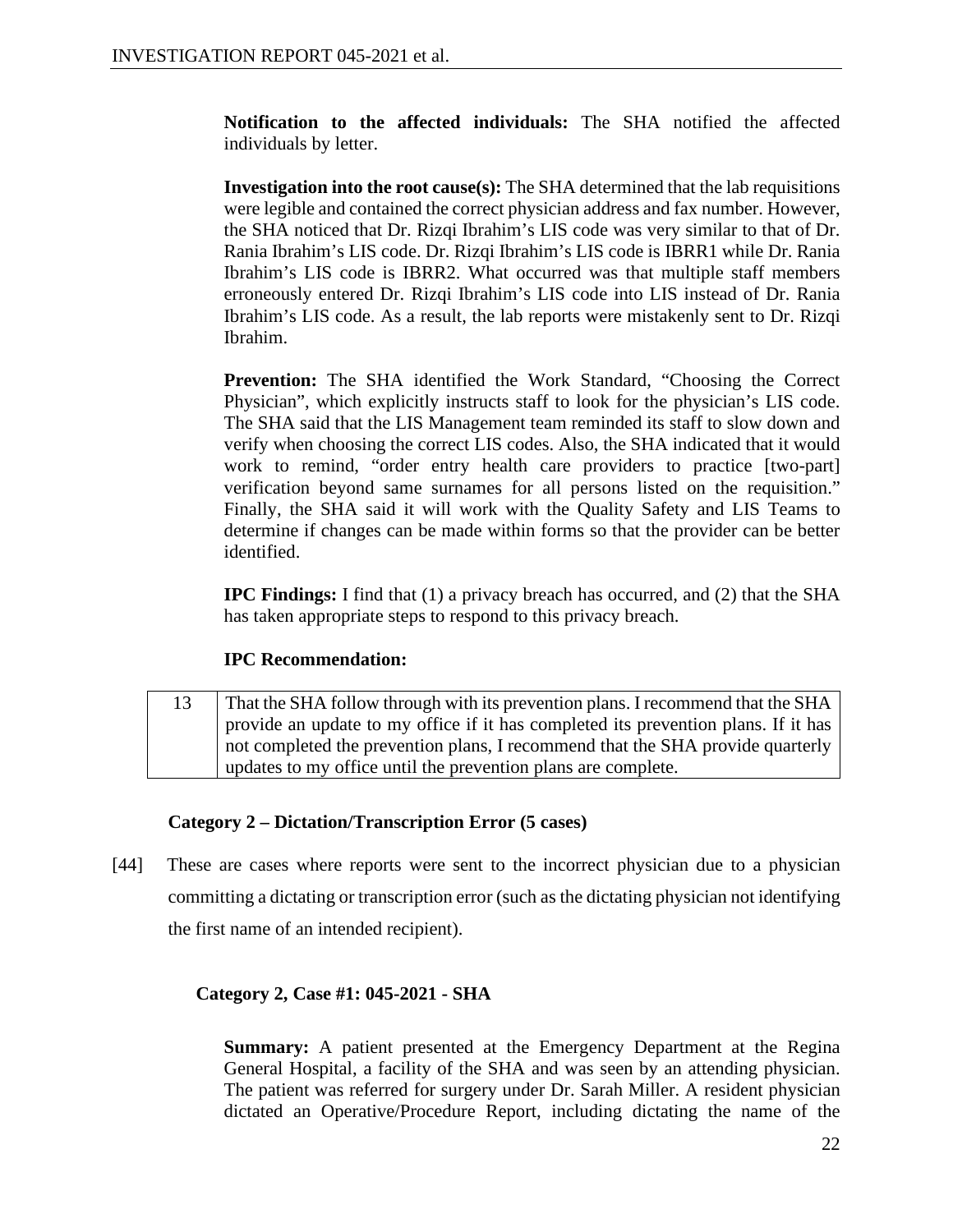physician, but did not spell the first and last names of the physician. The report was then sent to 3sHealth as part of the shared services agreement between 3sHealth and the SHA where 3sHealth provides provincial transcription services. The transcriptionists typed Dr. Sarah Mueller's name (instead of Dr. Sarah Miller). The transcriptionist then forwarded the Operative/Procedure Report to Quality Assurance asking which physician should be selected. Quality Assurance selected Dr. Sarah Mueller to be the recipient.

**Notification of privacy breach to affected individual:** SHA did not notify the affected individual.

**Investigation for root cause(s):** Page 4 of the **Saskatchewan Dictation Manual** provides that dictating physicians are to spell the first and last names of physicians; however, the dictating physician did not do so. Further, Quality Assurance did not follow the "when in doubt, leave it out" standard, but had arbitrarily selected Dr. S. Mueller to be the recipient of the Operative/Procedure Report.

**Prevention:** The SHA is requiring all resident physicians mandatory orientation on SHA's requirements, which includes a presentation about dictation; reminders will be issued to transcriptionists and quality assurance members to never copy a physician if the dictation does not include a first and last name spelling or if the first name is not included in the identification; SHA's Academic Health Sciences Department will take steps to remind medical learners about the importance of accuracy in dictation; and SHA's Health Information and Privacy area will work with Practitioner Staff Affairs to establish a program advisement to the area department leads when physicians make dictation errors so that they can make appropriate corrections.

**IPC Findings:** I find that (1) a privacy breach has occurred, and (2) that the SHA has taken some steps to respond to this privacy breach. However, some additional steps are needed as outlined in the recommendations below.

# **IPC Recommendations:**

| 14 | That the SHA follow through with its prevention plans. I recommend that the SHA    |
|----|------------------------------------------------------------------------------------|
|    | provide an update to my office if it has completed its prevention plans. If it has |
|    | not completed the prevention plans, I recommend that the SHA provide quarterly     |
|    | updates to my office until the prevention plans are complete.                      |
| 15 | That the SHA notify the affected individual within 30 days of the issuance of this |
|    | <b>Investigation Report.</b>                                                       |
| 16 | If the SHA has not already done so, speak directly to the resident physician,      |
|    | transcriptionist and Quality Assurance member involved in this case about the      |
|    | errors made so they can learn from their errors within 30 days of the issuance of  |
|    | this Investigation Report. If it has already done so, I recommend that the SHA let |
|    | my office know.                                                                    |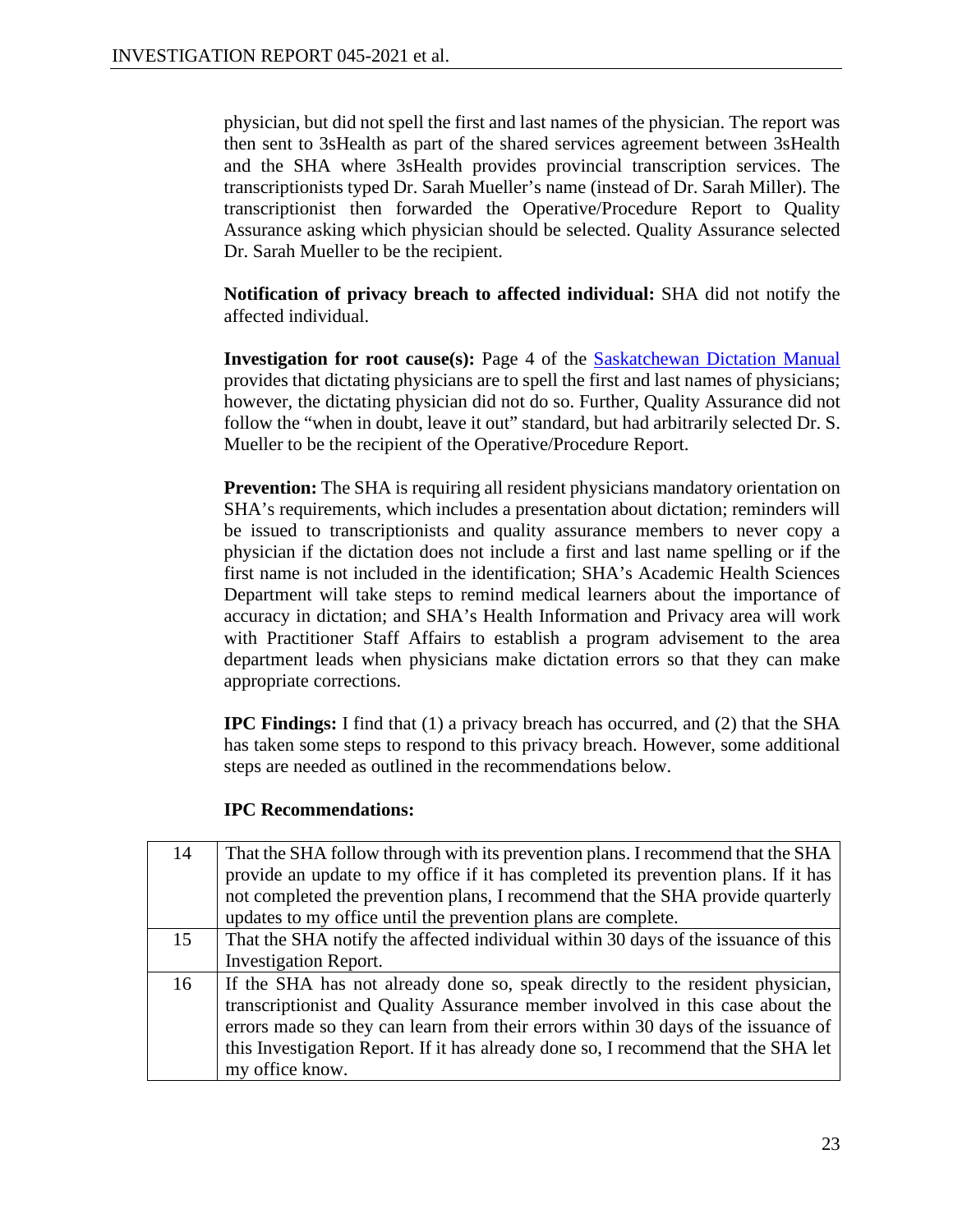#### **Category 2, Case #2: 071-2021, 074-2021 – SHA and U of S**

**Summary:** A physician at Rosthern Medical Clinic referred a patient to the Department of Pediatrics at the College of Medicine at the U of S. After the patient had a telephone consultation with Dr. R. Huntsman of the Department of Pediatrics, a clerical assistant (a U of S employee) transcribed the report and then mistakenly faxed the report to Dr. J.S. McMillan of Regina instead of Dr. J.A. MacMillan (who was a part of the Rosthern Medical Clinic).

**Notification of privacy breach to affected individual:** Dr. R. Hunstman at the Department of Pediatrics contacted the patient's parent on May 3, 2021, to notify them of the error.

**Investigation for root cause(s):** The U of S noted that the following could have contributed to the privacy breach: (1) the dictation may have had incomplete information such as lacking the first name, location or spelling of last name of the intended recipient, (2) searching for the name of the intended recipient in the EMR may not have returned similar results (for example, search for "McMillan" would not return the same results as searching for "MacMillan"), (3) the providers list in the EMR is kept up-to-date by all users so the level of details varies (such as entering the full name versus entering initials), (4) the lack of attention to the search results or the recipient's address (for example, Dr. J.S. McMillan is located in Regina and it was unlikely that the patient would have been seeing a physician in Regina), and (5) the challenge of working from home during the pandemic may have increased pressure on staff and could have led to lapse in attention and judgement.

**Prevention:** The U of S indicated that Dr. R. Huntsman's office implemented a new practice of obtaining a patient's family/referring physician's name and contact information from the patient directly at registration so that the office knows where to send report/discharge summaries. The U of S also noted additional actions that can be taken, including (1) requiring one person from the Department of Pediatrics to maintain the providers list in the electronic medical record (EMR), (2) that the SHA provide increased training and support for the electronic medical record since ownership/management of the EMR is being transitioned from the College of Medicine to the SHA, (3) contact the EMR provider to determine if similar names could be flagged, (4) dictating physicians should include more identifying information of intended recipients, including full name, initials, and spellings of names and location (if possible), and (5) clerical assistants should verify the correct provider is selected when using the providers list in the EMR.

**IPC Findings:** I find that (1) a privacy breach has occurred, and (2) that the U of S has taken appropriate steps to respond to this privacy breach.

### **IPC Recommendations**: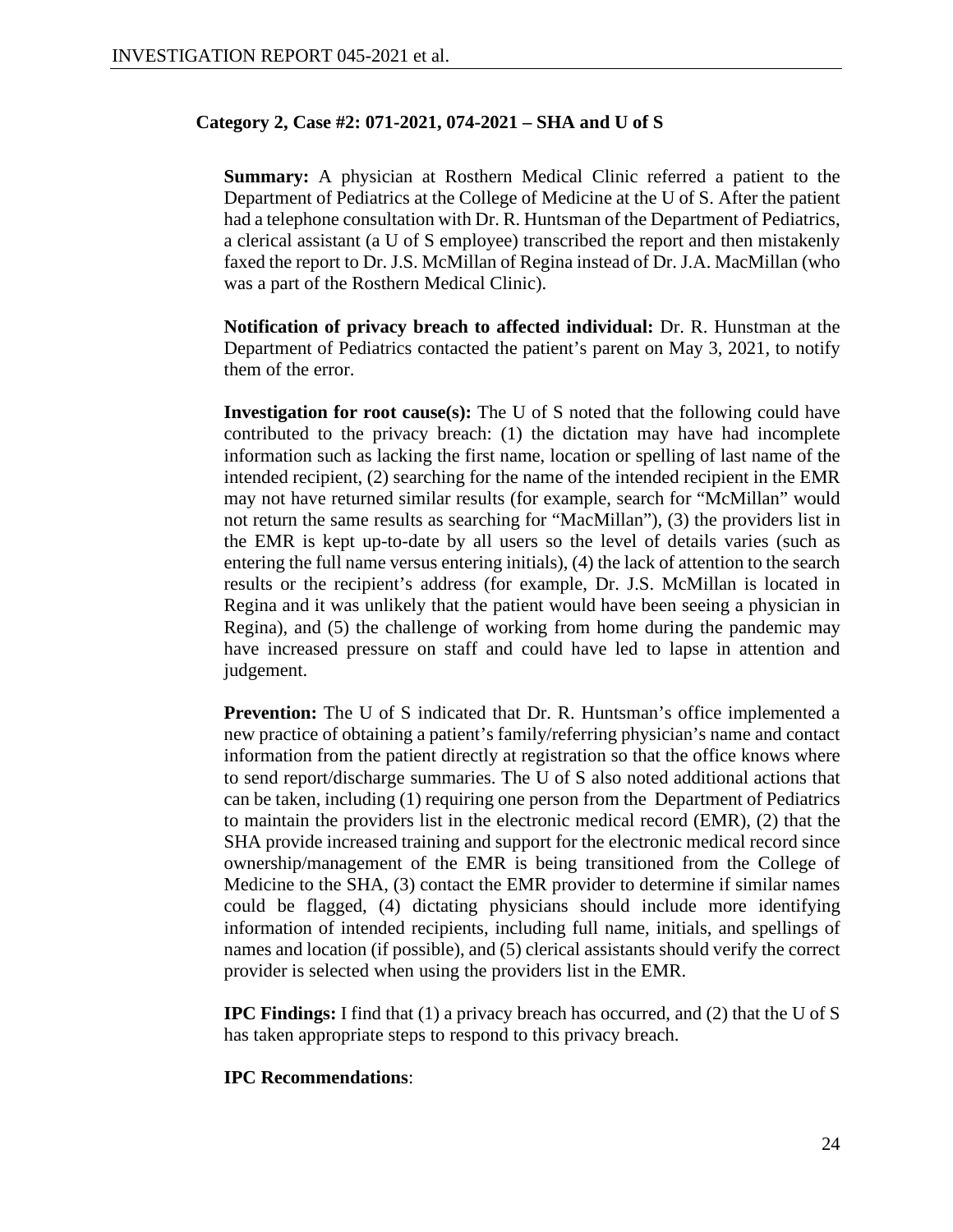| 17 | That the U of S and the SHA follow through with the additional actions identified   |
|----|-------------------------------------------------------------------------------------|
|    | by the U of S. I recommend that the U of S and the SHA provide an update to my      |
|    | office if they have completed these actions. If they have not completed these       |
|    | actions, I recommend that the U of S and the SHA provide quarterly updates to       |
|    | my office until the actions are complete.                                           |
| 18 | That the SHA ensure physicians and clerical assistants at the Department of         |
|    | Pediatrics are trained on work standards and procedures for dictation and           |
|    | transcription. The training should occur during onboarding of new physicians and    |
|    | clerical assistants and re-occur annually. I recommend that the SHA provide         |
|    | update to my office if it has completed such training. If it has not completed such |
|    | training, I recommend that the SHA provide quarterly updates until it has done so.  |
| 19 | Since physicians and clerical assistants are faculty members and U of S             |
|    | employees, then the U of S should support the SHA in the delivery of dictation      |
|    | and transcription training.                                                         |

# **Category 2, Case #3: 075-2021 – Dr. Raviqubal Basi**

**Summary:** A patient was seen by physicians from the "Saskatoon Medical Group" (which is also known as the " $21<sup>st</sup>$  Street Medical Group). The actual legal entity name of this organization is "Matching Priory Holdings Inc." Matching Priory Holdings Inc. is owned by Plumstead Episcopi Holdings Inc., of which Dr. Raviqubal Basi is a shareholder. A report was dictated and then transcribed. However, an error occurred during the transcription when the transcriptionist misheard the dictated name of the intended recipient. As a result, the report was mistakenly sent to Dr. J.S. McMillan. In the course of the investigation, the Commissioner found that Dr. Raviqubal Basi was the trustee with custody or control of the personal health information at issue.

**Notification of the affected individual:** A physician from Dr. Basi's office who was involved in the patient's care contacted the patient directly by telephone on May 14, 2021.

**Investigation of root cause(s):** The root cause of the privacy breach was that the transcriptionist misheard the dictated name of the intended recipient.

**Prevention:** Dr. Basi is working with the Saskatchewan Medical Association (SMA) about templates that would assist in setting up privacy policies and procedures. He is also looking at SMA agreement templates regarding confidentiality, the acceptable use of the EMR, exit agreements (regarding the EMR), and information management service agreements.

**IPC Findings:** I find that (1) a privacy breach has occurred, and (2) that Dr. Basi has taken appropriate steps to respond to this privacy breach.

# **IPC Recommendations**: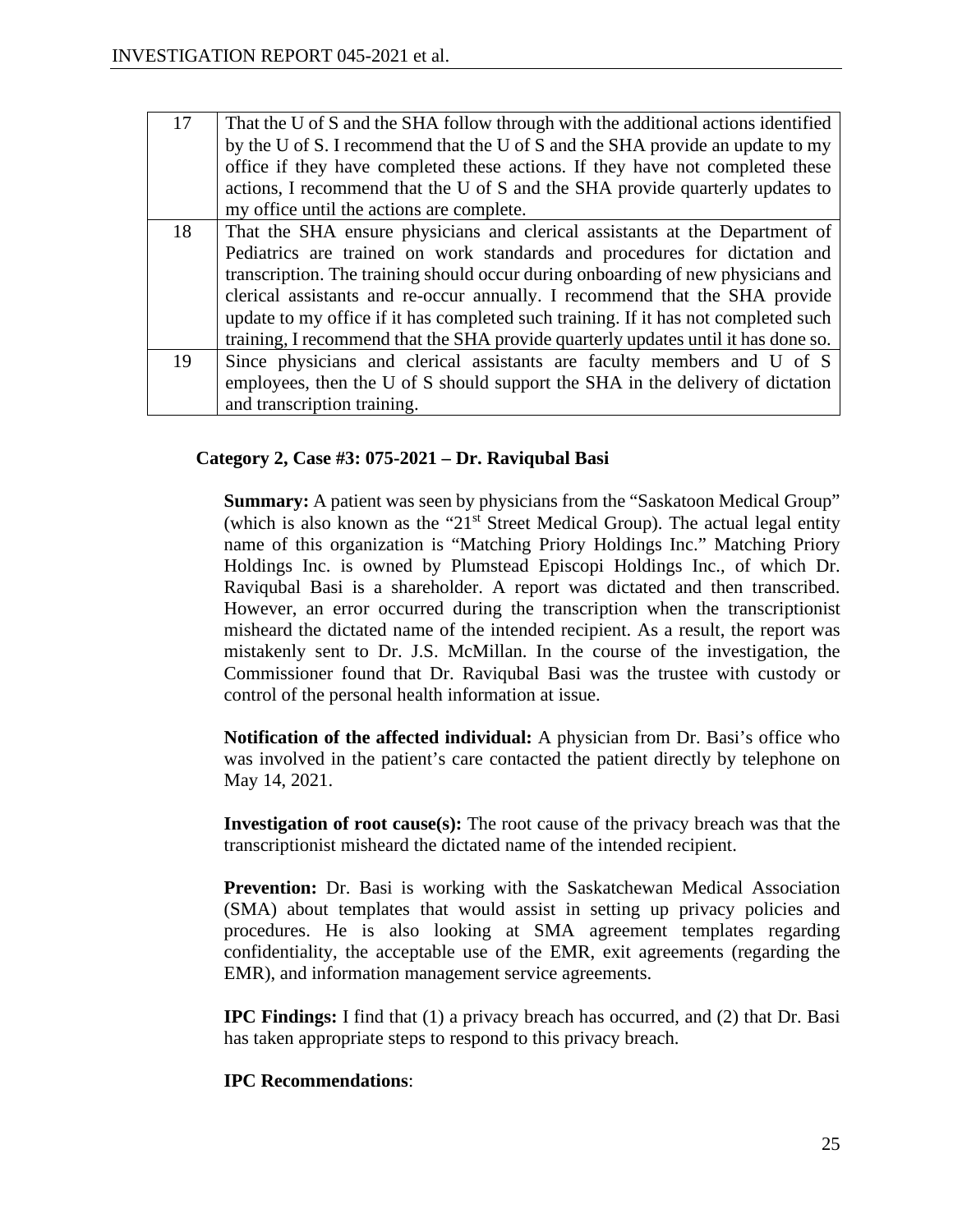| 20<br>That Dr. Basi ensure that physicians within his office are dictating first and last<br>names and the spellings of names of intended recipients of reports. I recommend<br>that Dr. Basi advise my office when he has completed this action.<br>21<br>That Dr. Basi explore if there is any capability with his dictation/transcription<br>software as well as his EMR to flag the names of physicians with similar names.<br>This is so that other physicians at his office as well as staff can be cautioned to<br>double-check they have the correct physician(s) when sending reports. I<br>recommend that Dr. Basi provide quarterly updates to my office until this action<br>is completed.<br>22<br>That Dr. Basi continue with his efforts to continue to work towards establishing<br>privacy policies and procedures, as well as establishing agreements between<br>himself, the other physicians and his staff. I recommend that Dr. Basi provide<br>quarterly updates to my office until this action is completed.<br>23<br>That Dr. Basi ensure that the license and services agreement with QHR<br>Technologies Inc. is amended, so that it specifies that it is Dr. Basi that has custody<br>and/or control of the personal health information, not "21 <sup>st</sup> Street Medical Group".<br>I recommend that Dr. Basi provide quarterly updates to my office until this action<br>is completed. |  |
|-------------------------------------------------------------------------------------------------------------------------------------------------------------------------------------------------------------------------------------------------------------------------------------------------------------------------------------------------------------------------------------------------------------------------------------------------------------------------------------------------------------------------------------------------------------------------------------------------------------------------------------------------------------------------------------------------------------------------------------------------------------------------------------------------------------------------------------------------------------------------------------------------------------------------------------------------------------------------------------------------------------------------------------------------------------------------------------------------------------------------------------------------------------------------------------------------------------------------------------------------------------------------------------------------------------------------------------------------------------------------------------------------------------------------|--|
|                                                                                                                                                                                                                                                                                                                                                                                                                                                                                                                                                                                                                                                                                                                                                                                                                                                                                                                                                                                                                                                                                                                                                                                                                                                                                                                                                                                                                         |  |
|                                                                                                                                                                                                                                                                                                                                                                                                                                                                                                                                                                                                                                                                                                                                                                                                                                                                                                                                                                                                                                                                                                                                                                                                                                                                                                                                                                                                                         |  |
|                                                                                                                                                                                                                                                                                                                                                                                                                                                                                                                                                                                                                                                                                                                                                                                                                                                                                                                                                                                                                                                                                                                                                                                                                                                                                                                                                                                                                         |  |
|                                                                                                                                                                                                                                                                                                                                                                                                                                                                                                                                                                                                                                                                                                                                                                                                                                                                                                                                                                                                                                                                                                                                                                                                                                                                                                                                                                                                                         |  |
|                                                                                                                                                                                                                                                                                                                                                                                                                                                                                                                                                                                                                                                                                                                                                                                                                                                                                                                                                                                                                                                                                                                                                                                                                                                                                                                                                                                                                         |  |
|                                                                                                                                                                                                                                                                                                                                                                                                                                                                                                                                                                                                                                                                                                                                                                                                                                                                                                                                                                                                                                                                                                                                                                                                                                                                                                                                                                                                                         |  |
|                                                                                                                                                                                                                                                                                                                                                                                                                                                                                                                                                                                                                                                                                                                                                                                                                                                                                                                                                                                                                                                                                                                                                                                                                                                                                                                                                                                                                         |  |
|                                                                                                                                                                                                                                                                                                                                                                                                                                                                                                                                                                                                                                                                                                                                                                                                                                                                                                                                                                                                                                                                                                                                                                                                                                                                                                                                                                                                                         |  |
|                                                                                                                                                                                                                                                                                                                                                                                                                                                                                                                                                                                                                                                                                                                                                                                                                                                                                                                                                                                                                                                                                                                                                                                                                                                                                                                                                                                                                         |  |
|                                                                                                                                                                                                                                                                                                                                                                                                                                                                                                                                                                                                                                                                                                                                                                                                                                                                                                                                                                                                                                                                                                                                                                                                                                                                                                                                                                                                                         |  |
|                                                                                                                                                                                                                                                                                                                                                                                                                                                                                                                                                                                                                                                                                                                                                                                                                                                                                                                                                                                                                                                                                                                                                                                                                                                                                                                                                                                                                         |  |
|                                                                                                                                                                                                                                                                                                                                                                                                                                                                                                                                                                                                                                                                                                                                                                                                                                                                                                                                                                                                                                                                                                                                                                                                                                                                                                                                                                                                                         |  |
|                                                                                                                                                                                                                                                                                                                                                                                                                                                                                                                                                                                                                                                                                                                                                                                                                                                                                                                                                                                                                                                                                                                                                                                                                                                                                                                                                                                                                         |  |
|                                                                                                                                                                                                                                                                                                                                                                                                                                                                                                                                                                                                                                                                                                                                                                                                                                                                                                                                                                                                                                                                                                                                                                                                                                                                                                                                                                                                                         |  |
|                                                                                                                                                                                                                                                                                                                                                                                                                                                                                                                                                                                                                                                                                                                                                                                                                                                                                                                                                                                                                                                                                                                                                                                                                                                                                                                                                                                                                         |  |
|                                                                                                                                                                                                                                                                                                                                                                                                                                                                                                                                                                                                                                                                                                                                                                                                                                                                                                                                                                                                                                                                                                                                                                                                                                                                                                                                                                                                                         |  |
|                                                                                                                                                                                                                                                                                                                                                                                                                                                                                                                                                                                                                                                                                                                                                                                                                                                                                                                                                                                                                                                                                                                                                                                                                                                                                                                                                                                                                         |  |
|                                                                                                                                                                                                                                                                                                                                                                                                                                                                                                                                                                                                                                                                                                                                                                                                                                                                                                                                                                                                                                                                                                                                                                                                                                                                                                                                                                                                                         |  |

# **Category 2, Case #4: 162-2021 – SHA**

**Summary:** A physician at the Kindersley and District Health Centre, a facility of the SHA, dictated an Operative/Procedure report. The physician indicated that "Dr. S. Mueller" was to be copied on the report. The report was then forwarded to 3sHealth for transcription. 3sHealth provides transcription services on behalf of the SHA [\(Investigation Report 151-2017, 208-2017, 233-2017, 235-2017](https://oipc.sk.ca/assets/hipa-investigation-151-2017-208-2017-233-2017-and-235-2017.pdf) at paragraphs [1] and [12]). The transcriptionist mistakenly selected Dr. Sarah Miller to be copied instead of Dr. S. Mueller. Therefore, the report was sent to Dr. S. Miller instead of Dr. S. Mueller.

**Notification of the affected individual:** The SHA did not notify the affected individual.

**Investigation into the root cause(s):** The transcriptionist selected the incorrect physician from a "pick list" and did not take steps to verify the information. The SHA indicated that 3sHealth has been providing provincial transcription services since 2017 [\(Investigation Report 151-2017, 208-2017, 233-2017, 235-2017](https://oipc.sk.ca/assets/hipa-investigation-151-2017-208-2017-233-2017-and-235-2017.pdf) at paragraphs [1] and [12]). It explained, "[b]ecause of the support to the entire Authority as a whole, duplication of physician contact information such as first and last names, including look alike [and] sound alikes are common."

**Prevention:** The SHA indicated that "triggers" have been put into place to alert the transcription team of physicians with look-alike and sound-alike names.

**IPC Findings:** I find that (1) a privacy breach has occurred, (2) that the SHA has taken some steps to respond to this privacy breach. However, some additional steps are needed as outlined in the recommendations below.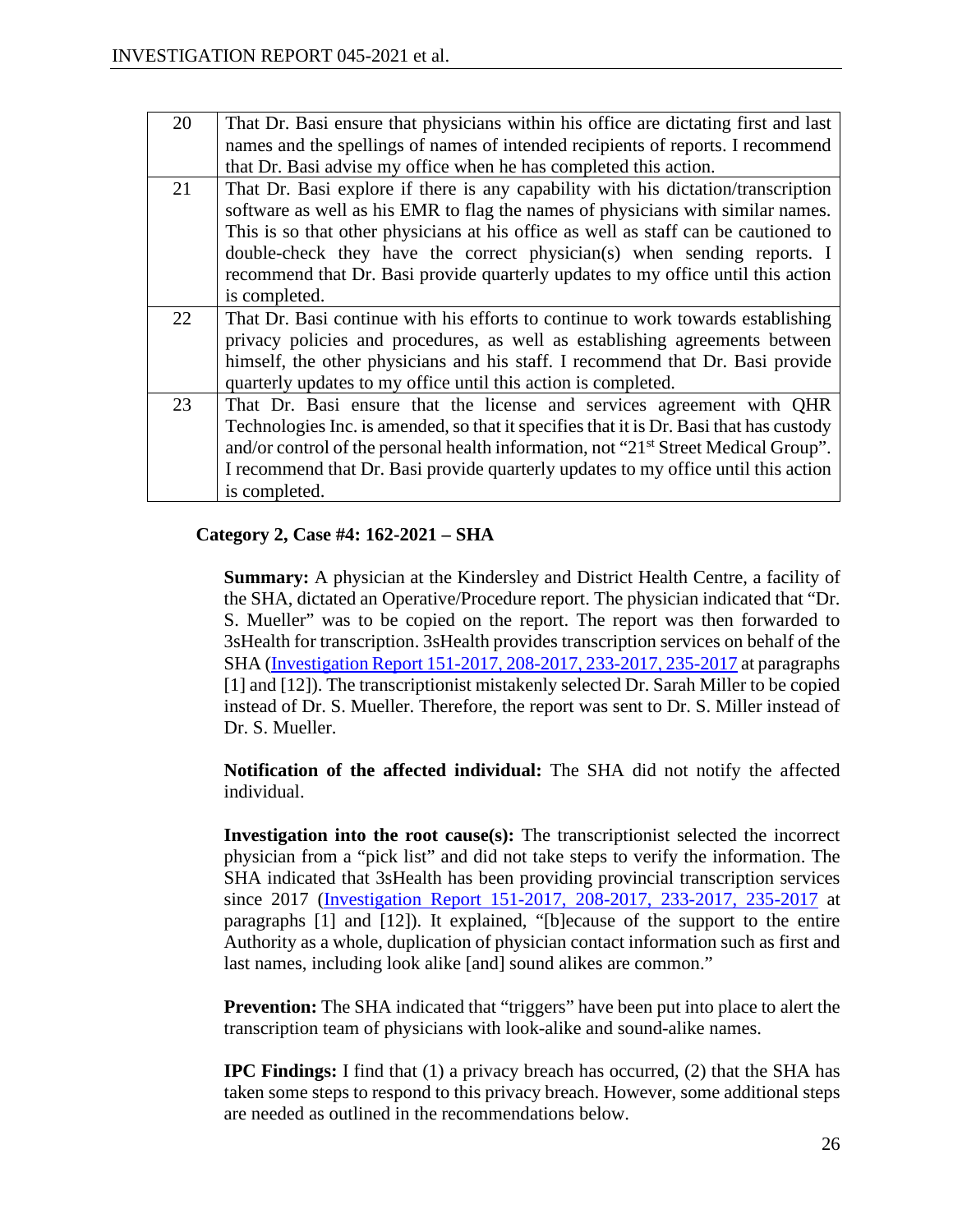### **IPC Recommendations:**

| 24 | That the SHA notify the affected individual within 30 days of issuance of this<br><b>Investigation Report.</b>                                                                                                                                                                                                                                                                                                                                                                                             |
|----|------------------------------------------------------------------------------------------------------------------------------------------------------------------------------------------------------------------------------------------------------------------------------------------------------------------------------------------------------------------------------------------------------------------------------------------------------------------------------------------------------------|
| 25 | That the SHA require that additional information be used to identify physicians<br>when they are to be sent (or copied) a report, including location and/or address of<br>the physician. I recommend that the SHA provide quarterly updates to my office<br>until this action is completed.                                                                                                                                                                                                                |
| 26 | If it has not already been done, that the SHA and 3sHealth approach the<br>transcriptionist and any Quality Assurance employee involved to ensure they<br>understand the errors that occurred so they can have an opportunity to learn from<br>this mistake. I recommend that the SHA and 3sHealth provide an update to my<br>office if it has completed such training. If it has not completed such training, I<br>recommend that the SHA and 3sHealth provide quarterly updates until it has done<br>SO. |

# **Category 2, Case #5: 169-2021 - SHA**

**Summary:** On July 6, 2021, a patient was seen at the Emergency Department at the Regina General Hospital, a facility of the SHA. On the same day, a resident physician dictated a consult report. The resident physician mistakenly selected Dr. J.S. McMillan to be one of the four recipients of the consult report. The report was then transcribed by 3sHealth and then sent to the four recipients, including Dr. J.S. McMillan. 3sHealth provides transcription services on behalf of the SHA [\(Investigation Report 151-2017, 208-2017, 233-2017, 235-2017](https://oipc.sk.ca/assets/hipa-investigation-151-2017-208-2017-233-2017-and-235-2017.pdf) at paragraphs [1] and [12]).

**Notification of the affected individual:** The SHA did not notify the affected individual (or next of kin) of the privacy breach.

**Investigation of the root cause(s):** The SHA and 3sHealth followed up with the resident physician. The resident physician indicated they don't recall why they selected Dr. J.S. McMillan to be a recipient. The resident physician suggested that perhaps they saw the patient's name associated with the Dr. J.S. McMillan in another computer system, Sunrise Clinical Manager (SCM) and therefore, selected Dr. J.S. McMillan to be a recipient.

The SHA noted that the patient's actual family physician was one of the four recipients of the consult report. Therefore, it did not replace the "copy" that was sent to Dr. J.S. McMillan.

**Prevention:** Even though the SHA and 3sHealth could not definitively determine why the resident physician selected Dr. J.S. McMillan on the consult report, they noted that Dr. J.S. McMillan is often confused for Dr. James MacMillan. Therefore,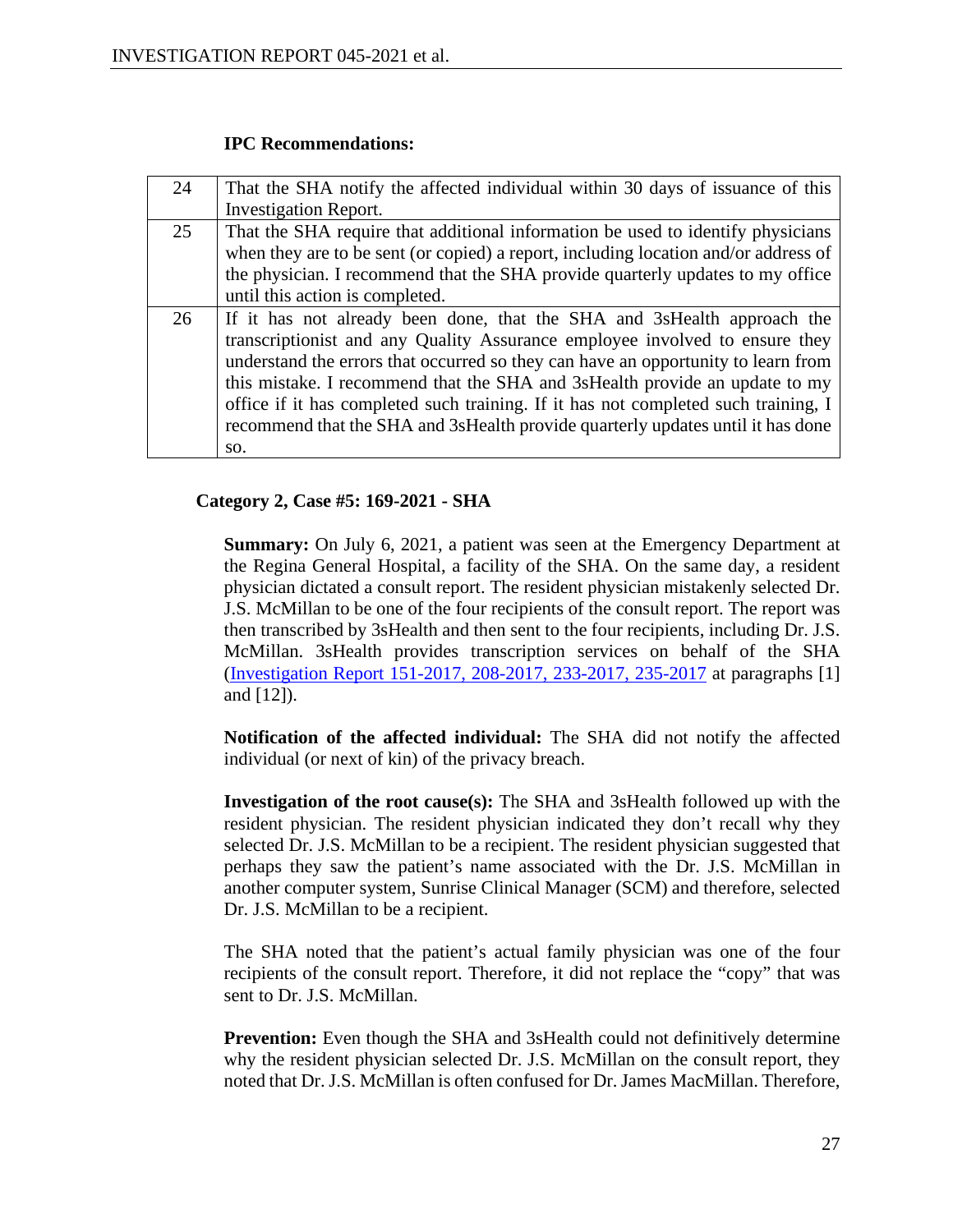3sHealth set an alert in its dictation program to flag the similarities in the names to hopefully prevent confusion.

**IPC Findings:** I find that (1) a privacy breach has occurred, (2) that the SHA has taken some steps to respond to this privacy breach. However, additional steps are needed as outlined in the recommendations below.

# **IPC Recommendations:**

27 If it has not already done so, that the SHA ensure that the resident physician is dictating reports in accordance with the Dictation Manual. I recommend that the SHA let my office know it has completed this action within 30 days of the issuance of this Investigation Report.

# **Category 3 – Reliance on a Google search for a physician's contact information (3 cases)**

[45] These are cases where employees conducted a search of physicians' names on Google. The Google search led the employees to my office's website where they erroneously mistook my office's fax number for that of the physicians'.

**Category 3, Case #1: 229-2021 – SHA**

**Summary:** A Speech Language Pathologist of the Acquired Brain Injury (ABI) Unit at the Wascana Rehabilitation Center, a facility of the SHA, intended to send an intake report to a physician, Dr. Mark Cameron. The Speech Language Pathologist conducted a search on Google to look for Dr. Mark Cameron's phone number. The search results led the Speech Pathologist to my office's website since my office had published a report involving Dr. Mark Cameron. The footer of my office's website contains my office's fax number.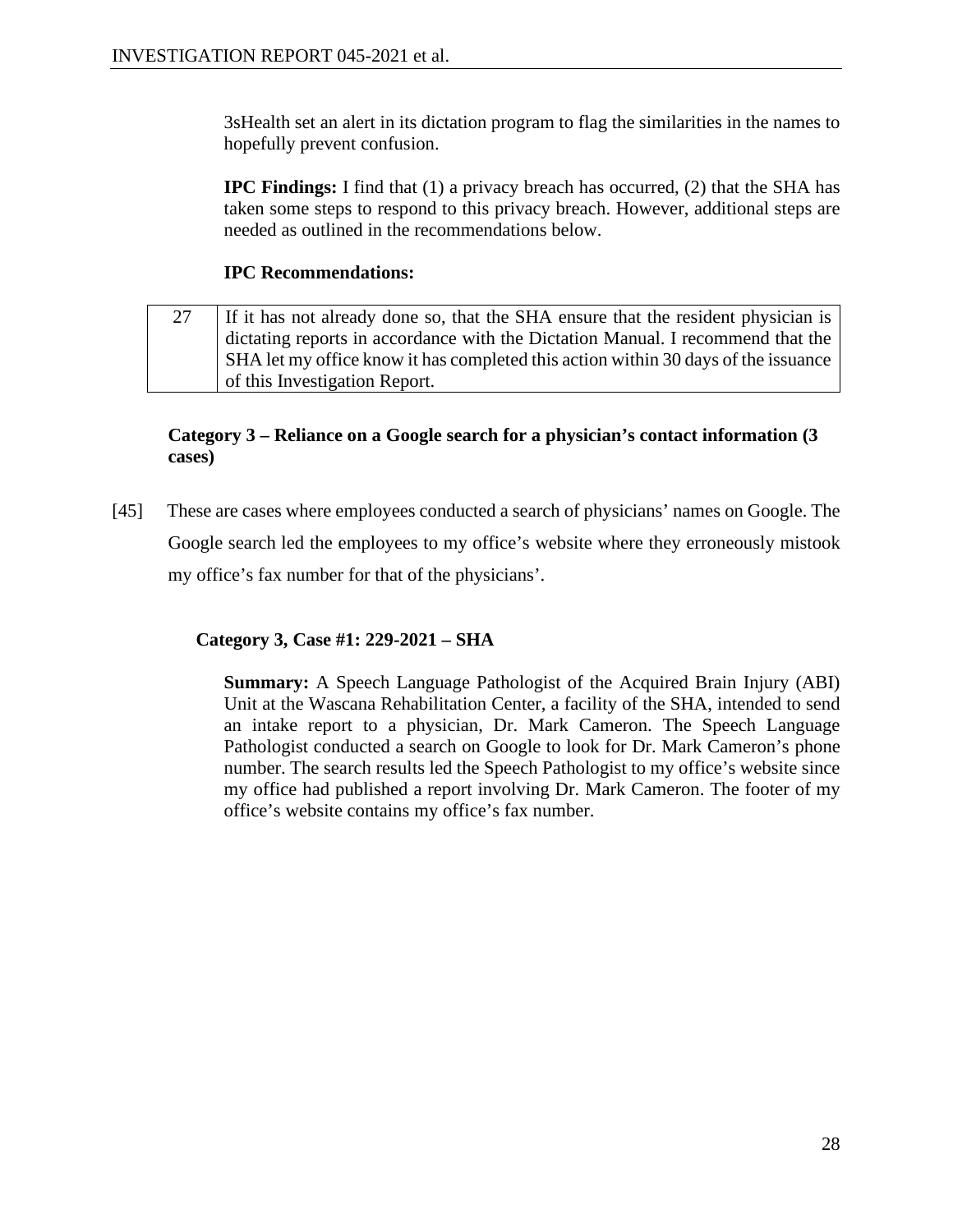

The Speech Language Pathologist mistook my office's website for Dr. Mark Cameron's website and faxed the intake report to my office instead of to Dr. Mark Cameron. On September 14, 2021, my office received a four-page fax from the SHA.

**Notification to the affected individual:** The SHA notified the affected individual of the privacy breach by way of a letter dated September 17, 2021.

**Investigation into the root cause(s):** The SHA identified that the root cause was the lack of reliance on the CPSS Physician Listing for the physician's contact information.

**Prevention:** The SHA has done the following to prevent similar privacy breaches: (1) advised the ABI Unit at the Wascana Rehabilitation Centre of CPSS' Physician Listing and to use it to locate physician contact information, (2) the SHA has addressed the error with the Speech Language Pathologist, (3) staff at the ABI Unit were instructed to use CPSS' Physician Listing during a team huddle in September of 2021, and (4) all faxing will be completed by the Office Assistant within the ABI Unit.

**IPC Findings:** I find that (1) a privacy breach has occurred, (2) that the SHA has taken appropriate steps to respond to this privacy breach.

# **IPC Recommendations:**

28 That the SHA take proactive measures to ensure that its employees across the province are relying on the CPSS' Physician Listing as its source of physicians' contact information and that they are cautioned against relying on searching on the Internet for such information. I recommend that the SHA provide quarterly updates to my office until it has completed this action.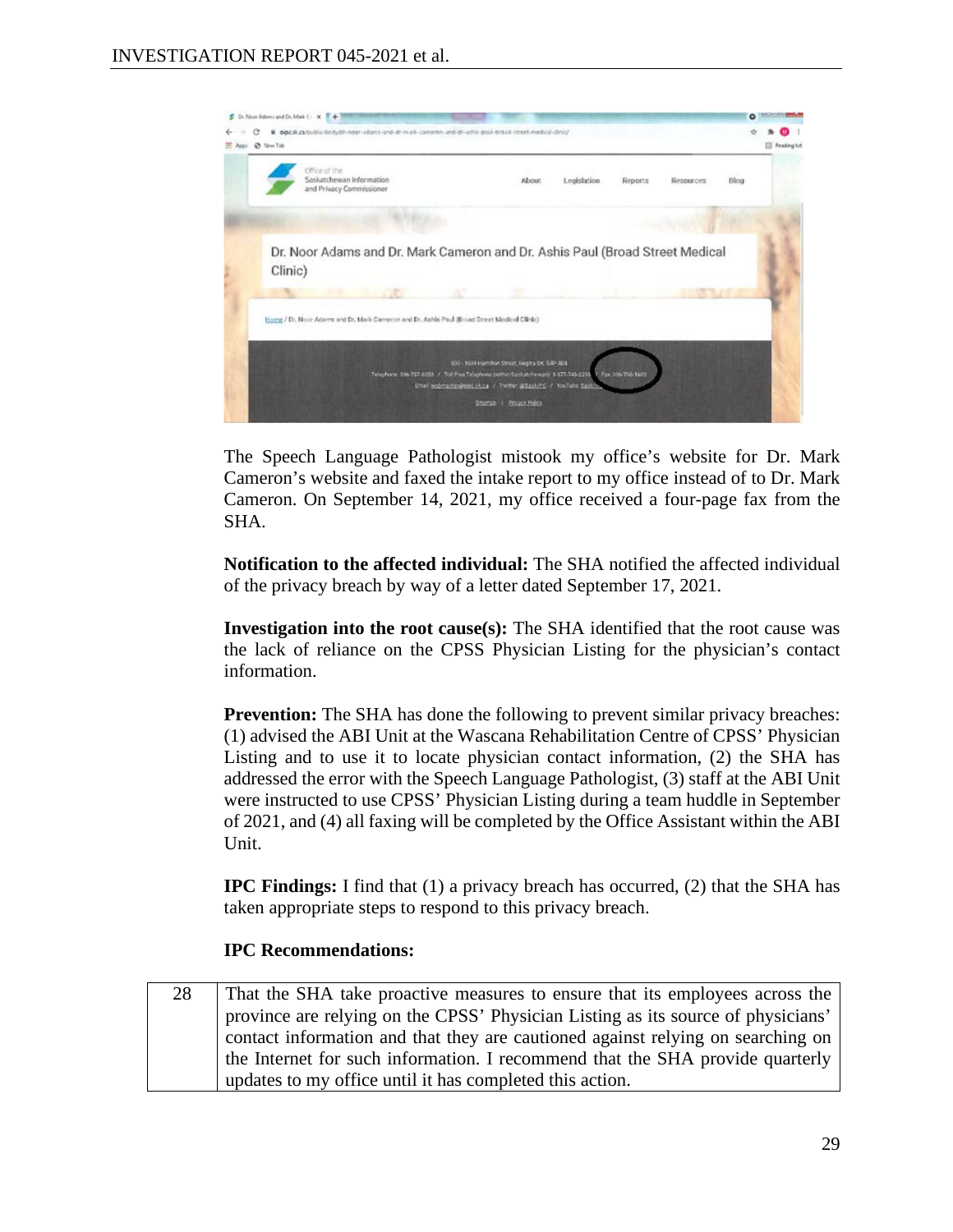29 Since the CPSS' Physician Listing is updated on a monthly basis, that the SHA ensure that all areas of the health authority are updating its telephone/fax address books regularly (at least on a quarterly basis) to ensure accuracy of contact information. I recommend that the SHA provide quarterly updates to my office until it has implemented a strategy to update telephone/fax address books regularly.

# **Category 3, Case #2: 251-2021 – SHA**

**Summary:** A Speech Language Pathologist at the Therapies Department at Victoria Hospital in Prince Albert (a facility of the SHA) intended to send a fax to Dr. Paul Masiowski at the Stonebridge Neurology Clinic in Saskatoon. A staff member conducted a search on Google to look for Dr. Paul Masiowski's fax number. The search results led the staff member to my office's website since my office had published a report involving Dr. Paul Masiowski.



The footer of my office's website contains my office's fax number. The staff member mistook my office's website fax number for Dr. Paul Masiowski's fax number and faxed a report to my office instead of to Dr. Paul Masiowski. On October 13, 2021, my office received the two-page fax from the SHA.

**Notification to the affected individual:** The SHA notified by the affected individual by telephone on November 8, 2021, and by way of a letter dated November 9, 2021.

**Investigation in to the root cause(s):** The SHA noted that a root cause was the lack of relying on "credible sources" such as CPSS' website to search for the most current fax number. It also noted that the staff member did not follow its policy entitled, "Privacy: Faxing of Personal information". I note that this fax policy is very comprehensive and includes instructions on using pre-programmed numbers,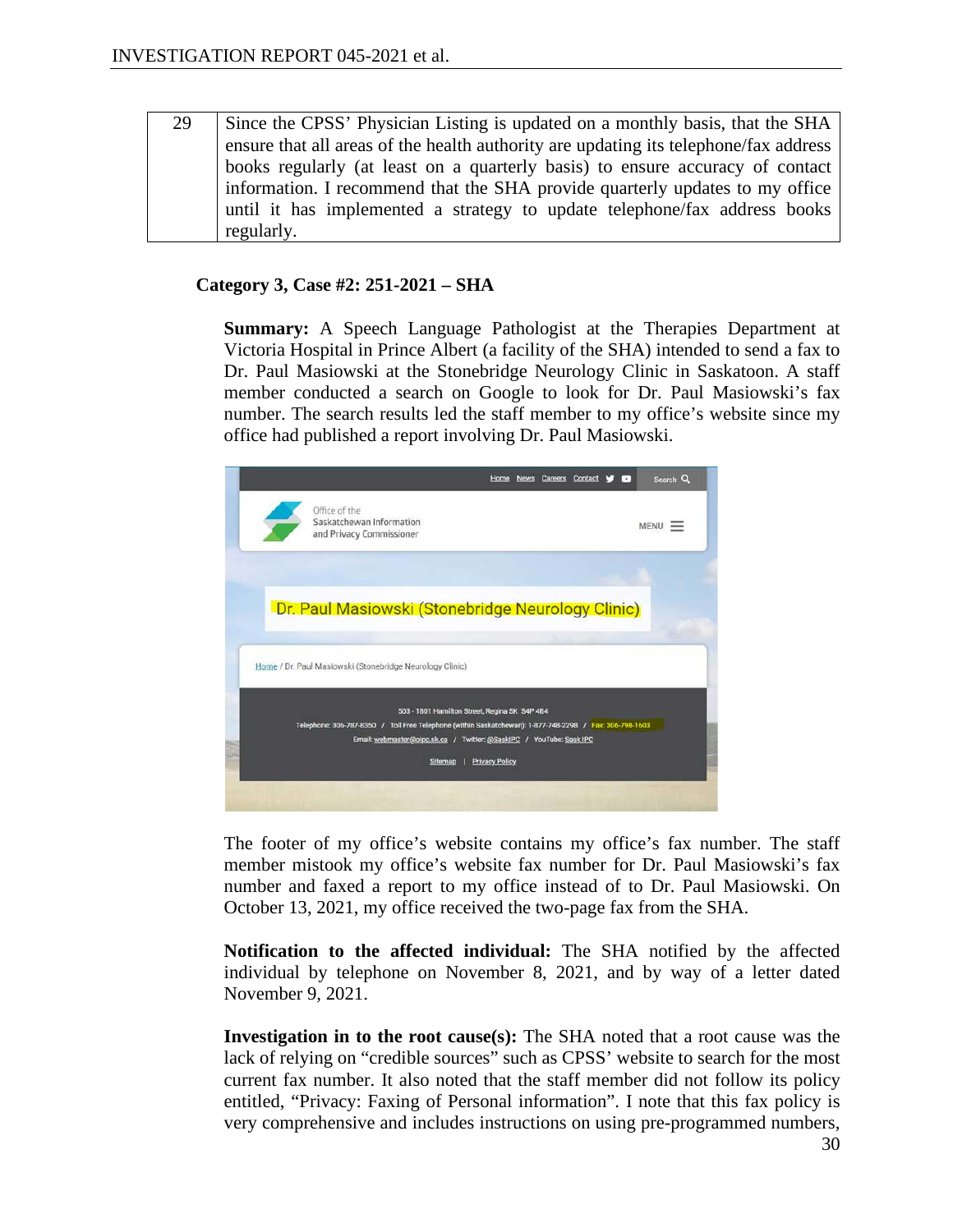the use of fax cover sheets, and what to do if a fax is misdirected. Specific to this case, the policy provided that "reasonable measures should be taken to verify the identity of the requestor and the appropriateness of sending the fax to that number" and "when faxing personal information, the fax number must be confirmed for accuracy and double checked after entering, prior to sending".

**Prevention:** The SHA reminded staff within the Therapies Department of the faxing policy and instructed its staff to review the policy.

**IPC Findings:** I find that (1) a privacy breach has occurred, (2) that the SHA has taken some steps to respond to this privacy breach. However, some additional steps are needed as outlined in the recommendations below.

# **IPC Recommendations:**

| 30 | That the SHA take proactive measures to ensure that its employees across the          |
|----|---------------------------------------------------------------------------------------|
|    | province are relying on the CPSS' Physician Listing as its source of physicians'      |
|    | contact information and that they are cautioned against relying on searching on       |
|    | the Internet for such information. I recommend that the SHA provide quarterly         |
|    | updates to my office until it has implemented a strategy to complete this action.     |
| 31 | Since the CPSS' Physician Listing is updated on monthly basis, that the SHA           |
|    | ensures that all areas of the health authority are updating its telephone/fax and     |
|    | address books regularly (at least on a quarterly basis) to ensure accuracy of contact |
|    | information. I recommend that the SHA provide quarterly updates to my office          |
|    | until it has implemented a strategy to update telephone/fax address books             |
|    | regularly.                                                                            |

# **Category 3, Case #3: 232-2021 - SHA**

**Summary:** On July 13, 2021, my office received a two-page fax from the SHA. The fax cover sheet indicated that a nurse from Inpatient Mental Health Services at the Regina General Hospital intended to send the fax to a physician, Dr. N. Adams.

**Notification to the affected individual:** The SHA notified the affected individual of the privacy breach by way of a letter dated September 13, 2021.

**Investigation into the root cause(s):** In this case, the SHA indicated it was not able to determine from where the fax number was drawn. However, when I consider that the fax was meant for Dr. N. Adams, I note that Dr. N. Adams was involved in the same investigation report by my office involving Dr. Mark Adams. Therefore, it is plausible that a Google search was completed in an effort to search for Dr. N. Adams' fax number, which may have led to confusing my office's website for Dr. N. Adams'.

**Prevention:** The SHA indicated it has done the following: (1) conducted an audit of all facsimile numbers for both community pharmacies and physician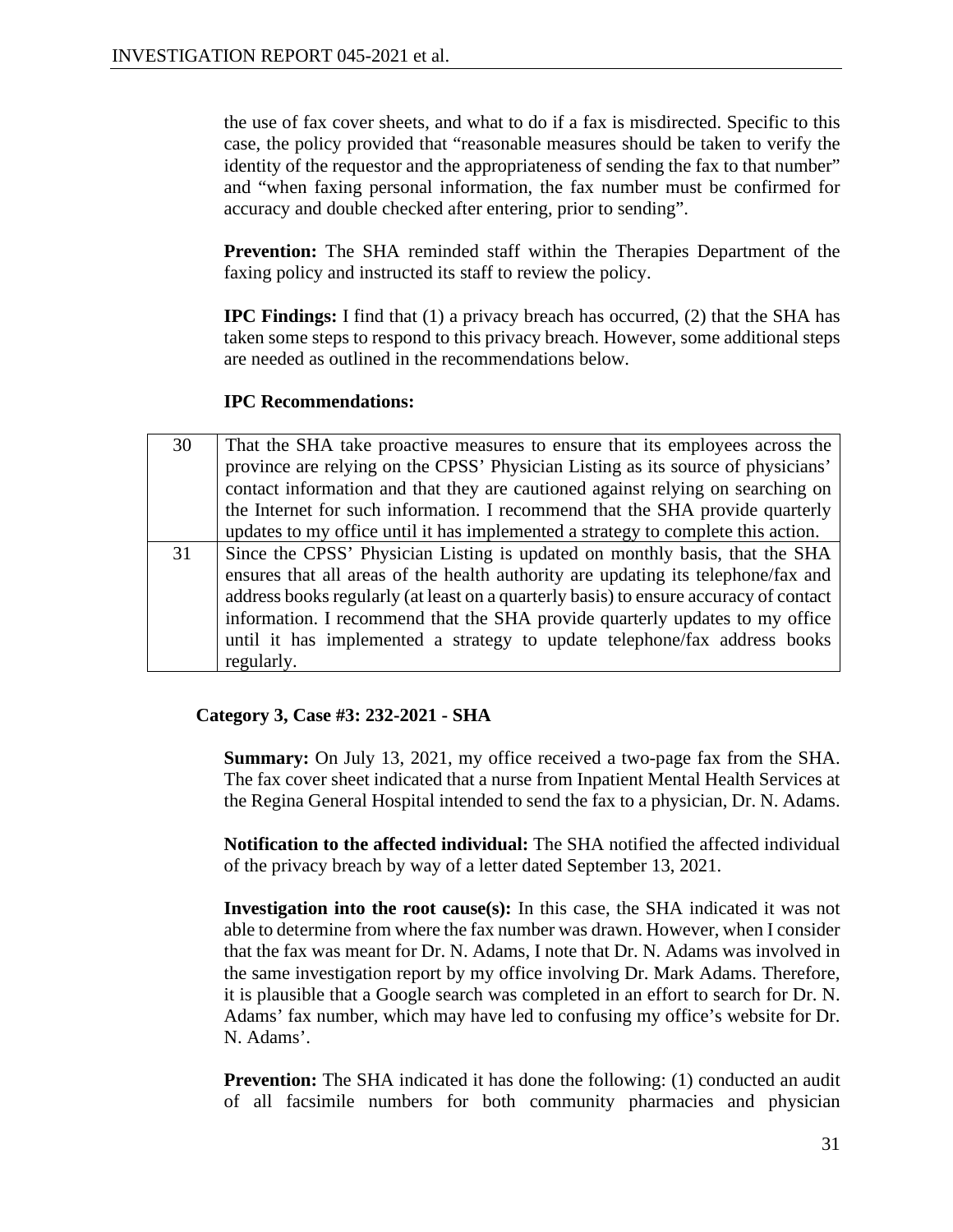offices/clinics. Facsimile cover sheets have been updated for accuracy, (2) during a huddle, employees at Inpatient Mental Health Services at the Regina General Hospital were reminded of the importance of verifying contact information prior to sending, (3) updated its Work Standard entitled, "Faxing Depot/Clozapine Clinic" so that Program Nurses are to verify fax information to be accurate. Then, the Unit Clerk will then check the fax information for accuracy and then send the fax. Audits of fax recipients will be conducted on a quarterly basis to ensure accuracy, (4) employees sending facsimiles are to double-check facsimile information prior to sending the information to administrative staff. Administrative staff are to doublecheck for accuracy prior to sending.

**IPC Findings:** I find that (1) a privacy breach has occurred, and (2) that the SHA has taken some steps to respond to this privacy breach. However, some additional steps are needed as outlined in the recommendations below.

# **IPC Recommendations:**

| 32 | That the SHA take proactive measures to ensure that its employees across the          |
|----|---------------------------------------------------------------------------------------|
|    | province are relying on the CPSS' Physician Listing as its source of physicians'      |
|    | contact information and that they are cautioned against relying on searching on       |
|    | the Internet for such information. I recommend that the SHA provide quarterly         |
|    | updates to my office until it has implemented a strategy to complete this action.     |
| 33 | Since the CPSS' Physician Listing is updated on a monthly basis, that the SHA         |
|    | ensures that all areas of the health authority are updating its telephone/fax and     |
|    | address books regularly (at least on a quarterly basis) to ensure accuracy of contact |
|    | information. I recommend that the SHA provide quarterly updates to my office          |
|    | until it has implemented a strategy to update telephone/fax address books             |
|    | regularly.                                                                            |

# **Category 4 – Miscommunication (3 cases)**

[46] There are two cases where a miscommunication occurred between a patient and provider and the miscommunication contributed to the privacy breach. In one case, a language barrier existed between the provider and patient.

# **Category 4, Case #1: 086-2021 – SHA**

**Summary:** A Discharge Summary/Transfer Report containing the personal health information of a newborn was disclosed by the Regina General Hospital, a facility of the SHA, to Dr. J.S. McMillan. Dr. J.S. McMillan reported the matter to my office as he had no knowledge of the patient or family. The SHA indicated that Dr. J.S. McMillan was the family physician for the birth mother and that the Discharge/Summary Transfer Report was disclosed pursuant to section 27(2)(b) of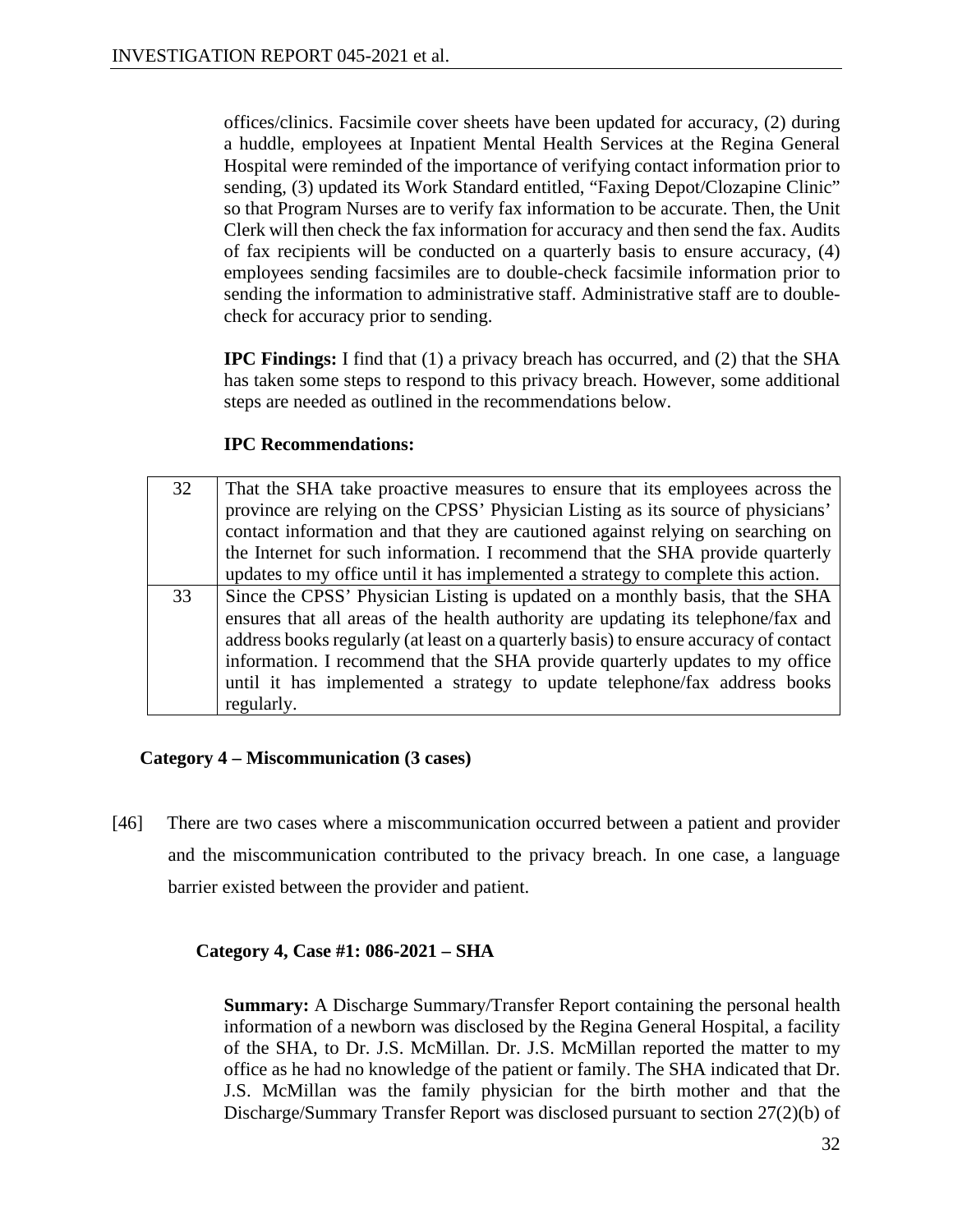HIPA. The SHA explained that through conversations between the birth mother, a nurse, the attending physician, and representatives from the Ministry of Social Services, Dr. J.S. McMillan was identified as the birth mother's family physician. This was documented in the following four documents: 1) Physician's Orders dated April 12, 2021, 2) Newborn Discharge Care Plan dated April 12, 2021, 3) Discharge Care Plan dated April 12, 2021, and 4) NICU Newborn Referral dated April 12, 2021. As a result, a Discharge Summary/Transfer Report about the patient (the newborn) was sent to Dr. J.S. McMillan. The SHA explained Dr. J.S. McMillan was named as the family physician of the patient, "to create a continuation of care and treatment and was deemed to consent (as a newborn child) via the Social Worker and the birth mother's verbal inclusion at HIPA clause 27(2)(b)". Based on a review of what was provided to my office, it appears that the patient's information was disclosed by the SHA pursuant to section  $27(2)(b)$  of HIPA. However, there is no indication on the fax sent to Dr. J.S. McMillan that would have informed Dr. J.S. McMillan of the reason why he was receiving the Discharge Summary/Transfer Report. There was no information on the fax that would have enabled him to link the patient to the birth mother. Therefore, Dr. J.S. McMillan would not have been able to conclude that he had a need-to-know the personal health information contained within the Discharge Summary/Transfer Report.

**IPC Finding:** I find there was authority for the disclosure of personal health information. Therefore, I find no privacy breach occurred.

# **IPC Recommendation:**

34 That SHA review its processes to determine a method of communicating clearly to physicians outside of the SHA the reason why personal health information is being disclosed. I recommend that the SHA provide quarterly updates until it has implemented a method.

# **Category 4, Case #2: 078-2021 - SHA**

**Summary:** In April 2021, an individual contacted the SHA's HealthLine 811 in order to get a referral to be tested for coronavirus disease of 2019 (COVID-19). During the call, with the nurse, the individual indicated that he was "moving physicians" and declined to name the family physician. The nurse created the referral to the SHA's Melfort COVID-19 drive-thru test site. The referral was then routed to the assigned test site. The registration staff booked the individual for an appointment for April 5, 2021. Staff at the test site must complete e-requisitions for the Roy Romanow Provincial Laboratory (RRPL), which includes fields for family physician information (name, city and fax number). At the test site, staff sought information from the patient, which resulted in the patient's molecular diagnostic result being sent to Dr. J.S. McMillan. Dr. J.S. McMillan reported to my office that the patient was not his patient.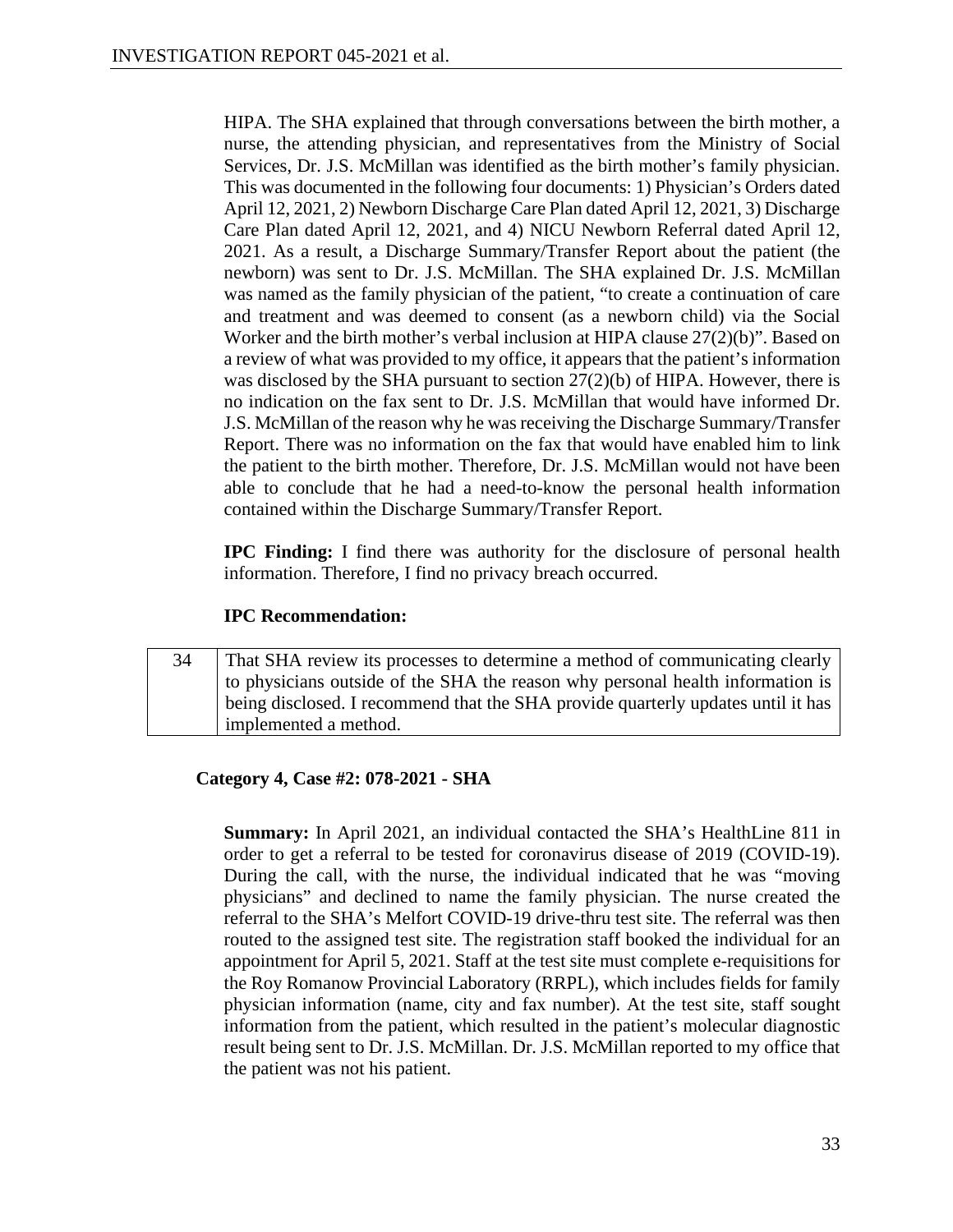**Notification to the affected individual:** The SHA notified the patient of this privacy breach by way of a letter dated May 17, 2021.

**Investigation into the root cause(s):** At the test-site, staff must manually enter family physician names on the e-requisition form (there is no drop-down menu or pick-list). Staff may rely on a paper version of CPSS' Physician Directory to locate the physician's contact information. The SHA reported that the error that occurred at the test site that led to the privacy breach could have been one of two things:

- At the test site, the patient may have provided accurate information about a family physician they have seen, but the test-site employee may have searched and manually entered the incorrect family physician's name.
- At the test site, the patient may have provided incomplete or unclear information regarding a family physician they have seen. Then, the test-site employee would have had inaccurate or incomplete information when completing the e-requisition.

**Prevention:** The SHA has requested that the site manager review Work Standards and protocols regarding COVID-19 testing sites, including the Work Standard entitled, "Booking and Registration of COVID-19 Potential Swabbing Patients – Melfort Hospital".

**IPC Findings:** I find that (1) a privacy breach has occurred, (2) that the SHA has taken appropriate steps to respond to this privacy breach.

# **IPC Recommendation:**

35 That the SHA require patients to provide information beyond a physician's name to identify physicians. This could include location (such as a city or name of clinic) and/or address of the physician. I recommend that the SHA provide quarterly updates to my office until it has implemented such a requirement.

# **Category 4, Case #3: 098-2021 – SHA**

**Summary:** A patient was admitted to the Early Pregnancy Assessment Clinic at the Regina General Hospital, a facility of the SHA. During registration, the patient identified that Dr. Sneha Prabha Talukdar as her family physician. Then, during the in-patient consultation, the attending physician asked the patient about her medical history including her current physician. The attending physician understood the patient to have identified "Dr. McMillan". Therefore, a carbon copy of the consult report was sent to Dr. J.S. McMillan. The attending physician indicated that a language barrier existed between them and the patient.

**Notification of the affected individual:** The SHA has not notified the affected individual of this privacy breach.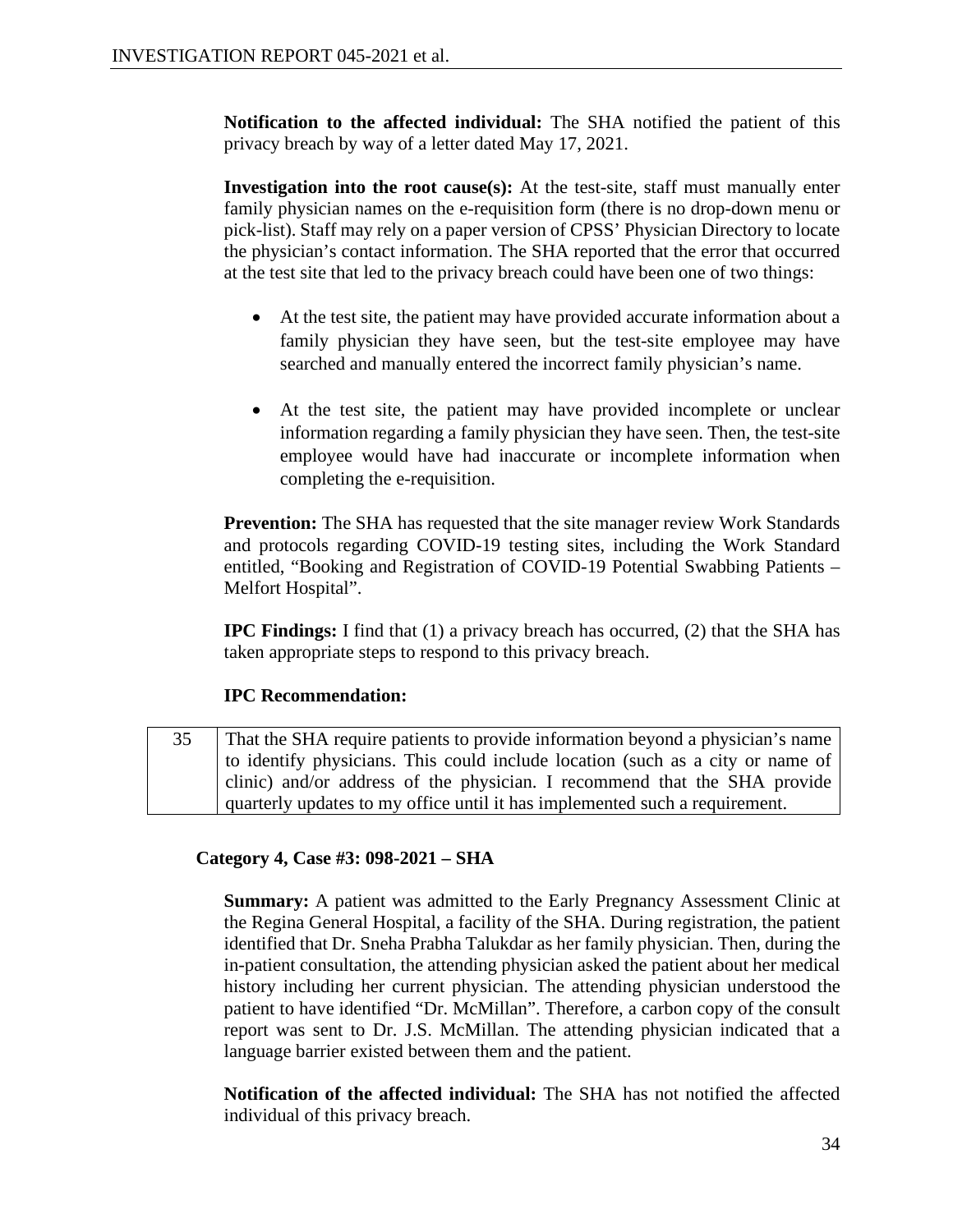**Investigation into the root cause(s):** The SHA identified the language barrier as the root cause.

**Prevention:** The SHA's Privacy Office in Regina drafted a Work Standard entitled, "CanTalk Translation Services for Providers". A copy of the Work Standard and supporting documentation has been provided to the Regina-specific Practitioner Staff Affairs, Clinical Standards and Academic Health Services for distribution among its members. Further, the SHA indicated that it is in the preliminary stages of implementing a provincial Language Services program for the entire SHA. Education supports will be issued to all providers, unit clerks and medical office assistants for use in the SHA care sites. Once the provincial Language Services program has been implemented, the CanTalk Live Language Services will be wound down.

**IPC Findings:** I find that (1) a privacy breach has occurred, (2) that the SHA has taken some steps to respond to this privacy breach. However, some additional steps are needed as outlined in the recommendations below.

# **IPC Recommendation:**

36 That the SHA notify the affected individual of the privacy breach within 30 days of issuance of this Investigation Report. The notification should inform the patient of CanTalk as well as the provincial Language Services program at the SHA to empower her to prompt physicians to use such translation services in the future to overcome the language barrier.

# **Category 5 – Misdialing (1 case)**

[47] This is a case where a report containing personal health information was sent to a nonprofit organization. The non-profit organization's telephone number was identical to the intended recipient's fax number except for one digit.

# **Category 5, Case #1: 209-2021 – SHA**

**Summary:** A non-profit organization received a two-page fax containing a patient's personal health information from the Regina General Hospital, a facility of the SHA. The fax was intended to be sent to Dr. Shawki A. Souf (Dr. Souf). Dr. Souf's fax number is identical to that of the non-profit's telephone number except for one digit. The non-profit's voicemail is software based. Therefore, if it receives a fax, the fax will be sent to the non-profit via email. The non-profit organization returned a physical copy of the fax to the Regina General Hospital and confirmed with my office that it had deleted the fax from its voicemail and computer.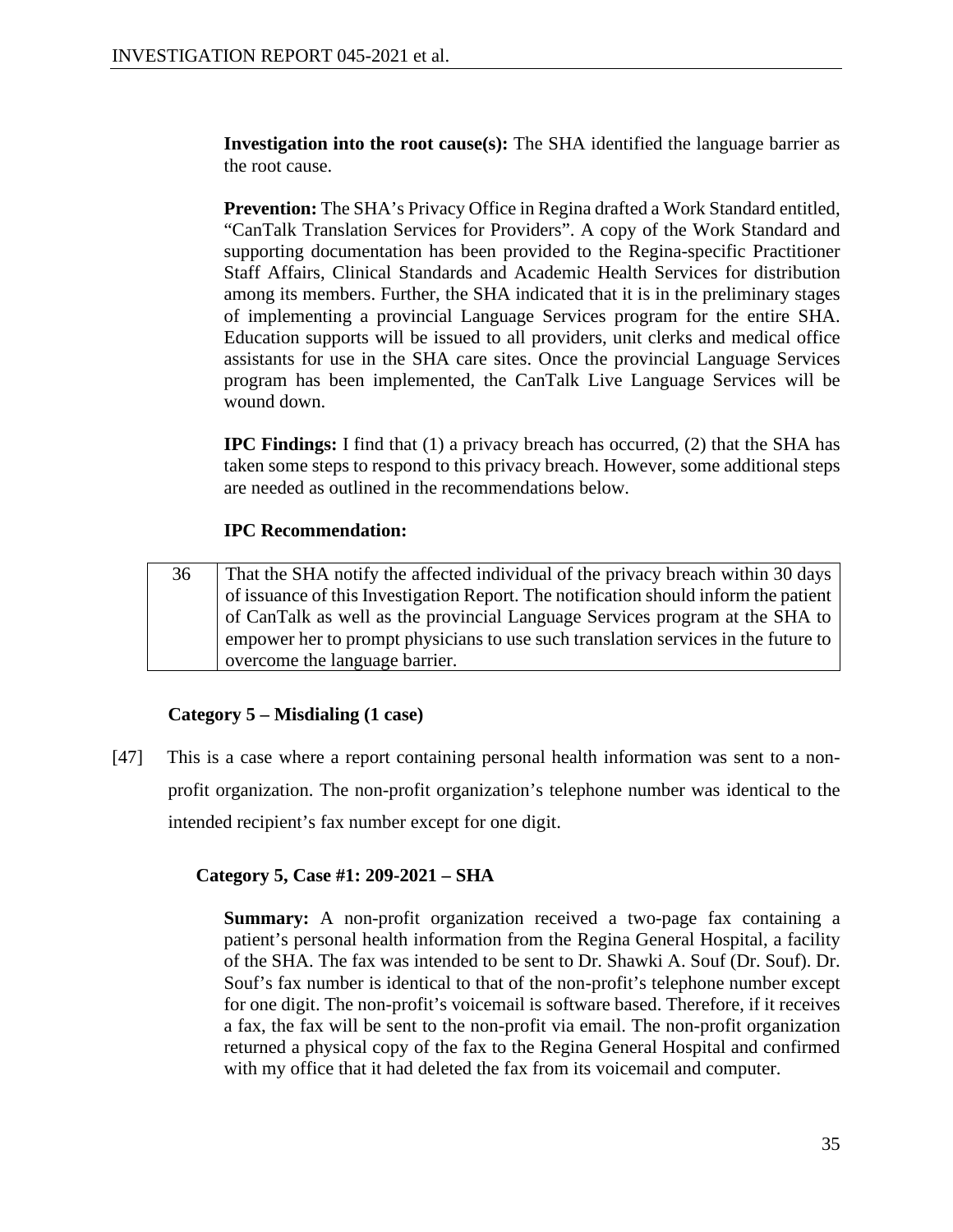**Notification to the affected individual:** The SHA notified the affected individual by way of letter dated September 3, 2021.

**Investigation of the root cause(s):** The SHA noted that the privacy breach occurred due to "human error". The employee manually entered the fax number instead of relying on the pre-programmed fax numbers. The employee failed to verify the fax number that was keyed-in prior to sending the fax.

**Prevention:** The SHA indicated that "education and reinforcement of preprogramed [sic] fax numbers has been reviewed with the department."

**IPC Findings:** I find that (1) a privacy breach has occurred, and (2) that the SHA has taken appropriate steps to respond to this privacy breach.

# **IPC Recommendation:**

 $37$  That the SHA eliminate the use of fax machines. I recommend that the SHA provide quarterly updates to my office until it has eliminated the use of fax machines.

# **Category 6 – Patient-driven (3 cases)**

[48] These are cases where reports (such as lab reports) were sent to a physician because the patient identified a particular physician to be their family physician; however, the physician indicated that the patient is not their patient.

# **Category 6, Case #1: 064-2021 – SHA**

**Summary:** A patient presented at the Emergency Department at the Regina General Hospital, a SHA facility, and was seen by an attending physician. The patient identified Dr. J.S. McMillan as their family physician. As a result, a medical imaging report was sent to Dr. J.S. McMillan. Dr. J.S. McMillan determined that he was not the family physician for this patient.

**IPC Finding:** Since the patient authorized the disclosure of their personal health information to Dr. J.S. McMillan, then there was authority pursuant to section 27(1) of HIPA for the disclosure. I find no privacy breach occurred.

# **IPC Recommendation:**

#### 38 Take no further action.

**Category 6, Case #2: 120-2021 – SHA**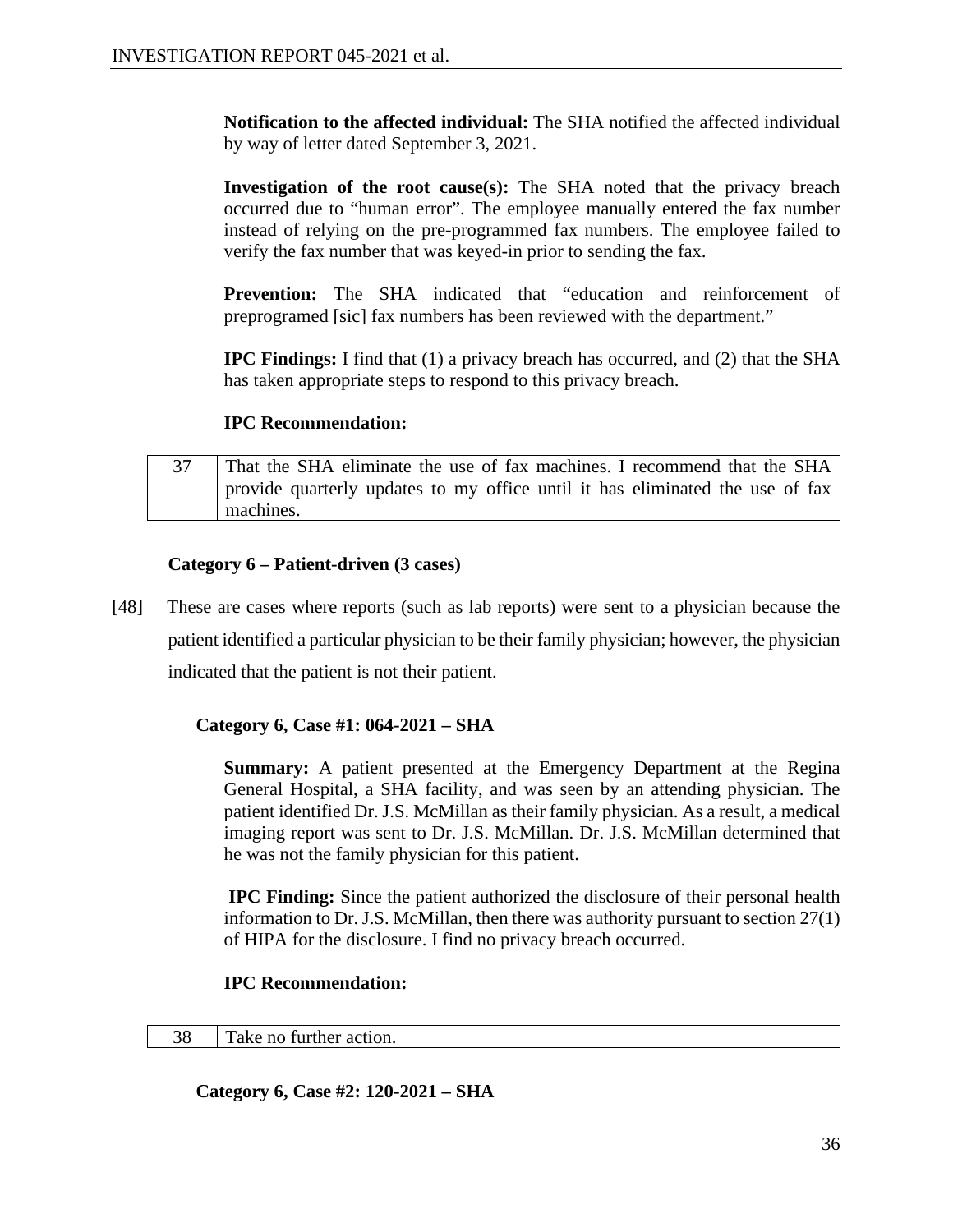**Summary:** At the registration desk at the Regina General Hospital, a SHA facility, a patient identified Dr. J.S. McMillan as their family physician. As a result, a copy of a medical imaging report was sent to Dr. J.S. McMillan. Dr. J.S. McMillan determined that he was not the family physician for this patient.

**IPC Finding:** Since the patient authorized the disclosure of their personal health information to Dr. J.S. McMillan, then there was authority pursuant to section 27(1) of HIPA for the disclosure.

### **IPC Recommendation:**

| 30<br>turther action.<br>Take no |
|----------------------------------|
|----------------------------------|

# **Category 6, Case #3: 178-2021 – Dr. Jennifer Guy**

**Summary:** An agreement between FYI Eye Care Services and Products Inc. and Dr. Jennifer Guy provides that Dr. Jennifer Guy has custody or control over the personal health information at a FYidoctors location in Saskatoon. A referral letter signed by Dr. Jennifer Guy of FYidoctors meant for Dr. James MacMillan was sent to Dr. John McMillan instead. The patient was certain that their family physician's name was "John McMillan" even though no such physician is located in Rosthern. Dr. J.S. (John) McMillan indicated that the patient is not his patient.

**Notification to the affected individual:** The patient was notified by telephone. Even during the telephone call, the patient indicated that their physician's name is "John McMillan".

**Investigation of the root cause(s):** The patient mistakenly provided the incorrect name for their family physician. Staff did not seek clarification about location/clinic name of the family physician.

**Prevention:** Dr. Jennifer Guy has implemented another step so that staff seek not only the name of their family physician, but also the address and/or medical clinic information.

**IPC Finding:** I find that (1) a privacy breach has occurred, and (2) that Dr. Jennifer Guy has taken appropriate steps to respond to this privacy breach.

# **IPC Recommendation:**

40 Take no further action.

# **Category 7 – Staff not following procedure (1 case)**

[49] This is one case in which the family physician on a patient's standing requisition order had retired. Instead of having the Ordering Physician update the family physician field on the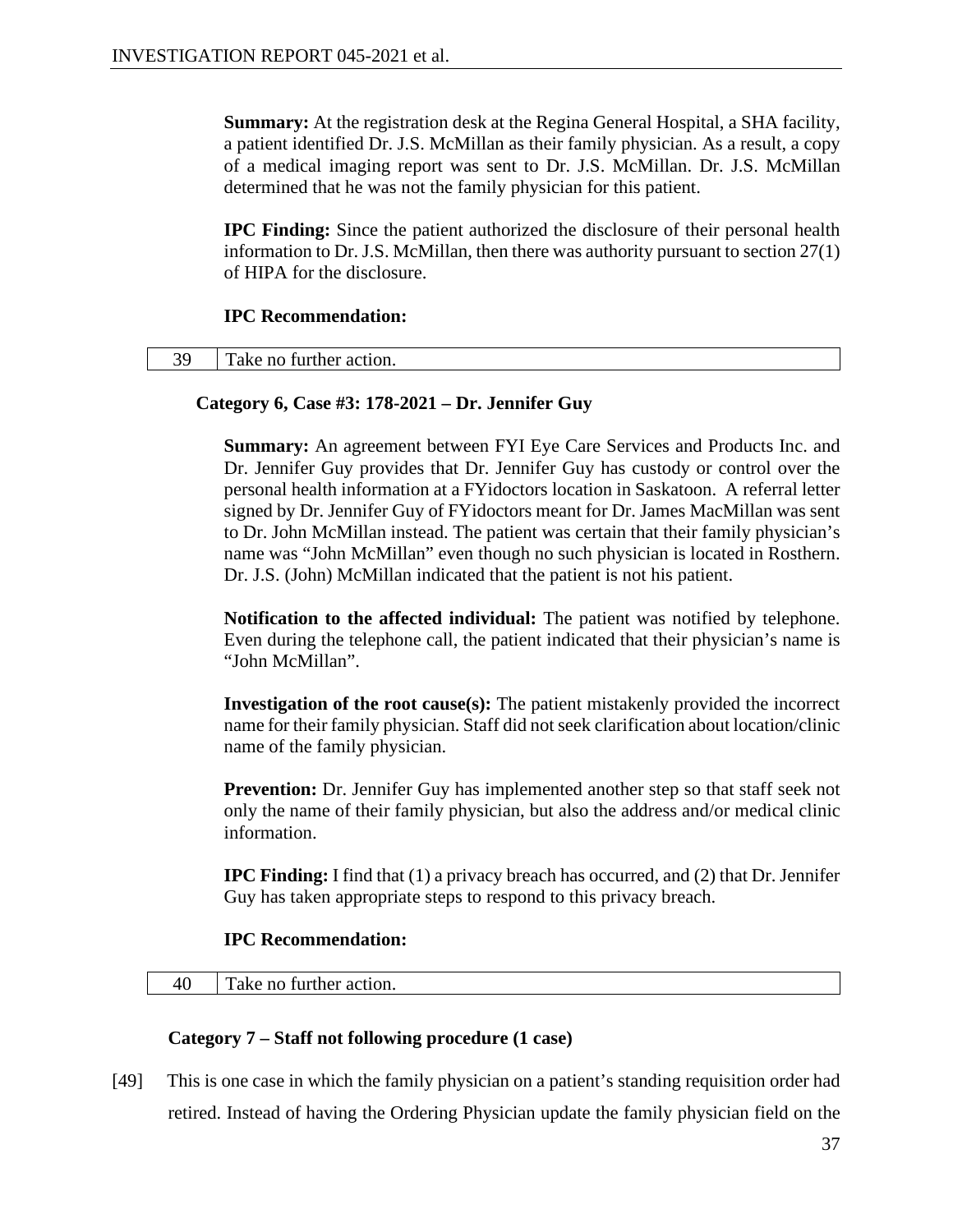requisition as required by SHA's written procedure, the staff member at Lifelabs had crossed out the retired family physician's name on the requisition and handwrote "Dr. J. McMillan" after consulting with the patient. The result was a lab report was sent to Dr. J.S. McMillan even though Dr. J.S. McMillan did not recognize this patient as his patient.

# **Category 7, Case #1: 117-2021 – SHA**

**Summary:** A patient had a standing requisition order that listed the patient's family physician. However, the standing order expired. The ordering physician issued a new standing order; however, the family physician listed on the order had retired in the meantime. The patient indicated to staff at Lifelabs that Dr. J.S. McMillan was their family physician. Therefore, staff crossed out the retired family physician and handwrote Dr. J.S. McMillan on the order as the patient's family physician. Dr. J.S. McMillan received a lab report for the physician. Dr. J.S. McMillan determined that he was not the family physician for this particular patient. In this case, I find that no privacy breach has occurred, because the patient had consented to the release of their personal health information to Dr. J.S. McMillan.

**Prevention:** Even though no privacy breach occurred, the SHA noted that the procedure for amending the recipient of a lab was not followed. Staff at Lifelabs should not have crossed out the family physician's name and handwritten Dr. J.S. McMillan's name on the order. According to step 7 of a Job Aid entitled, "Choosing the Correct Healthcare Provider", if it is unclear as to which physician needs to be copied, staff at Lifelabs are to put in the canned message, "Unable to forward to 'Copy to doctor' due to insufficient information provided on the requisition. PLEASE FORWARD COPY OF THIS REPORT FROM YOUR CLINIC" and then insert as much information as the staff can about the 'copy to' physician. Therefore, Lifelabs followed up with the particular staff member about this matter to ensure they were clear on the process to be followed. It also sent a memo to its staff on May 27, 2021, reminding staff of the work standard and that patients cannot request to whom a report is copied – only an ordering physician can request a "copy-to".

**IPC Finding:** Since the patient authorized the disclosure of their personal health information to Dr. J.S. McMillan, then there was authority pursuant to section 27(1) of HIPA for the disclosure.

# **IPC Recommendation:**

41 That the SHA take no further action.

# **IV FINDINGS**

[50] My findings are listed above under each investigation.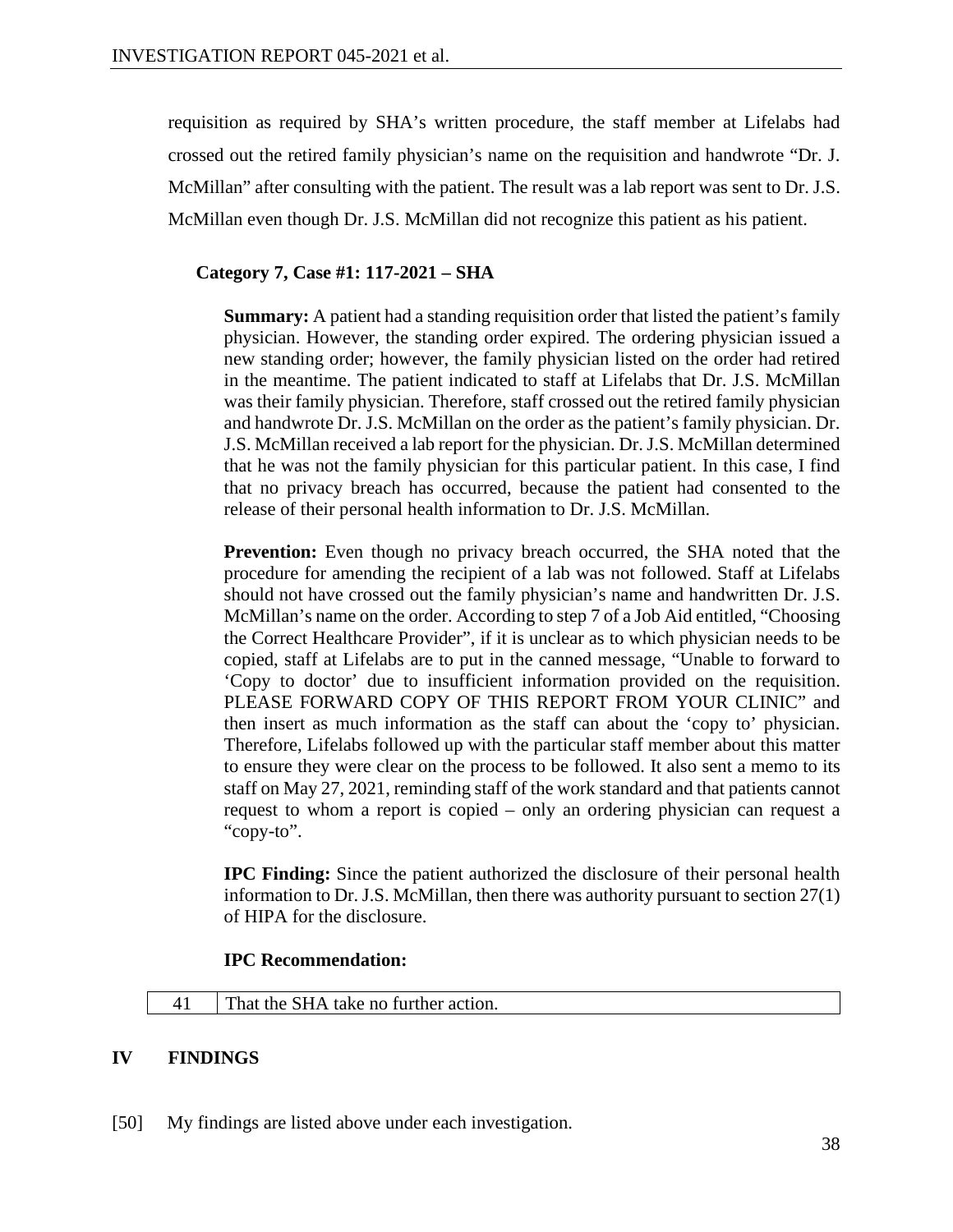# **V RECOMMENDATIONS**

- [51] I recommend that the SHA work towards eliminating the use of the traditional fax machine.
- [52] I recommend that all trustees, including the SHA, disable the auto-suggest feature in their electronic systems including RIS, LIS, and EMRs.
- [53] I recommend that the Minister of Health amend HIPA, so that trustees must complete privacy impact assessments with respect to proposed systems, projects, programs or activities.
- [54] I recommend that the Minister of Health amend HIPA, so that trustees must notify my office of theft, loss, or unauthorized use or disclosure of personal health information.
- [55] I recommend that the SHA amend its procedures so that it notifies affected individuals of privacy breaches by default unless there is a compelling reason not to.
- [56] I recommend that the responsible trustees for each investigation file complies with the recommendations below within the deadline specified or if there is no deadline stated, provide my office with quarterly updates until all are addressed:

| <b>Category 1 – Pick list Error</b> |                                                                                       |  |
|-------------------------------------|---------------------------------------------------------------------------------------|--|
| Category 1, Case #1: 080-2021 (SHA) |                                                                                       |  |
| -1                                  | That the SHA provide my office with the Work Standard it created to prevent           |  |
|                                     | misdirected faxes within 30 days of the issuance of this Investigation Report.        |  |
| 2                                   | That the SHA continue its efforts to identify look-alike and sound-alike physician    |  |
|                                     | names, so staff are prompted to double-check that they have selected the correct      |  |
|                                     | physician name.                                                                       |  |
| Category 1, Case #2: 149-2021 – SCA |                                                                                       |  |
| 3                                   | Since misdirected faxes are a reasonably anticipated risk, that the SCA determine if  |  |
|                                     | it can make changes to its ARIA system so that if a user makes changes to a patient's |  |
|                                     | electronic chart, a prompt will force the user to confirm the changes. I recommend    |  |
|                                     | that the SCA provide quarterly updates to my office until the implementation of       |  |
|                                     | solutions is complete.                                                                |  |
| Category 1, Case #3: 116-2021 – SHA |                                                                                       |  |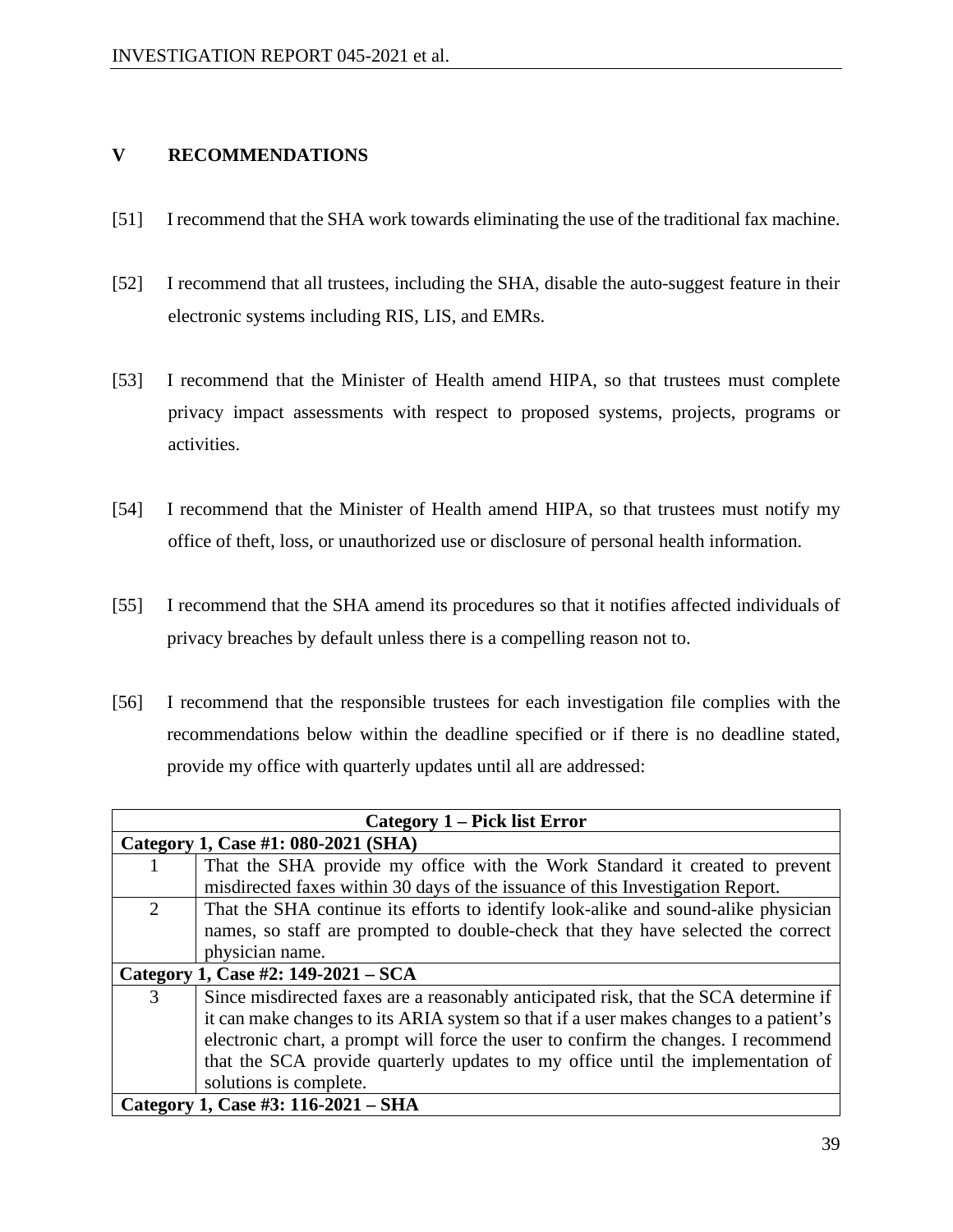| $\overline{4}$                                    | That the SHA notify the affected individual within 30 days of the issuance of this     |  |
|---------------------------------------------------|----------------------------------------------------------------------------------------|--|
|                                                   | <b>Investigation Report.</b>                                                           |  |
| 5                                                 | That the SHA design and implement a solution (or solutions) that reduces data entry    |  |
|                                                   | errors. This may include signs in their systems that prompt staff to double-check the  |  |
|                                                   | information if a physician is known to have a similar name to another physician, or    |  |
|                                                   | a prompt that requires staff to double-check the information that is entered if the    |  |
|                                                   | patient's location does not match that of the selected physician. I recommend that     |  |
|                                                   | the SHA provide quarterly updates to my office until the implementation of solutions   |  |
|                                                   | is complete.                                                                           |  |
|                                                   | Category 1, Case #4: 153-2021 - SHA                                                    |  |
| 6                                                 | That the SHA explore the possibility of implementing a prompt in LIS that would        |  |
|                                                   | require employees to double-check the accuracy of the data they have entered. I        |  |
|                                                   | recommend that the SHA provide quarterly updates to my office until the                |  |
|                                                   | implementation of a prompt is complete.                                                |  |
|                                                   | Category 1, Case #5: 165-2021 – SHA                                                    |  |
| 7                                                 | That the SHA notify the patient of this privacy breach within 30 days of the issuance  |  |
|                                                   | of this Investigation Report.                                                          |  |
| 8                                                 | That the SHA amend its procedure "Ordering a Medical Imaging Procedure in RIS"         |  |
|                                                   | so that it requires employees to double-check for accuracy within 30 days of the       |  |
|                                                   | issuance of this Investigation Report.                                                 |  |
| 9                                                 | That the SHA explore the possibility of implementing prompts into the Radiology        |  |
|                                                   | Imaging System (RIS) that requires employees to double-check their data entry          |  |
|                                                   | before proceeding. I recommend that the SHA provide quarterly updates to my office     |  |
|                                                   | until the implementation of a prompt is complete.                                      |  |
| 10                                                | That the SHA develop a plan on how to effectively remind employees to make a           |  |
|                                                   | practice of ensuring accuracy. This may include regular email reminders, signage       |  |
|                                                   | where employees are reminded to double-check their data entry, and discussing the      |  |
|                                                   | topic regularly during staff meetings, etc. I recommend that this plan is developed    |  |
|                                                   | within 30 days of the issuance of this Investigation Report.                           |  |
|                                                   | Category 1, Case #6: 175-2021 – Saskatchewan Health Authority                          |  |
| 11                                                | That the SHA notify the patient of this privacy breach within 30 days of issuance of   |  |
|                                                   | this Investigation Report.                                                             |  |
| 12                                                | That the SHA follow through with the suggested actions discussed by its Medical        |  |
|                                                   | Imaging Team. I recommend that the SHA provide quarterly updates to my office          |  |
|                                                   | until the suggested actions are completed.                                             |  |
|                                                   | Category 1, Case #7: 176-2021 – SHA                                                    |  |
| 13                                                | That the SHA follow through with its prevention plans. I recommend that the SHA        |  |
|                                                   | provide an update to my office if it has completed its prevention plans. If it has not |  |
|                                                   | completed the prevention plans, I recommend that the SHA provide quarterly             |  |
|                                                   | updates to my office until the prevention plans are complete.                          |  |
| <b>Category 2 – Dictation/Transcription Error</b> |                                                                                        |  |
| Category 2, Case #1: 045-2021 - SHA               |                                                                                        |  |
| 14                                                | That the SHA follow through with its prevention plans. I recommend that the SHA        |  |
|                                                   | provide an update to my office if it has completed its prevention plans. If it has not |  |
|                                                   | completed the prevention plans, I recommend that the SHA provide quarterly             |  |
|                                                   | updates to my office until the prevention plans are complete.                          |  |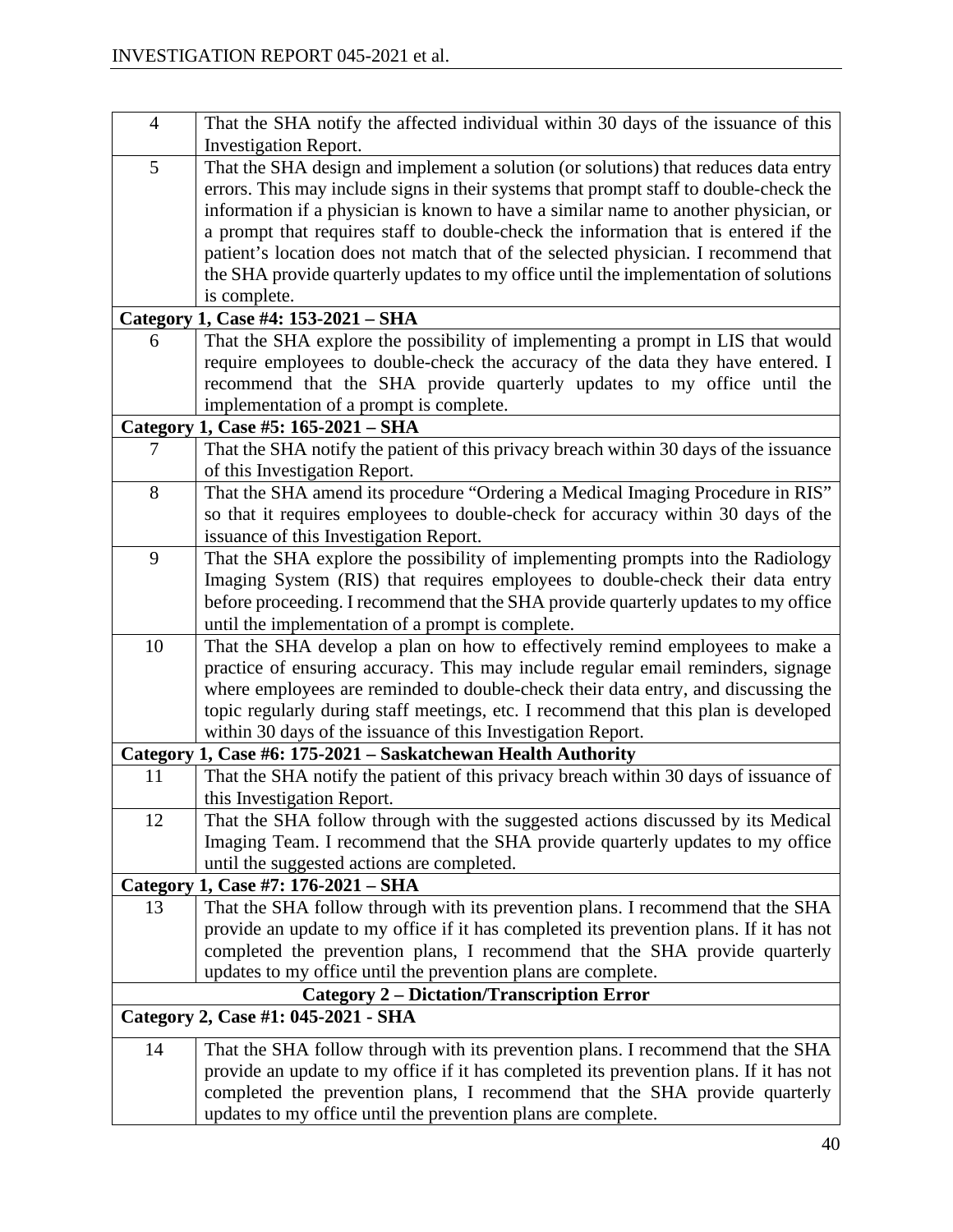| 15       | That the SHA notify the affected individual within 30 days of the issuance of this                                                                            |
|----------|---------------------------------------------------------------------------------------------------------------------------------------------------------------|
|          | <b>Investigation Report.</b>                                                                                                                                  |
| 16       | If the SHA has not already done so, speak directly to the resident physician,                                                                                 |
|          | transcriptionist and Quality Assurance member involved in this case about the errors                                                                          |
|          | made so they can learn from their errors within 30 days of the issuance of this                                                                               |
|          | Investigation Report. If it has already done so, I recommend that the SHA let my                                                                              |
|          | office know.                                                                                                                                                  |
|          | Category 2, Case #2: 071-2021, 074-2021 – SHA and U of S                                                                                                      |
| 17       | That the U of S and the SHA follow through with the additional actions identified by                                                                          |
|          | the U of S. I recommend that the U of S and the SHA provide an update to my office                                                                            |
|          | if they have completed these actions. If they have not completed these actions, I                                                                             |
|          | recommend that the U of S and the SHA provide quarterly updates to my office until                                                                            |
|          | the actions are complete.                                                                                                                                     |
| 18       | That the SHA ensure physicians and clerical assistants at the Department of                                                                                   |
|          | Pediatrics are trained on work standards and procedures for dictation and<br>transcription. The training should occur during onboarding of new physicians and |
|          | clerical assistants and re-occur annually. I recommend that the SHA provide update                                                                            |
|          | to my office if it has completed such training. If it has not completed such training, I                                                                      |
|          | recommend that the SHA provide quarterly updates to my office until it has done so.                                                                           |
| 19       | Since physicians and clerical assistants are faculty members and U of S employees,                                                                            |
|          | then the U of S should support the SHA in the delivery of dictation and transcription                                                                         |
|          | training.                                                                                                                                                     |
| Category | 2, Case #3: 075-2021 - Dr. Raviqubal Basi                                                                                                                     |
| 20       | That Dr. Basi ensure that physicians within his office are dictating first and last                                                                           |
|          | names and the spellings of names of intended recipients of reports. I recommend that                                                                          |
|          | Dr. Basi advise my office when he has completed this action.                                                                                                  |
| 21       | That Dr. Basi explore if there is any capability with his dictation/transcription                                                                             |
|          | software as well as his EMR to flag the names of physicians with similar names. This                                                                          |
|          | is so that other physicians at his office, as well as staff can be cautioned to double-                                                                       |
|          | check they have the correct physician(s) when sending reports. I recommend that Dr.                                                                           |
|          | Basi provide quarterly updates to my office until this action is completed.                                                                                   |
| 22       | That Dr. Basi continue with his efforts to continue to work towards establishing                                                                              |
|          | privacy policies and procedures as well as establishing agreements between himself,                                                                           |
|          | the other physicians and his staff. I recommend that Dr. Basi provide quarterly<br>updates to my office until this action is completed.                       |
| 23       | That Dr. Basi ensure that the license and services agreement with QHR Technologies                                                                            |
|          | Inc. is amended, so that it specifies that it is Dr. Basi that has custody and/or control                                                                     |
|          | of the personal health information, not "21 <sup>st</sup> Street Medical Group". I recommend                                                                  |
|          | that Dr. Basi provide quarterly updates to my office until this action is completed.                                                                          |
| Category | 2, Case #4: 162-2021 - SHA                                                                                                                                    |
| 24       | That the SHA notify the affected individual within 30 days of issuance of this                                                                                |
|          | <b>Investigation Report.</b>                                                                                                                                  |
| 25       | That the SHA require that additional information be used to identify physicians when                                                                          |
|          | they are to be sent (or copied) a report, including location and/or address of the                                                                            |
|          | physician. I recommend that the SHA provide quarterly updates to my office until                                                                              |
|          | this action is completed.                                                                                                                                     |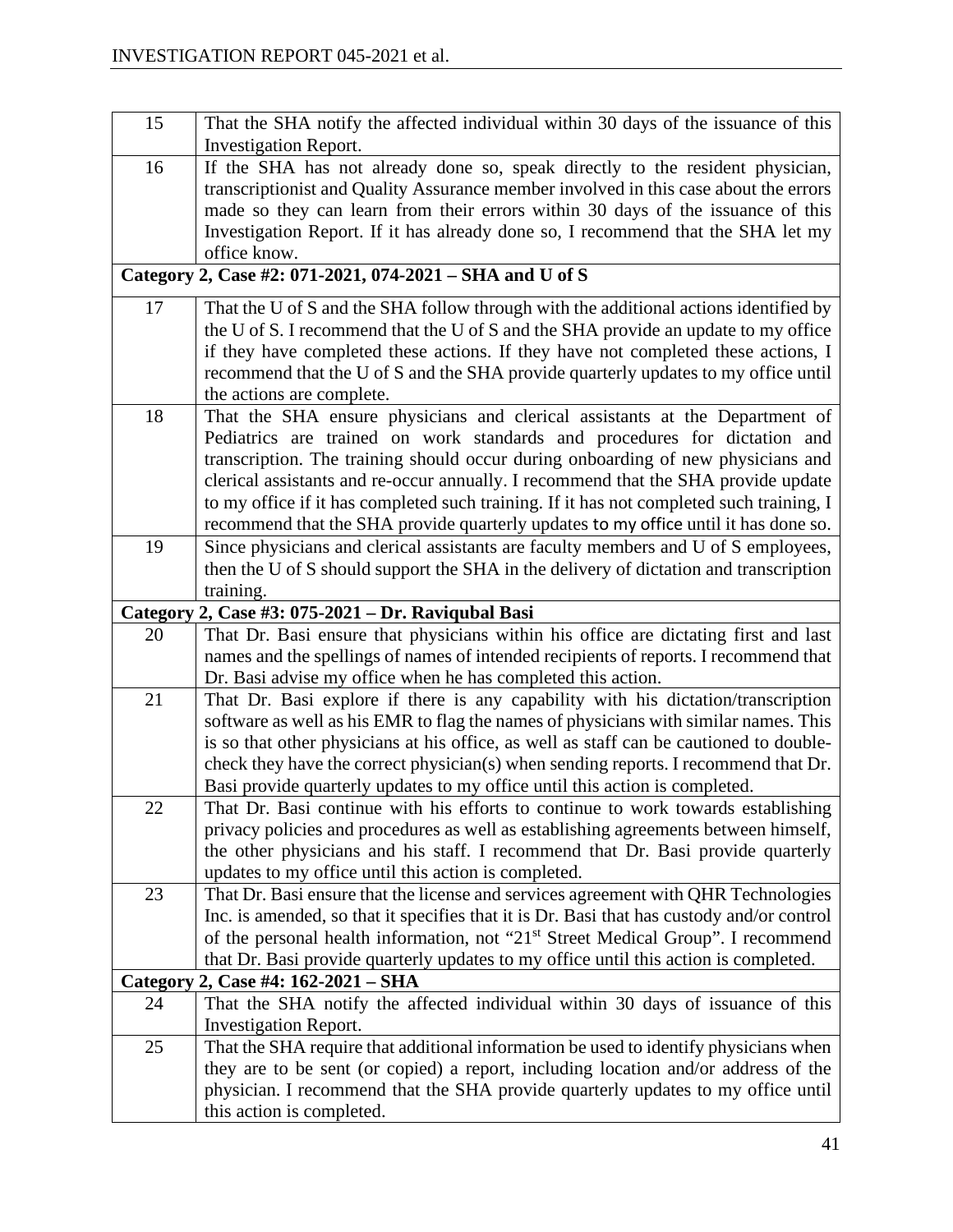| 26                                   | If it has not already been done, that the SHA and 3sHealth approach the                 |  |
|--------------------------------------|-----------------------------------------------------------------------------------------|--|
|                                      | transcriptionist and any Quality Assurance employee involved to ensure they             |  |
|                                      | understand the errors that occurred so they can have an opportunity to learn from this  |  |
|                                      | mistake. I recommend that the SHA and 3sHealth provide an update to my office if        |  |
|                                      | it has completed such training. If it has not completed such training, I recommend      |  |
|                                      | that the SHA and 3sHealth provide quarterly updates until it has done so.               |  |
| Category                             | 2, Case #5: 169-2021 - SHA                                                              |  |
| 27                                   | If it has not already done so, that the SHA ensure that the resident physician is       |  |
|                                      | dictating reports in accordance with the Dictation Manual. I recommend that the         |  |
|                                      | SHA let my office know it has completed this action within 30 days of the issuance      |  |
|                                      | of this Investigation Report.                                                           |  |
|                                      | Category 3 – Reliance on a Google search for a physician's contact information.         |  |
|                                      | Category 3, Case #1: 229-2021 – SHA                                                     |  |
| 28                                   | That the SHA take proactive measures to ensure that its employees across the            |  |
|                                      | province are relying on the CPSS' Physician Listing as its source of physicians'        |  |
|                                      | contact information and that they are cautioned against relying on searching on the     |  |
|                                      | Internet for such information. I recommend that the SHA provide quarterly updates       |  |
|                                      | to my office until it has completed this action.                                        |  |
| 29                                   | Since the CPSS' Physician Listing is updated on a monthly basis, that the SHA           |  |
|                                      | ensures that all areas of the health authority are updating its telephone/fax address   |  |
|                                      | books regularly (at least on a quarterly basis) to ensure accuracy of contact           |  |
|                                      | information. I recommend that the SHA provide quarterly updates to my office until      |  |
|                                      | it has implemented a strategy to update telephone/fax address books regularly.          |  |
|                                      | Category 3, Case #2: 251-2021 – SHA                                                     |  |
| 30                                   | That the SHA take proactive measures to ensure that its employees across the            |  |
|                                      |                                                                                         |  |
|                                      | province are relying on the CPSS' Physician Listing as its source of physicians'        |  |
|                                      | contact information and that they are cautioned against relying on searching on the     |  |
|                                      | Internet for such information. I recommend that the SHA provide quarterly updates       |  |
|                                      | to my office until it has implemented a strategy to complete this action.               |  |
| 31                                   | Since the CPSS Physician Listing is updated on a monthly basis, that the SHA            |  |
|                                      | ensures that all areas of the health authority are updating its telephone/fax and       |  |
|                                      | address books regularly (at least on a quarterly basis) to ensure accuracy of contact   |  |
|                                      | information. I recommend that the SHA provide quarterly updates to my office until      |  |
|                                      | it has implemented a strategy to update telephone/fax address books regularly.          |  |
|                                      | Category 3, Case #3: 232-2021 - SHA                                                     |  |
| 32                                   | That the SHA take proactive measures to ensure that its employees across the            |  |
|                                      | province are relying on the CPSS' Physician Listing as its source of physicians'        |  |
|                                      | contact information and that they are cautioned against relying on searching on the     |  |
|                                      | Internet for such information. I recommend that the SHA provide quarterly updates       |  |
|                                      | to my office until it has implemented a strategy to complete this action.               |  |
| 33                                   | Since the CPSS' Physician Listing is updated on monthly basis, that the SHA ensures     |  |
|                                      | that all areas of the health authority are updating its telephone/fax and address books |  |
|                                      | regularly (at least on a quarterly basis) to ensure accuracy of contact information. I  |  |
|                                      | recommend that the SHA provide quarterly updates to my office until it has              |  |
|                                      | implemented a strategy to update telephone/fax address books regularly.                 |  |
| <b>Category 4 - Miscommunication</b> |                                                                                         |  |
|                                      |                                                                                         |  |